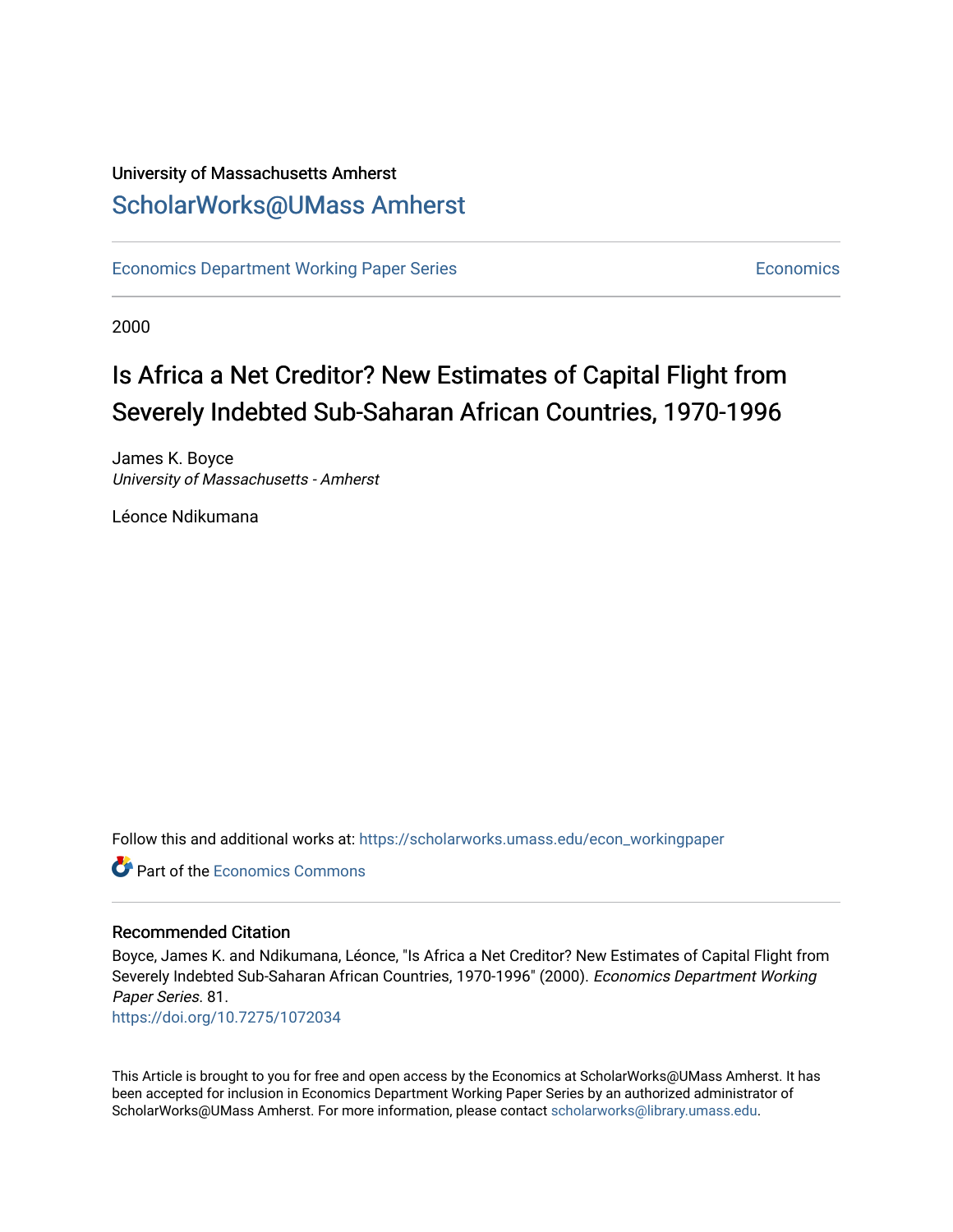## Is Africa a Net Creditor? New Estimates of Capital Flight from Severely Indebted Sub-Saharan African Countries, 1970-1996

James K. Boyce and Léonce Ndikumana Department of Economics and Political Economy Research Institute University of Massachusetts Amherst, MA 01003

**Corresponding author:** 

Léonce Ndikumana Department of Economics Thompson Hall University of Massachusetts Amherst, MA 01003 Email: [ndiku@econs.umass.edu](mailto:ndiku@econs.umass.edu) Tel: (413) 545 6359

**Length of the text: 7,301 words**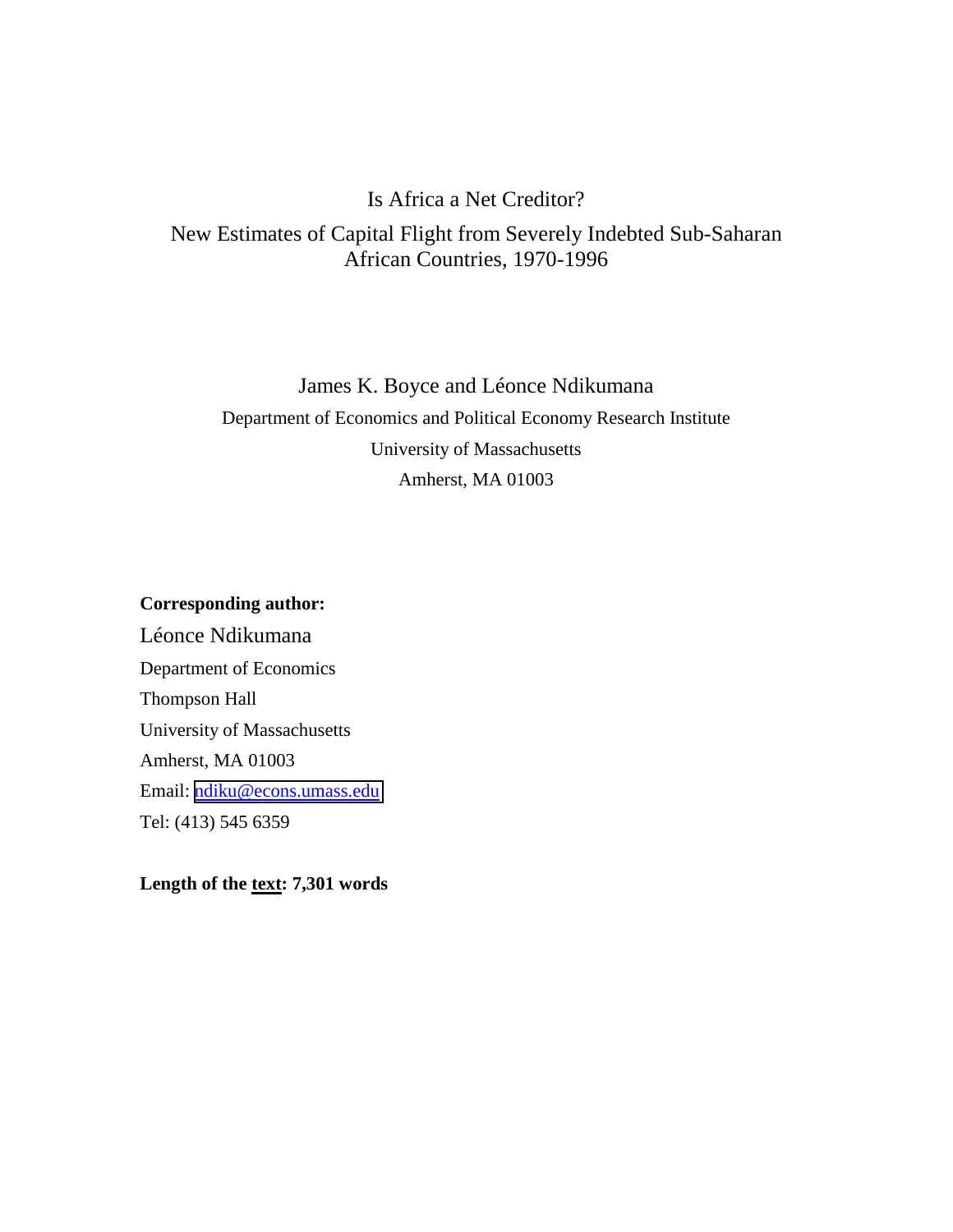## Is Africa a Net Creditor? New Estimates of Capital Flight from Severely Indebted Sub-Saharan African Countries, 1970-1996

#### **Abstract**

*This paper presents estimates of capital flight from 25 low-income sub-Saharan African countries in the period 1970 to 1996. Capital flight totaled more than \$193 billion (in 1996 dollars); with imputed interest earnings, the accumulated stock of flight capital amounts to \$285 billion. The combined external debt of these countries stood at \$178 billion in 1996. Taking capital flight as a measure of private external assets, and calculating net external assets as private external assets minus public external debts, sub-Saharan Africa thus appears to be a net creditor vis-à-vis the rest of the world.*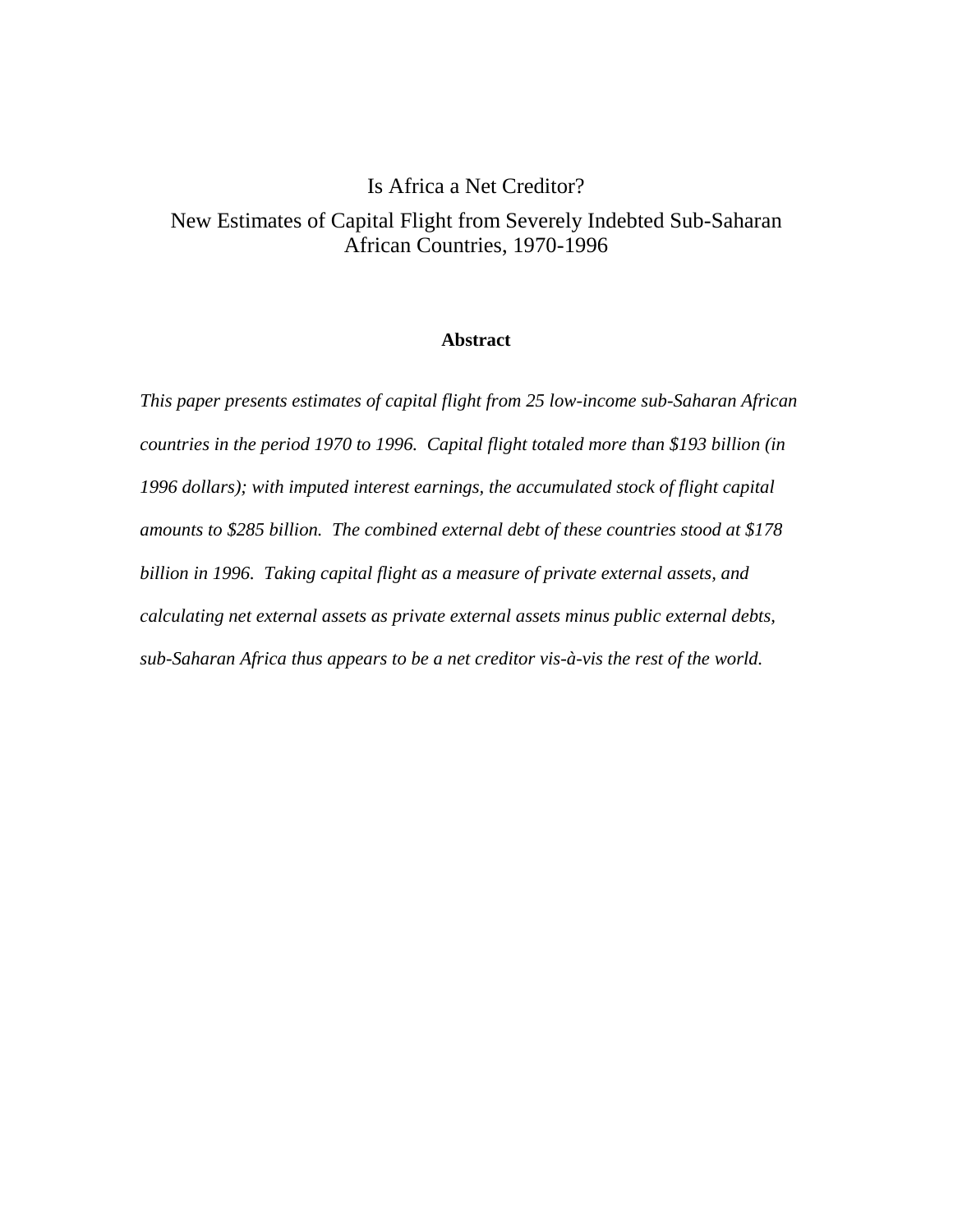#### **1. Introduction**

The title of this paper will strike some as fanciful. Africa, a net creditor? Surely not. Or at least, surely not the low-income countries of sub-Saharan Africa, to whom the prefix 'heavily indebted' is routinely applied. For the past two decades, these countries have been forced by their crippling external debt burdens to undertake painful economic adjustments, while devoting scarce foreign exchange to debt-service payments. Of 38 countries worldwide classified by the World Bank as 'severely indebted low-income countries' (SILICs) in [1](#page-36-0)998, 29 were in sub-Saharan Africa.<sup>1</sup>

There is a crucial difference, however, between countries and governments. Countries include private sectors as well as public sectors. Without exception, sub-Saharan African *governments* are indeed indebted, often severely so. But this does not necessarily mean that all the *countries* of the region are indebted, if a country is understood to comprise private citizens as well as their governments.

It is well-known, for example, that even as the governments they headed incurred large external debts, a number of individual African rulers amassed large personal fortunes, at least part of which were held abroad. Mobutu Sese Seko, who ruled Congo (or Zaire, as he renamed it) from 1965 to 1997, is reported to have accumulated \$4 billion in private assets by the mid-1980s (Burns *et al.*, 1997). The Swiss bank accounts of the family of General Sani Abacha, who ruled Nigeria for five years, frozen in 1999 at the request of a new Nigerian government, reportedly contain as much as \$2 billion (Onishi,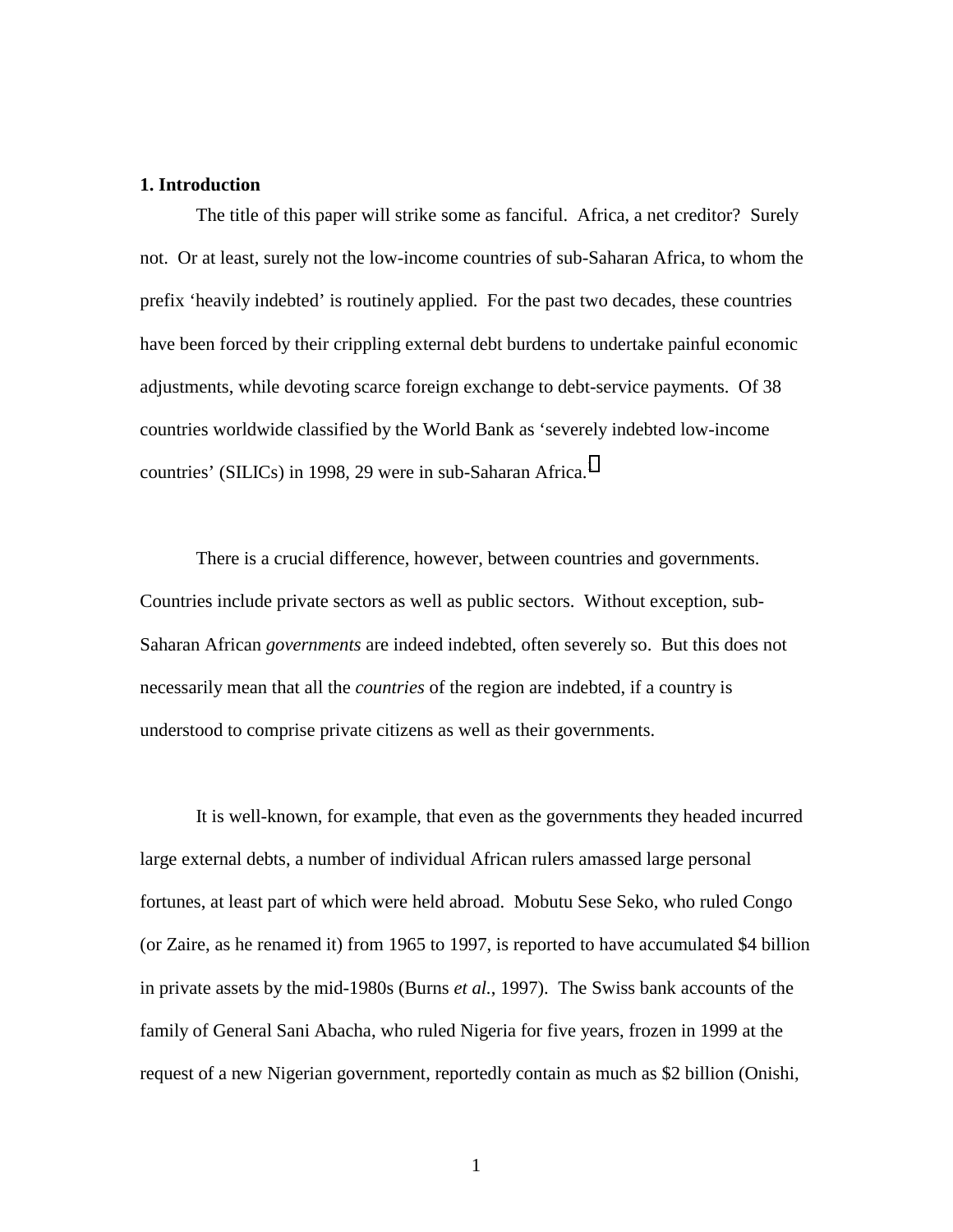1999); a US Senate inquiry in the same year revealed that the Abacha family also held multi-million dollar accounts with Citibank in London and New York (Gerth, 1999; O'Brien, 1999).

The problem is that while public external debts are scrupulously recorded, many private external assets are scrupulously concealed. This makes it is difficult to compare them so as to arrive at a complete picture of a country's net external balance, taking into account the private sector as well as the public sector.

In this essay, we provide an estimate of this balance for the 'severely indebted' low-income countries of sub-Saharan Africa. To estimate private external assets, we use capital flight estimation techniques first developed in the mid-1980s by researchers at the World Bank and elsewhere (for an overview of these methods, see Lessard and Williamson, 1987). The starting point for our statistical detective work is the official *Balance of Payments Statistics* published annually by the International Monetary Fund (IMF), where discrepancies between recorded inflows and outflows of foreign exchange are reported as 'net errors and omissions.'

Capital flight researchers recognized that the official balance-of-payments (BoP) data conceal two further sources of errors. First, in the capital account, the recorded inflows of external borrowing are often considerably smaller than the corresponding amounts shown in the World Bank's *World Debt Tables*, implying that the BoP data on debt flows are incomplete. Second, in the current account the accuracy of the official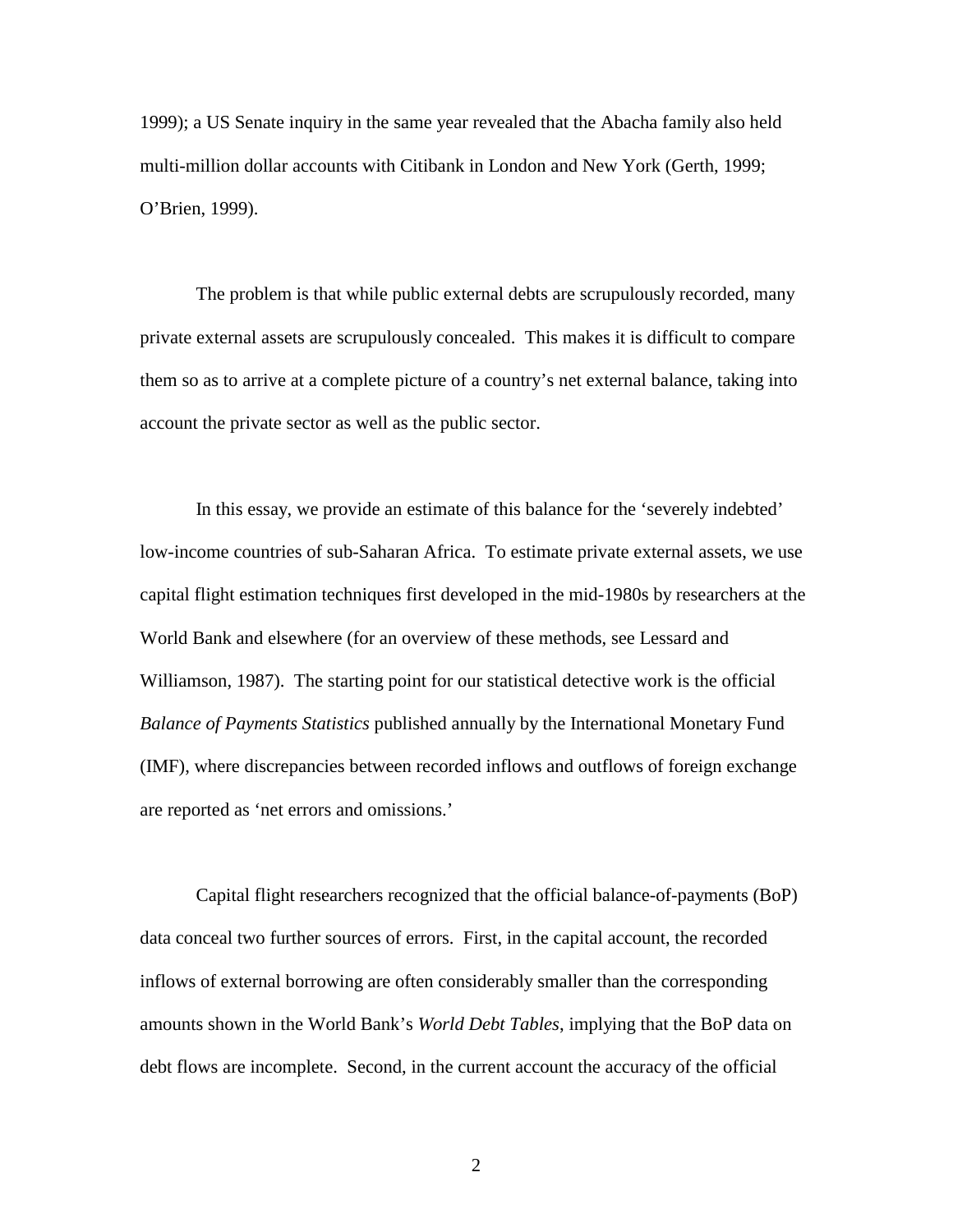BoP data on the value of exports and imports is undermined by widespread trade misinvoicing, motivated among other reasons by the desire to evade import restrictions or customs duties, and by the desire to evade controls on transferring foreign exchange out of the country. The extent of misinvoicing can be estimated by trading partner data comparisons, using data in the IMF's annual *Direction of Trade Statistics*.

After correcting the BoP data for underreported external borrowing and in some cases for trade misinvoicing, researchers recalculated net errors and omissions, thereby obtaining a 'residual' measure of capital flight (see, for example, World Bank, 1985; Erbe, 1985; Morgan Guaranty Trust Company, 1986; Lessard and Williamson, 1987). Summing annual capital flight over time, we can obtain a measure of private external assets, which can be compared to the host country's public external debts.

Following this methodology, we calculate capital flight for 25 sub-Saharan African countries for all the years from 1970 to 1996 for which the necessary data are available. Our 25-country sample consists of those countries classified by the World Bank as 'severely indebted low-income countries' for much of the past decade, for which adequate data are available.<sup>[2](#page-36-0)</sup> Our results indicate that in many of these countries – including Angola, Cameroon, Congo-Zaïre, Côte d'Ivoire, Nigeria, and Zambia – private external assets accumulated via capital flight exceed the public external debt. In the region as a whole, whereas the total external debts of the 25 countries stood at \$178 billion in 1996, their cumulative capital flight amounted to \$193 billion in 1996 dollars, or to \$285 billion if the imputed interest earnings on flight capital are included in the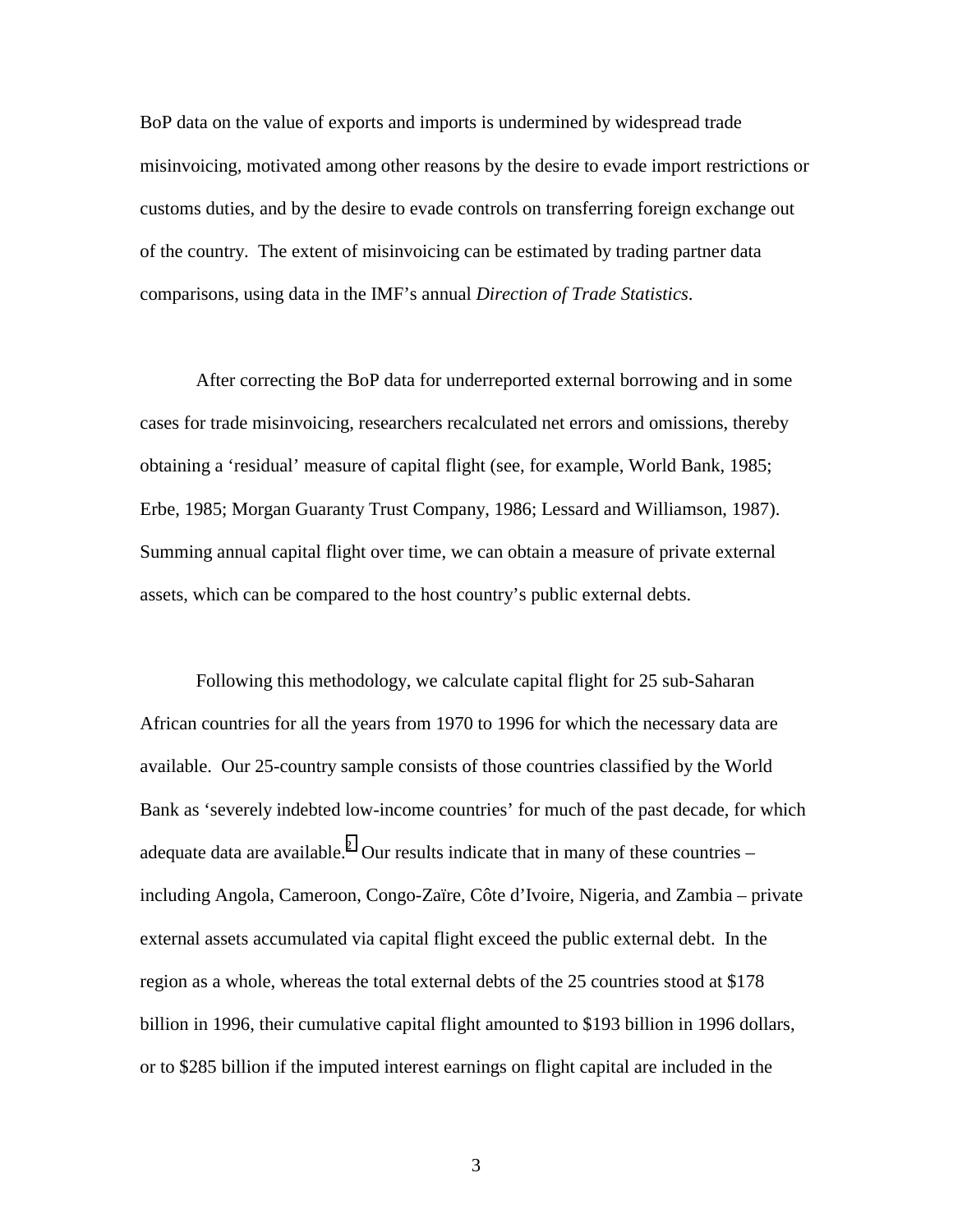total. Depending on which of these two measures of the stock of capital flight is used, it exceeded the stock of debt by \$14.5 billion to \$106.5 billion. Contrary to the common wisdom, the answer to the question in our title is 'Yes.'

The remainder of this paper is organized as follows. Section 2 reviews the existing literature on capital flight from sub-Saharan Africa, noting several limitations of previous estimates. Section 3 presents new estimates of African capital flight from 1970 to 1996, incorporating adjustments for trade misinvoicing. We sum these estimates over time to obtain two alternative measures of the cumulative stock of capital flight: a conservative estimate adjusted only for inflation, and a more comprehensive estimate which includes imputed interest earnings. In Section 4, we compare these estimates to the external public debts of these countries. Finally, in Section 5 we offer some concluding remarks.

#### **2. Past Evidence on African Capital Flight**

 Beginning in the mid-1980s, the phenomenon of capital flight from developing countries received considerable attention in the economics literature. A number of country-specific case studies and cross-country studies have examined the magnitude of capital flight, its causes, and its effects (see, among others, Morgan Guarantee Trust Co., 1986; Lessard and Williamson, 1987; Pastor, 1990; Boyce, 1992; Murinde, Hermes, and Lensink, 1996; Ajayi, 1997). Until recently, however, sub-Saharan Africa has received less attention than other developing regions.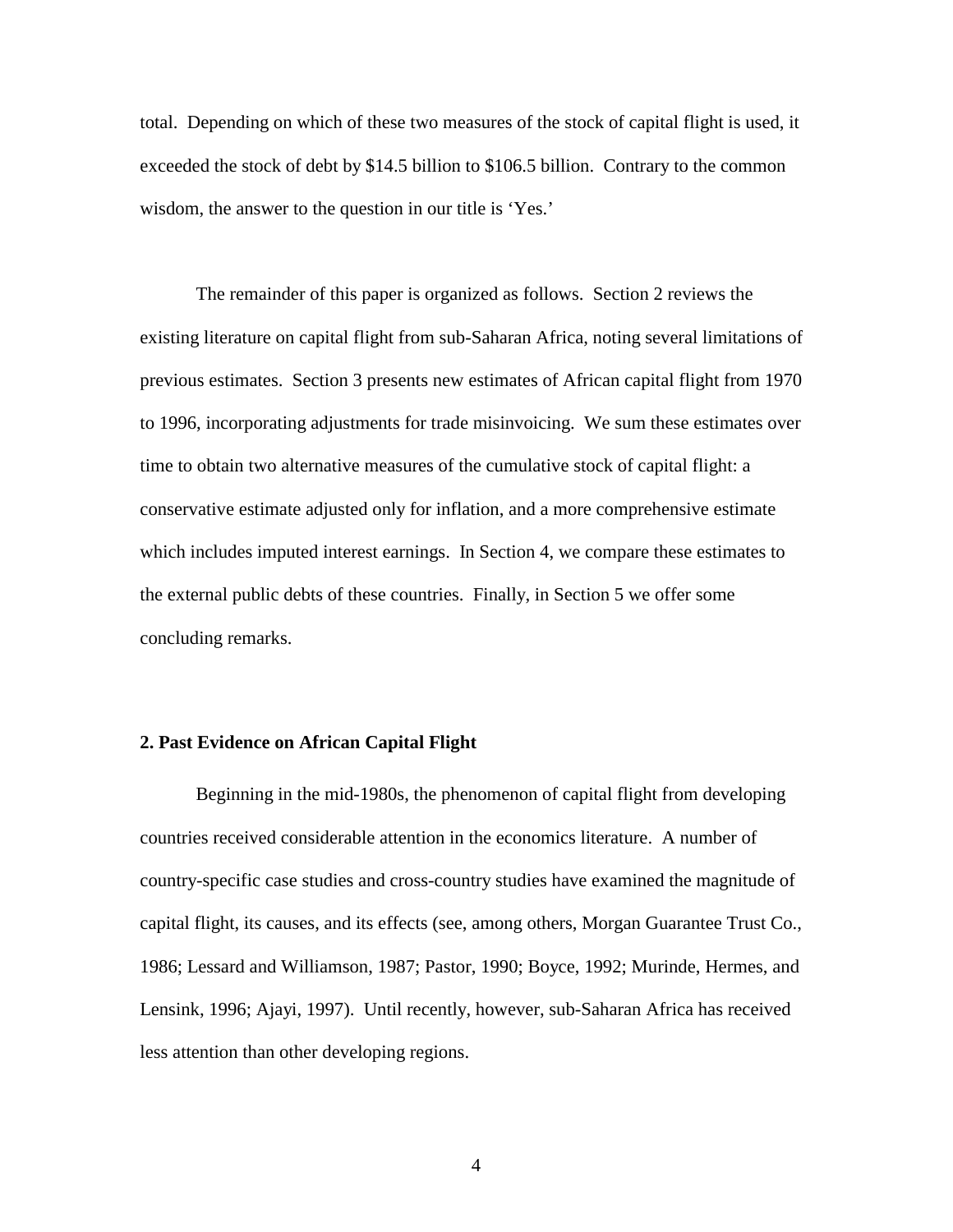Yet capital outflows from African economies deserve serious attention for several reasons. First, capital flight constitutes a diversion of scarce resources away from domestic investment and other productive activities. In recent decades, African economies have achieved significantly lower investment levels than other developing countries (International Financial Corporation, 1998; Ndikumana, 2000). These low levels of domestic investment are attributable, in part, to the apparent scarcity of domestic savings, weak and shallow financial systems, and high country risk due to unstable macroeconomic and political conditions. Capital flight is both a cause and a symptom of this weak investment performance.

 Second, capital flight is likely to have pronounced regressive effects on the distribution of wealth. The individuals who engage in capital flight generally are members of the subcontinent's economic and political élites, who take advantage of their privileged positions to acquire and channel funds abroad. Both the acquisition and the transfer of funds often involve legally questionable practices, including the falsification of trade documents (trade misinvoicing), the embezzlement of export revenues, and kickbacks on public and private sector contracts (see, for example, Ndikumana and Boyce, 1998). The negative effects of the resulting shortages of revenue and foreign exchange fall disproportionately on the shoulders of the less wealthy members of the society. The regressive impact of capital flight is compounded when financial imbalances result in devaluation: the wealthy who hold external assets are insulated from its effects, while the poor enjoy no such cushion.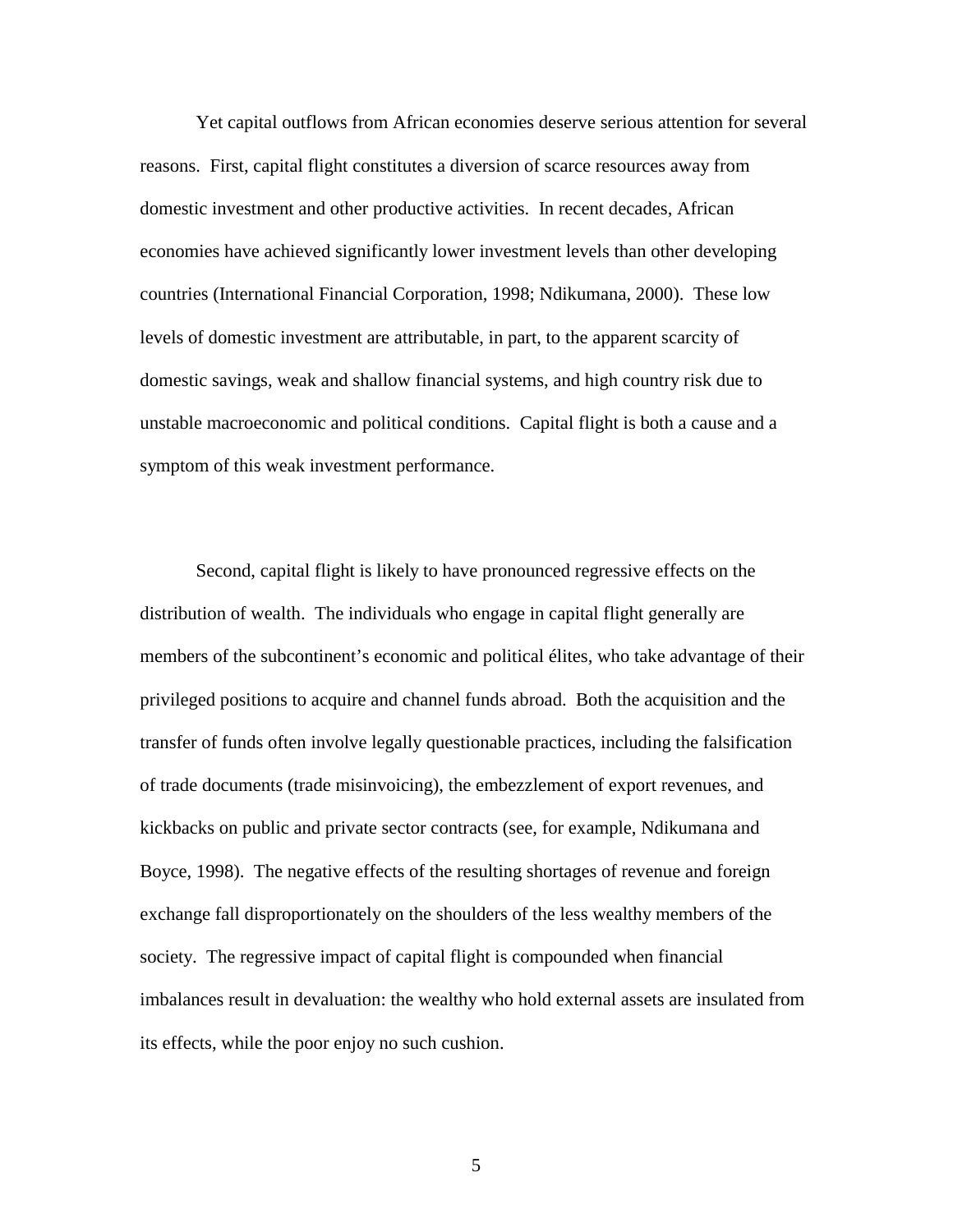A third reason for greater attention to African capital flight is that most sub-Saharan African countries remain in the grip of a severe external debt crisis. Debt service today absorbs a sum equivalent to more than 6% of sub-Saharan's  $GDP<sup>3</sup>$  $GDP<sup>3</sup>$  $GDP<sup>3</sup>$  Insofar as the proceeds of external borrowing were used not to the benefit of the African public, but rather to finance the accumulation of private external assets by the ruling élites, the moral and legal legitimacy of these debt-service obligations is open to challenge.

#### *Quantitative studies*

 Past studies have revealed significant capital outflows from sub-Saharan African countries since the 1970s. The estimated magnitudes of capital flight have varied, primarily due to differences in data and time-period coverage. The standard methodology is to calculate capital flight as the residual difference between capital inflows and recorded foreign-exchange outflows. Capital inflows consist of net external borrowing plus net foreign direct investment. Recorded foreign-exchange outflows comprise the current account deficit and net additions to reserves and related items. The difference between the two constitutes the measure of capital flight. If the sole source of data for this calculation were the official balance-of-payments statistics, this would be equivalent to the 'net errors and omissions' reported therein. In practice, more accurate estimates of the change in external debt outstanding can be obtained from other sources, such as the World Bank's *World Debt Tables*. Using this approach, which was introduced in pioneering studies by the World Bank (1985) and Erbe (1985), capital flight (*KF*) in a given year *t* for a country *i* is thus computed as: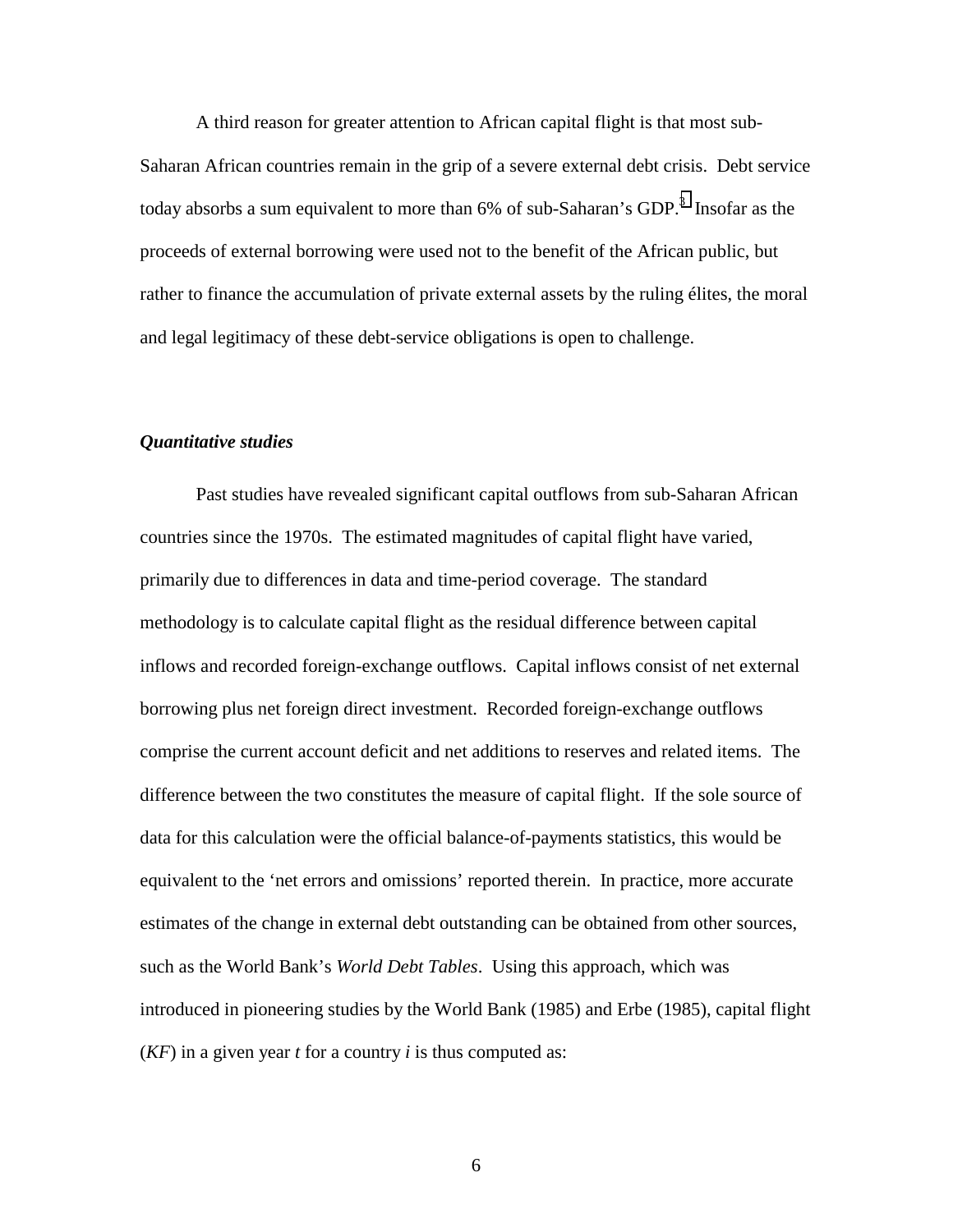$$
KF_{it} = \Delta DEBT_{it} + DFI_{it} - (CA_{it} + \Delta RES_{it})
$$
\n<sup>(1)</sup>

where ∆*DEBT* is the change in total external debt outstanding, *DFI* is net direct foreign investment, *CA* is the current account deficit, and ∆*RES* is net additions to the stock of foreign reserves.<sup>[4](#page-36-0)</sup>

In an early cross-country study on capital flight from sub-Saharan Africa, prepared for a World Bank volume on African external finance, Chang and Cumby (1991) examined a sample of 36 African countries from 1976 to 1987. They found that with the exception of Nigeria, the absolute levels of capital flight from individual African countries were smaller than those from Latin American countries, but that relative to external debt and GDP, many African countries experienced higher capital flight than their Latin American counterparts.

Hermes and Lensink (1992) estimated capital flight from six countries (Congo-Zaïre, Côte d'Ivoire, Nigeria, Sudan, Tanzania, and Uganda) over the period 1976 to 1989. They used the somewhat narrower 'non-bank' definition proposed by Morgan Guaranty Trust (1986), which excludes assets held abroad by domestic banks from the definition of capital flight.<sup>[5](#page-36-0)</sup> Their estimates again indicate that while total capital flight from sub-Saharan African countries may seem small compared to that from Latin American countries, the burden of capital flight (as a percent of GDP) is higher: 61% for the sub-Saharan sample compared to 22% for Latin America (also see Murinde, Hermes, and Lensink, 1996). By their calculations, Nigeria experienced the largest capital fight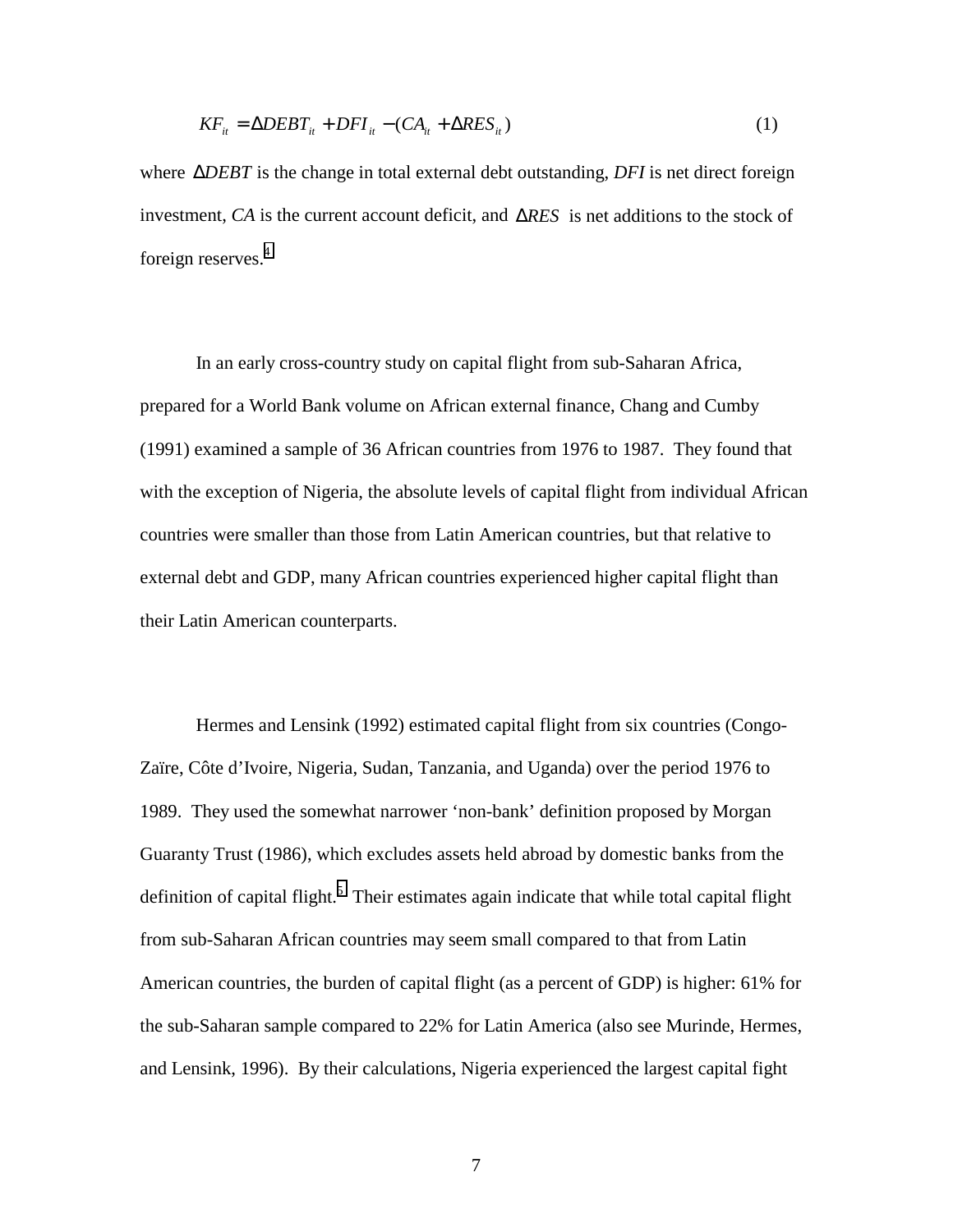over the period, \$21 billion, representing 60% of the combined total for the six countries in the sample. Their econometric analysis of the determinants of capital flight indicates that the most important explanatory variable is public external borrowing: of each dollar of public or publicly-guaranteed long-term borrowing, 75 to 90 cents appears to be 'reexported as capital flight' (Hermes and Lensink, 1992: 526). These results are consistent with the hypothesis that capital flight and external debt are closely intertwined (Boyce, 1992, 1993).

Ojo (1992) estimated capital flight from three heavily indebted countries – Côte d'Ivoire, Morocco, and Nigeria – from 1975 to 1991. Cumulative capital flight from the two sub-Saharan countries, Côte d'Ivoire and Nigeria, was found to be very large, at \$10.9 billion and \$35.9 billion, respectively. The author's analysis of the determinants of capital flight from these countries emphasized the importance of the domestic economic environment, including such policy-related variables as the government budget deficit and changes in external reserves.

Nyatepe-Coo (1994) estimated capital flight from seven sub-Saharan African countries (Congo-Zaïre, Ghana, Kenya, Nigeria, Sierra Leone, Tanzania, and Zambia) in the period 1970 to 1992. The study finds heavy capital outflows from Nigeria, Ghana, Congo-Zaïre, and Zambia: relative to external borrowing, capital flight was equivalent to 91%, 58%, 35%, and 32%, respectively. For Kenya and Tanzania, by contrast, the corresponding ratios were only 9% and 2%, respectively, and for Sierra Leone, estimated capital flight was negative (implying unrecorded capital inflows). The study associates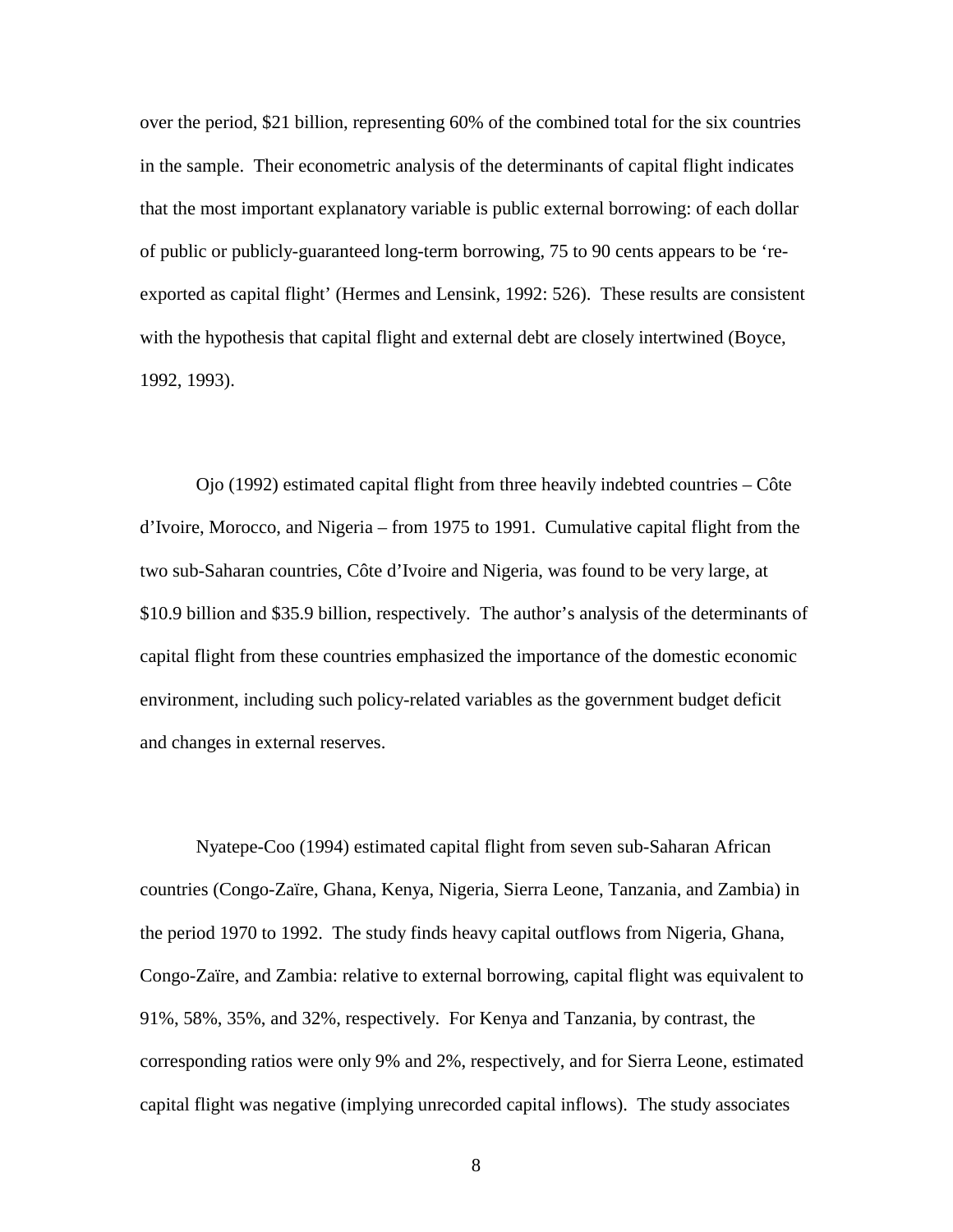capital flight with political instability, macroeconomic uncertainty, and weak credibility of government policies.

In a study of capital flight from severely indebted low-income countries in sub-Saharan Africa over the period 1980 to 1991, Ajayi (1997) finds that cumulative capital flight in the period averaged 40% of external debt for an 18-country sample, and that the ratio was as high as 94% for Nigeria and Rwanda, 74% for Kenya, and 60% for Sudan (Ajayi, 1997: 17). Observing that the countries that exhibit the greatest capital flight often are also the most highly indebted, Ajayi characterizes these as "twin problems". He uses trading-partner data comparisons to estimate the net effect of trade misinvoicing, which can be added to capital flight as measured in equation (1) to yield an adjusted measure. This results in both upward and downward adjustments of capital flight estimates, depending on whether export underinvoicing and import overinvoicing (both of which are common mechanisms of capital flight) outweigh import underinvoicing (that is, pure or technical smuggling to evade customs duties and restrictions) in the country in question.

In addition to these cross-country studies, several studies have focused on capital flight from individual African countries. Smit and Mocke (1991) estimated that capital flight from South Africa over the period 1970 to 1988 amounted to between \$12 billion and \$23 billion, depending on the measure used. They point out that these amounts are large on international standards, and that during the late 1970s capital flight from South Africa exceeded that from Argentina, Brazil, or the Philippines (Smit and Mocke 1991: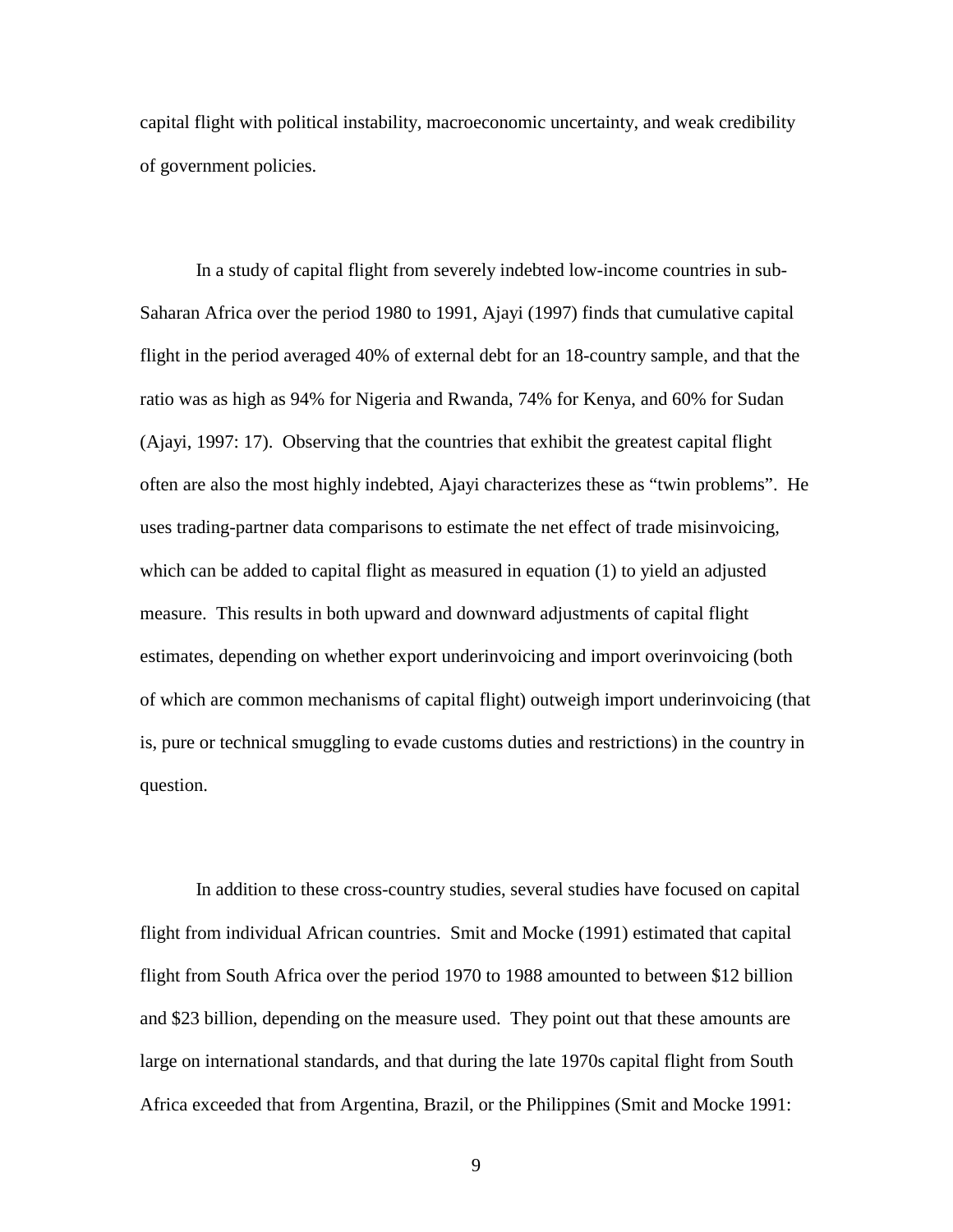107). Ajayi (1992) estimated capital flight from Nigeria in 1972-1989, drawing particular attention to the role of 'trade faking' (that is, misinvoicing) in the country's oil sector and to the links between capital flight, corruption, and governance failures.<sup>[6](#page-36-0)</sup> Ndikumana and Boyce (1998) find that from 1968 to 1990, the real stock of capital flight from Zaïre amounted to roughly \$12 billion (in 1990 dollars), and suggest that capital flight was fueled by lax lending practices by foreign banks and multilateral financial institutions, as well as by irresponsible debt management and the embezzlement of export revenues under the Mobutu regime.

#### *Limitations of past estimates*

 The past estimates of capital flight from Sub-Saharan Africa have several important limitations. First, with a few exceptions (Chang and Cumby, 1991; Ajayi, 1997), they cover a small number of countries. Therefore, they do not offer a basis for extensive cross-country analyses of the magnitude, causes, and consequences of capital flight. Moreover, those studies which do cover a large sample of countries only refer to a fairly short time period, which limits our ability to examine the trends in capital flight over time. For time-series analysis, it would be useful to have estimates of capital flight both in the pre-debt crisis years of heavy external borrowing and since the onset of the crisis in the 1980s.

 Second, in deriving residual measures of capital flight, past studies have not taken into account the effect of exchange rate fluctuations on the U.S. dollar value of end-of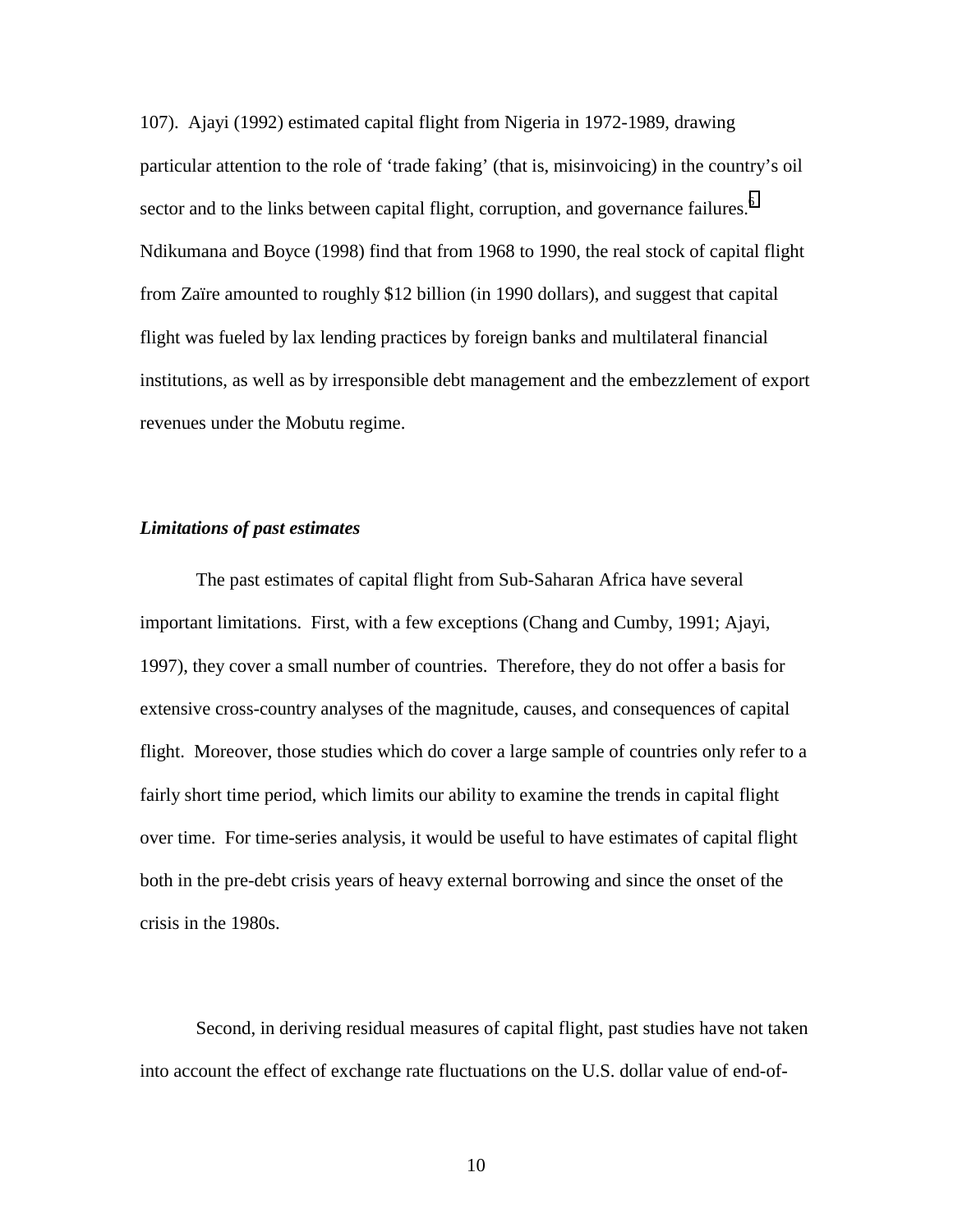year debt stocks. Depending on whether these currencies depreciate or appreciate against the dollar, this can introduce a downward or upward bias in measured capital flight. This problem is especially relevant in countries where a substantial portion of the debt is denominated in other currencies, as in the Francophone countries of sub-Saharan Africa, where much debt is denominated in the French franc.

 Third, again with a few exceptions (Chang and Cumby, 1991; Ajayi, 1992, 1997; Ndikumana and Boyce, 1998), most past estimates pay no attention to the falsification of trade transactions. Instead they take the trade statistics (unlike the capital account statistics) in the official *Balance of Payments* tables at the face value. In practice, the official BoP data on exports and imports are often of poor quality due to trade misinvoicing. Exporters may understate the value of their export revenues, so as to retain abroad the difference between their true value and their declared value. On the import side, there are incentives for both overinvoicing and underinvoicing: overinvoicing allows importers to obtain extra foreign exchange, which can then be transferred abroad, from the central bank at favorable terms; underinvoicing and outright smuggling allow importers to evade customs duties and restrictions.<sup>[7](#page-36-0)</sup> Export underinvoicing and import overinvoicing both inflate the current account deficit recorded in the balance of payments; import underinvoicing leads to understatement of the true deficit. If the true current account deficit is overstated, the capital flight estimate obtained using balance-ofpayments trade data (equation 1) will be too low: further capital flight is hidden in trade accounts. If the true current account deficit is understated, the capital flight estimate will be too high: some of the missing foreign exchange was in fact used to finance unrecorded imports. The net effect of trade misinvoicing can only be ascertained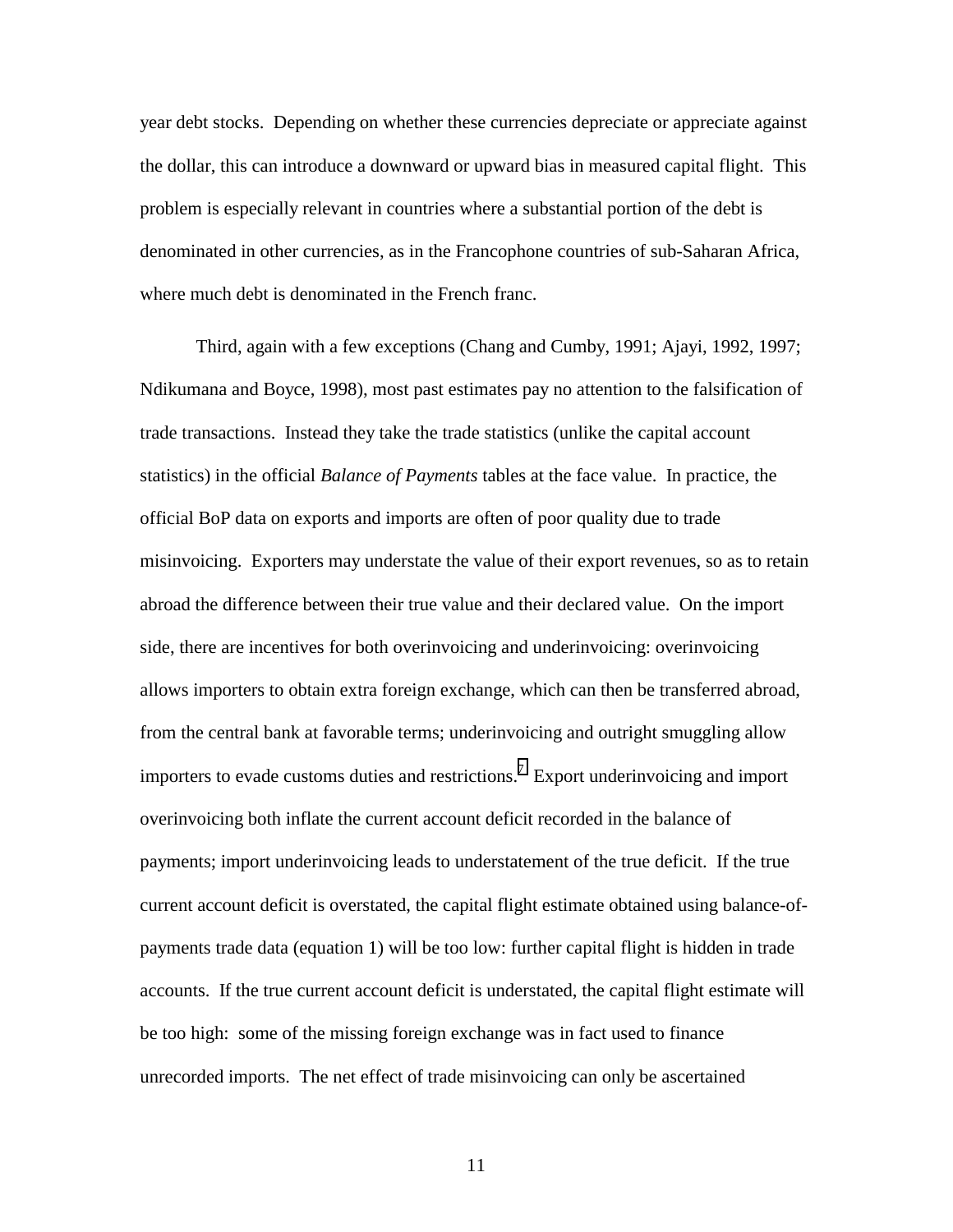empirically.<sup>[8](#page-36-0)</sup> The studies which have considered this issue flight have found that trade misinvoicing is a significant net addition to total capital flight in some countries in some years (see, for example, Ajayi 1997, and Ndikumana and Boyce 1998).

 Finally, with the exception of the study of Congo-Zaïre by Ndikumana and Boyce (1998), none of cumulative estimates of African capital flight reported in past studies have taken into account the fact that a dollar which fled in, say, 1976 does not have the same value as a dollar which fled 10 or 20 years later. In principle, dollars which fled at different dates can be made comparable either by adjusting for inflation (that is, converting nominal dollars into real terms expressed in some constant base-year value) or byimputing interest earnings on capital flight which left in earlier years. $\degree$  As long as the real interest rate is positive, the cumulative stock of flight capital will be higher when calculated by the latter method than by the former. Which method of adjustment of the nominal estimates is preferable depends on the intended uses of the data. If the aim is to examine trends, or to analyze econometrically the causes or consequences of capital flight, then the inflation-adjusted real estimates are appropriate. If the aim is to assess the opportunity cost of capital flight, or to compare cumulative capital flight to the stock of external debt (which, of course, includes capitalized interest arrears and borrowing to cover the interest payments), then interest-adjusted estimates are more germane.

## **3. New Estimates of African Capital Flight**

 In this section, we present the most comprehensive set of estimates of capital flight from the "severely indebted low-income countries" (SILICs) of sub-Saharan Africa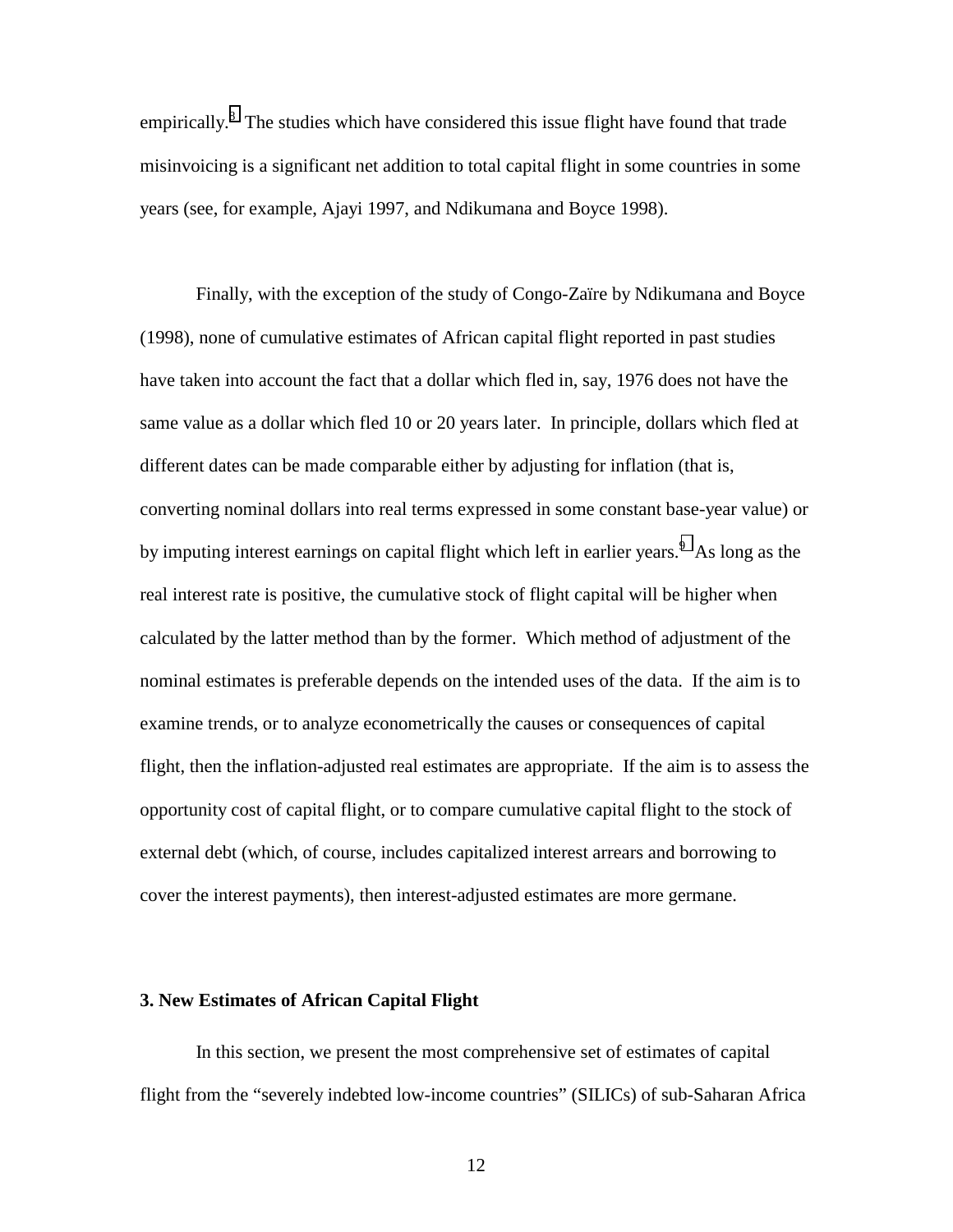reported to date. Our data refer to 25 countries, covering whenever possible the 27-year period from 1970 to 1996. The estimates incorporate adjustments for trade misinvoicing and exchange rate fluctuations, the details of which are explained below. Two sets of estimates of cumulative capital flight are presented, one using an inflation adjustment, the other using imputed interest earnings.

#### *Sample*

Our sample includes 25 sub-Saharan countries classified as SILICs by the World Bank: Angola, Burkina Faso, Burundi, Cameroon, Central African Republic, the Democratic Republic of Congo (the former Zaïre), the Republic of Congo, Côte d'Ivoire, Ethiopia, Ghana, Guinea, Kenya,<sup>10</sup> Madagascar, Malawi, Mali, Mauritania, Mozambique, Niger, Nigeria, Rwanda, Sierra Leone, Somalia, Sudan, Tanzania, Uganda, and Zambia. The sample excludes SILICs for which consistent data are not available (Equatorial Guinea, Guinea-Bissau, Liberia, Saõ Tomé and Principe, and Somalia). The sample also excludes sub-Saharan African countries classified as low-income but not as severely indebted (Benin, Chad, Comoros, Eritrea, Gambia, Lesotho, Senegal, Togo, and Zimbabwe), and those not classified as low-income countries (Botswana, Cape Verde, Djibouti, Gabon, Mauritius, Mayotte, Namibia, Seychelles, South Africa, and Swaziland). The countries in our sample account for 86% of the population, 80% of the debt, and 43% of the GDP of all sub-Saharan African countries, and for 92% of the population, 91% of the debt, and 93% of the subcontinent's GDP excluding South Africa. $11$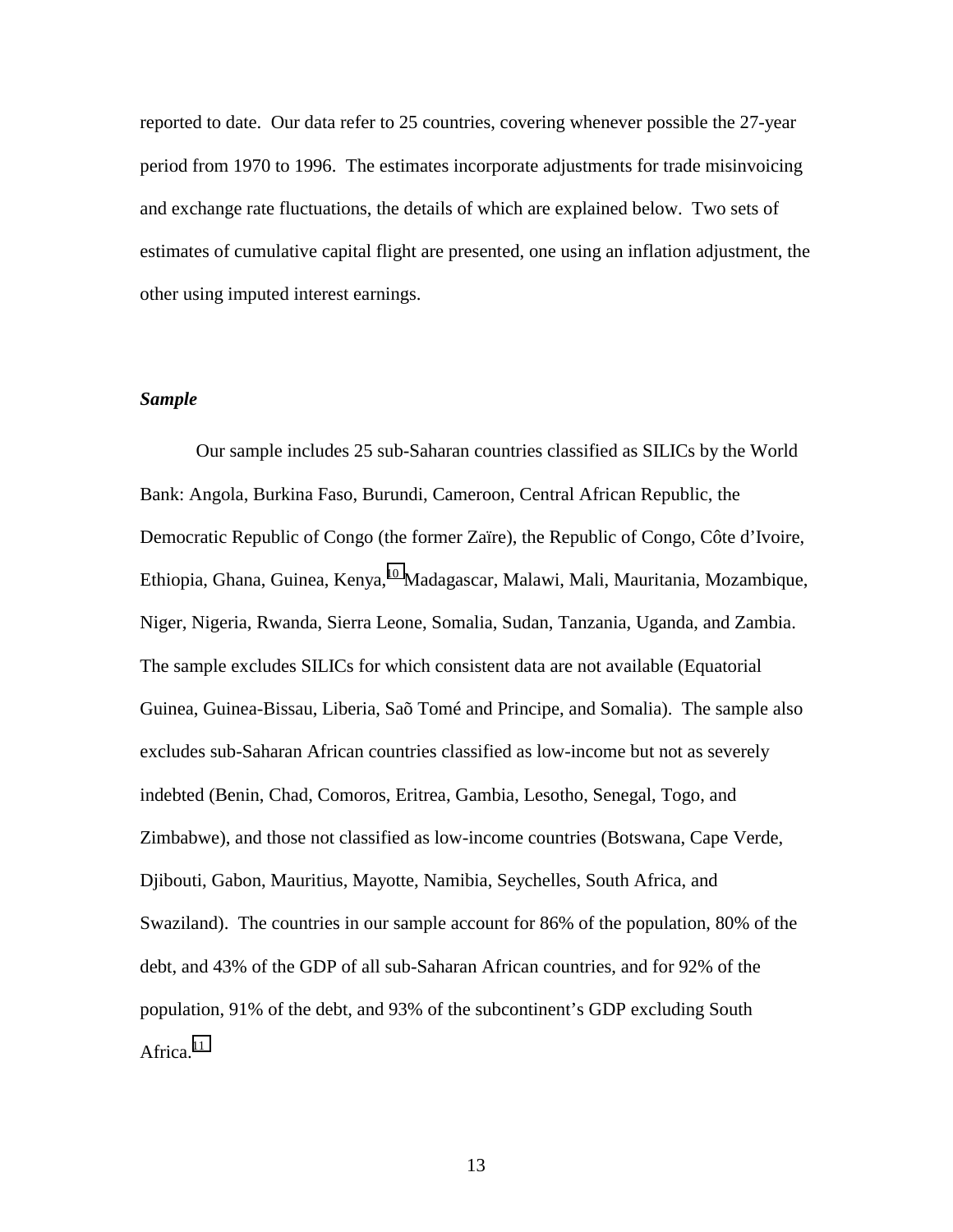#### *Methodology*

We define capital flight as the difference between total capital inflows and recorded foreign exchange outflows. We calculate capital flight using equation (1) above, with three important modifications.<sup>12</sup> First, we take into account the impact of exchange rate fluctuations on the U.S. dollar value of the stock of long-term debt. Second, we take into account trade misinvoicing by means of trading partner data comparisons, using the IMF's *Direction of Trade Statistics Yearbook* for this purpose. We thereby obtain nominal capital flight estimates adjusted for trade misinvoicing. Third, we compute estimates of adjusted capital flight that either correct for inflation (using the US producer price index) or incorporate accumulated interest earnings on past capital flight (using the US Treasury Bill rate).

#### *Adjustment for exchange rate fluctuations*

The World Bank's debt data are reported in a common currency, the U.S. dollar. Yet countries hold debts denominated in a variety of currencies (see Table 1). In the World Bank data on debt stocks, these are converted to dollars using the end-of-year exchange rate. In periods of significant fluctuations in the exchange rates of the currencies in which the debt is denominated, year-to-year changes in the dollar value of the stock of outstanding debt can differ markedly from the actual net flows during the year. If so, estimates of capital flight based on equation (1) will be biased. For a country that held French franc-denominated debt, for example, the depreciation of the French franc from 4.0FF/\$ at the end of 1979 to 9.6FF/\$ at the end of 1984 reduced the dollar valuation of this portion of its debt stock. Estimates of capital flight derived from the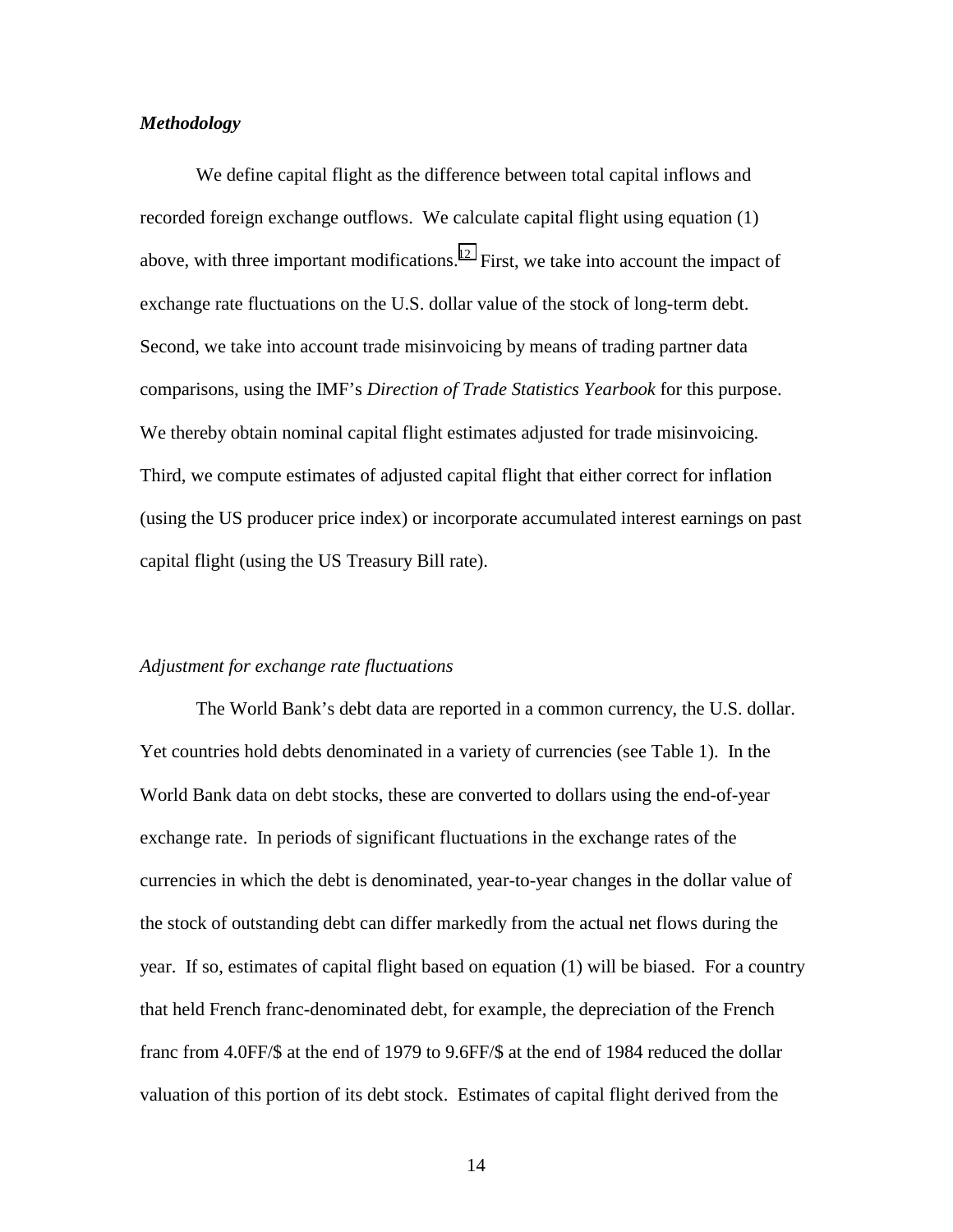apparent change in the debt stock would be correspondingly reduced. Conversely, when other currencies in which debt is denominated appreciate against the dollar, estimates of capital flight are inflated.

To correct for these potential discrepancies, we adjust the change in the long-term debt stock for fluctuations in the exchange rate of the dollar against other currencies. Total debt stock is the sum of long-term debt, short-term debt, and the use of IMF credit. IMF credit is denominated in Special Drawing Rights (SDR), while long-term debt and short-term debt are denominated in various currencies. The World Bank's *Global Development Finance* reports annual data on long-term debt composition for seven major currencies: the French franc, the German Deutsche mark, the Japanese yen, the Swiss franc, the SDR, the UK pound, and the US dollar (see Table 1).

#### [INSERT TABLE 1 HERE]

Using these data, we calculate the change in the U.S. dollar value of the debt stock carried over from the previous year that is attributable to exchange-rate movements in the current year. We do so by revaluing the beginning-of-year debt stock using end-ofyear exchange rates, and calculating an 'exchange-rate adjustment' equal to the difference between this number and the beginning-of-year debt stock valued at beginning-of-year exchange rates. This difference is subtracted from ∆*DEBT* to get an adjusted measure, ∆*DEBTADJ* , that captures the change in the debt stock attributable to net borrowing in the period. In other words, ∆*DEBTADJ* is the difference between the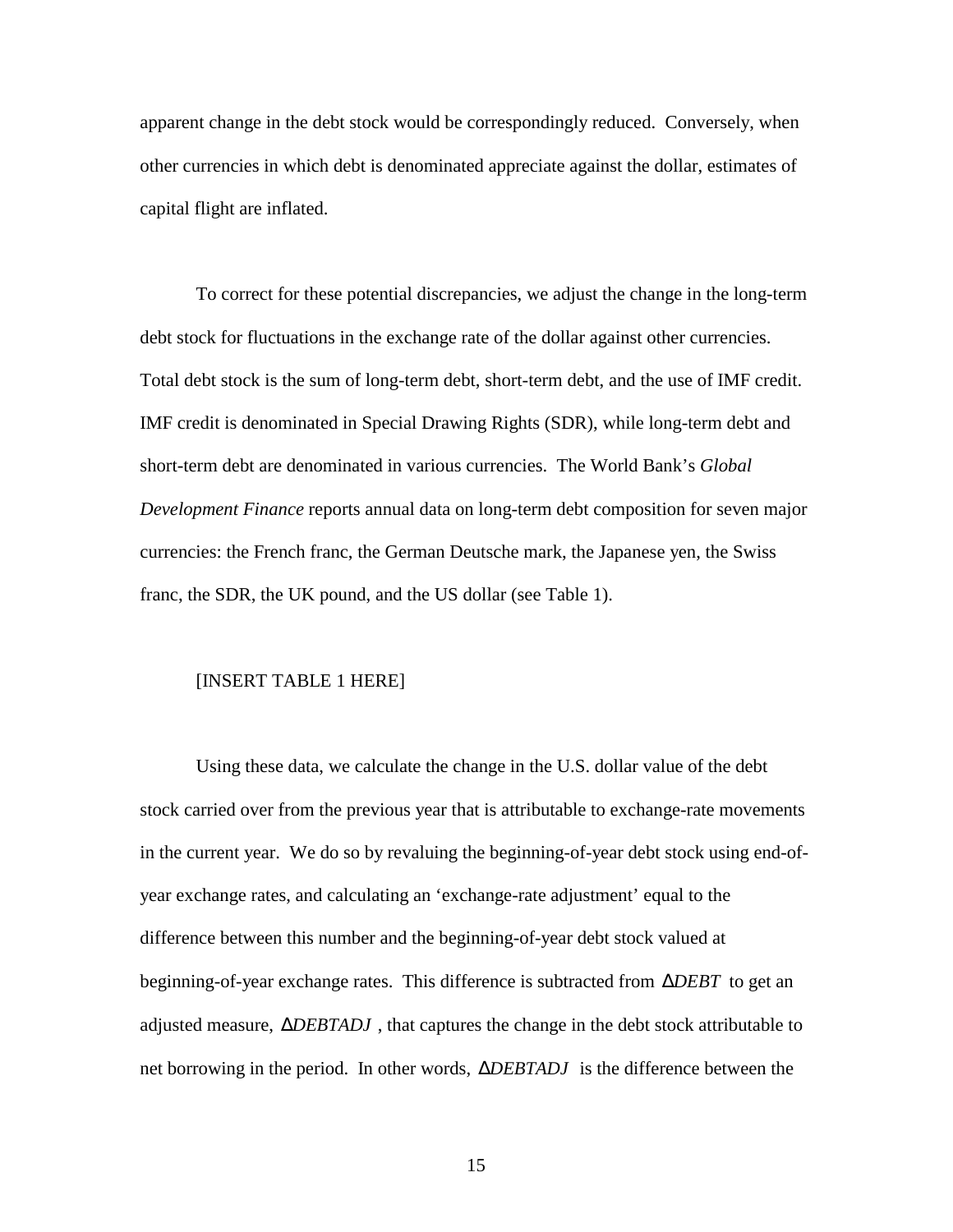end-of-year debt stock and the beginning-of-year debt stock, when both are valued at end-of-year exchange rates. The portion of long-term debt held in multiple currencies and unspecified currencies is left unadjusted, as is the short-term debt.<sup>[13](#page-36-0)</sup>

For country *i*, the U.S. dollar value of the beginning-of-year stock of debt at the new exchange rates is obtained as follows:

$$
NEWDEBT_{i,t-1} = \sum_{j=1}^{6} (\alpha_{ij,t-1} * LTDEBT_{i,t-1}) / (EX_{jt} / EX_{j,t-1}) +
$$
  
\n
$$
IMFCR_{i,t-1} / (EX_{SDR,t} / EX_{SDR,t-1}) + LTOTHER_{i,t-1} + LTMULT_{i,t-1} +
$$
  
\n
$$
LTUSD_{i,t-1} + STDEBT_{i,t-1}
$$
 (2)

where *LTDEBT* is the total long-term debt;  $\alpha_{ij}$  is the proportion of long-term debt held in currency *j*, for each of the six non-US currencies; *EX* is the end-of-year exchange rate of the currency of denomination against the dollar (expressed as units of currency per U.S. dollar); *IMFCR* is the use of IMF credit; *LTOTHER* is long-term debt denominated in other unspecified currencies; *LTMULT* is long-term debt denominated in multiple currencies; *LTUSD* is long-term debt denominated in U.S. dollars; and STDEBT is shortterm debt.

The exchange rate adjustment is obtained as:

$$
ERADJ_t = NEWDEBT_{t-1} - DEBT_{t-1}
$$
\n(3)

We then obtain the adjusted change in debt as:

$$
\Delta DEBTADI_t = \Delta DEBT_t - ERADI_t \tag{4}
$$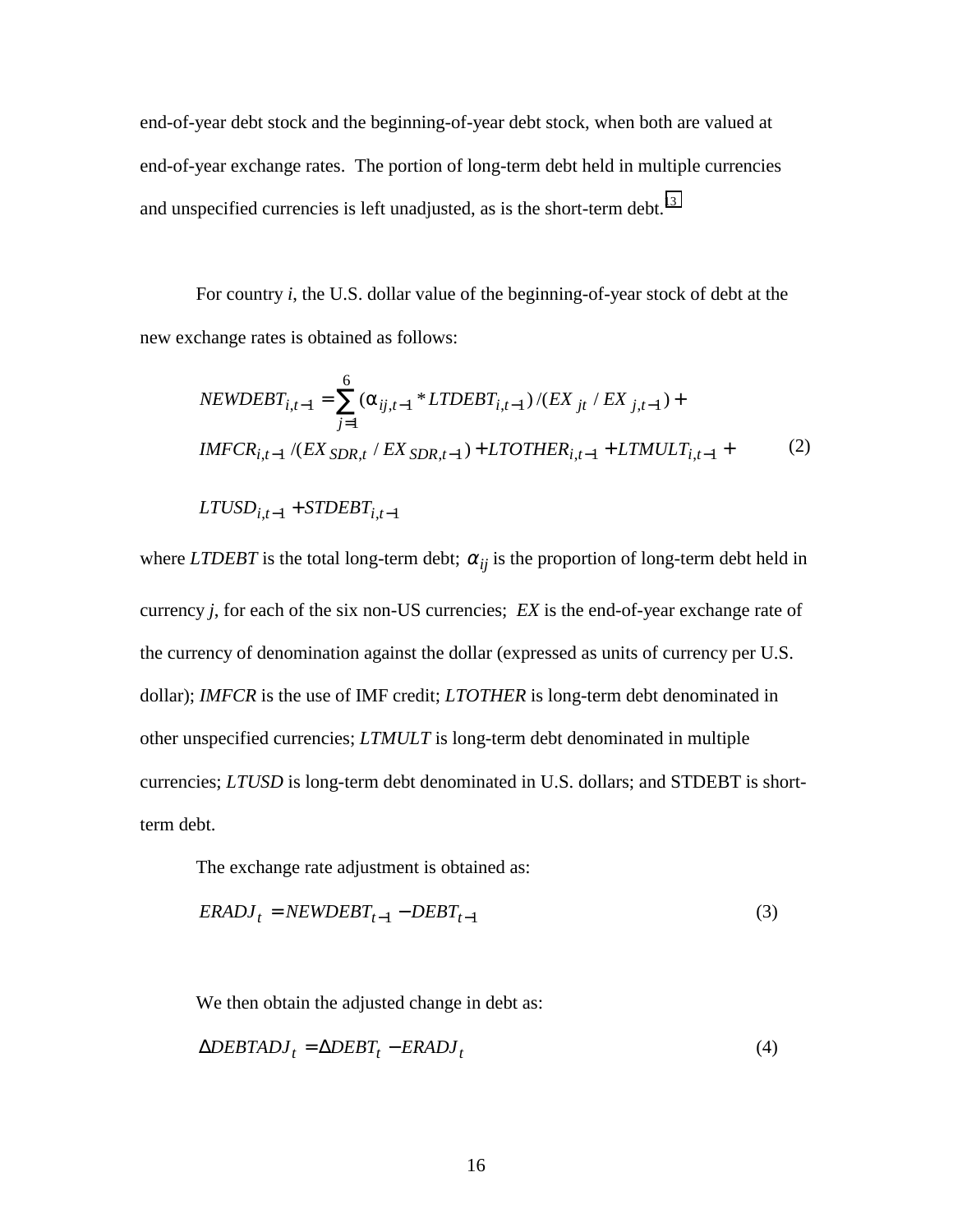Since  $\triangle DEBT_t = DEBT_t - DEBT_{t-1}$ , it follows that (4) is equivalent to:

$$
\Delta DEBTADI_t = DEBT_t - NEWDEBT_{t-1} \tag{4'}
$$

We modify equation (1) to get a residual measure of capital flight adjusted for exchange rate fluctuations:

$$
KF_{it} = \Delta DEBTADI_{it} + DFI_{it} - (CA_{it} + \Delta RES_{it})
$$
\n<sup>(5)</sup>

#### *Adjustment for trade misinvoicing*

We estimate trade misinvoicing by comparing the country's export and import data to those of its trading partners. These are reported in the IMF's annual publication *Direction of Trade Statistics Yearbook*. We assume that the trade data from industrialized countries are relatively accurate, and interpret the discrepancy between these and the data from their African trading partners as evidence of misinvoicing.

 For an individual African country *i* in year *t,* export discrepancies with the industrialized countries (*DXIC*) are computed as follows:

$$
DXIC_{it} = PXIC_{it} - (XIC_{it} *CIF_{t})
$$
\n
$$
(6)
$$

where *PXIC* is the value of the industrialized countries' imports from the African country as reported by the industrialized trading partners, *XIC* is the African country's exports to industrialized countries as reported by the African country, and *CIF* is the c.i.f/f.o.b factor, representing the costs of freight and insurance.[14](#page-36-0) A positive sign on *DXIC* indicates export underinvoicing.<sup>[15](#page-36-0)</sup>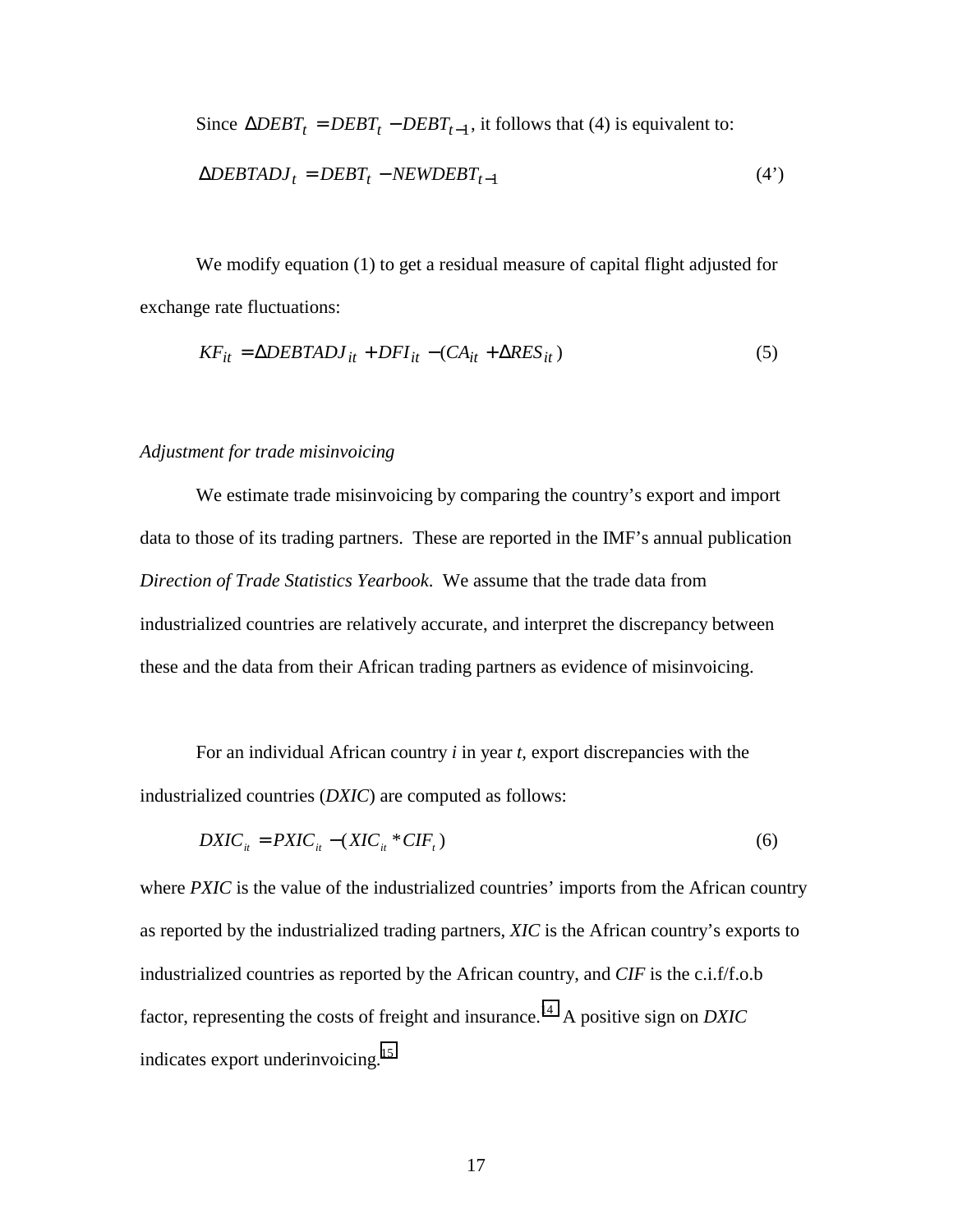Import discrepancies with the industrialized countries (*DMIC*) are computed as:

$$
DMIC_{it} = MIC_{it} - (PMIC_{it} *CIF_t)
$$
\n
$$
(7)
$$

where *MIC* is the African country's imports from industrialized countries as reported by the African country, and *PMIC* is the industrialized countries' exports to the African country as reported by the industrialized trading partners. A positive sign on *DMIC* indicates net overinvoicing of imports; a negative sign indicates net underinvoicing.

 To obtain global totals, we multiply these discrepancies by the inverse of the average shares of industrialized countries in the African country's exports (*ICXS*) and imports *ICMS*.<sup>16</sup> We obtain total trade misinvoicing as the sum of export discrepancies and import discrepancies:

$$
MISINV_{ii} = \frac{DXIC_{ii}}{ICXS_i} + \frac{DMIC_{ii}}{ICMS_i}
$$
\n(8)

Adding trade misinvoicing to the initial estimate of capital flight from equation (5) we obtain adjusted capital flight as:

$$
ADJKF_{it} = KF_{it} + MISINV_{it} \tag{9}
$$

#### *Inflation adjustment*

To make annual capital flight estimates comparable over an extended period of time, we convert nominal flows to constant dollars, using the US producer price index for this purpose. The resulting data allow us to examine year-to-year changes in the real magnitude of capital flight and to compare the values of capital flight to other aggregates,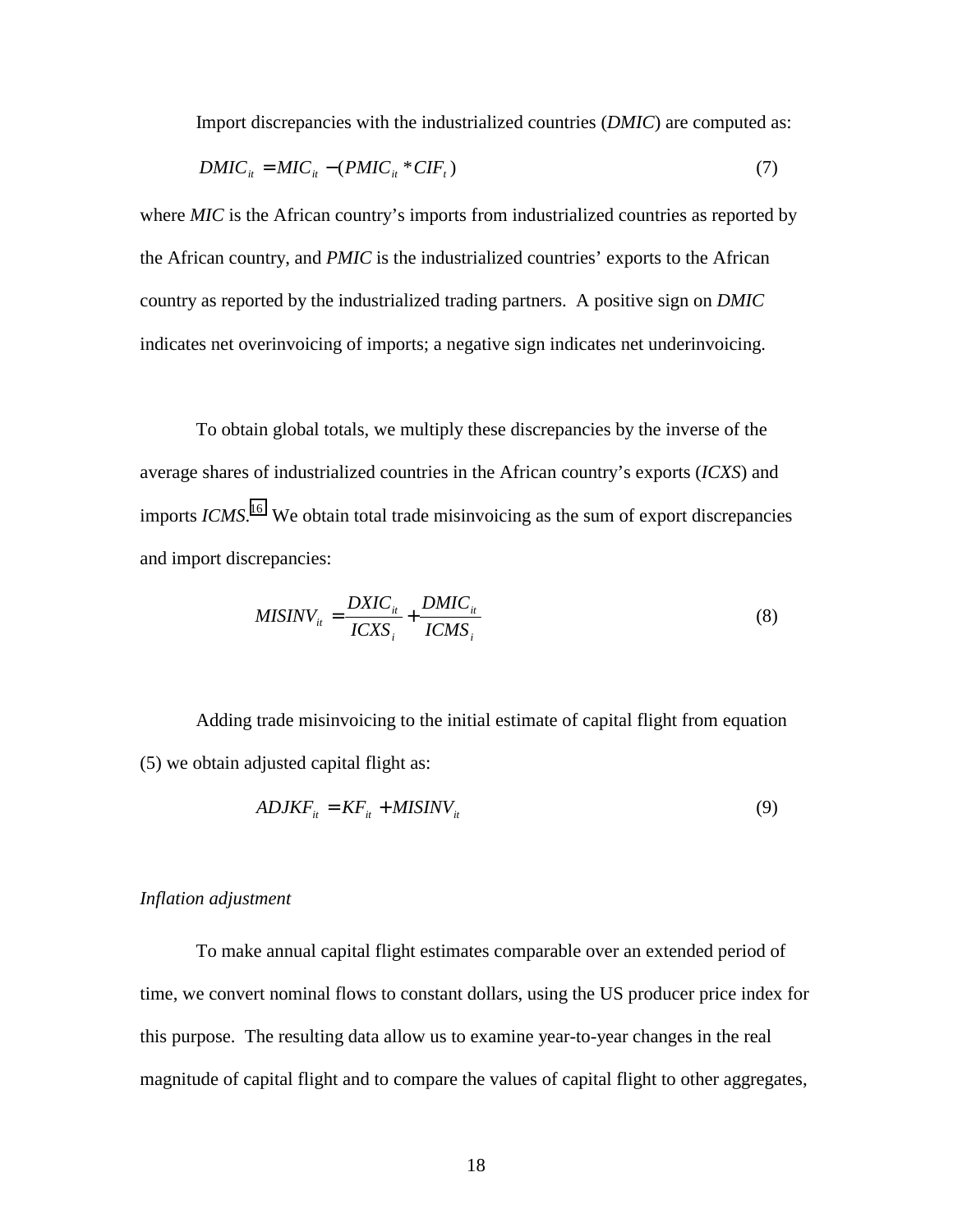such as the stock of debt or real gross domestic product. Real capital flight (adjusted for trade misinvoicing) is calculated as:

$$
RADJKF_{it} = ADJKF_{it}/PPI_t
$$
\n(10)

where *PPI* is the US producer price index (base 1996=1.00).

#### *Adjustment for interest earnings*

 Some of the capital that fled African countries was used to finance the acquisition of assets abroad, including fixed assets such as real estate, and liquid and semi-liquid assets such as savings deposits and stocks. These assets gain value over time through market appreciation or interest earnings: a dollar invested abroad in 1970 is worth more than a dollar today due to these accumulated earnings. No doubt some of the funds which fled African countries were used to finance consumption, rather than being invested, but there is no easy way to estimate the proportions of capital flight which were consumed and saved. Imputing interest earnings to the entire amount of capital flight provides an estimate of its opportunity cost to the nation, on the assumption that this capital would have otherwise been available for investment. We compute the stock of interest-earnings adjusted capital flight (*SADJKF*) as follows:

$$
SADJKF_{ii} = SADJKF_{i,t-1}(1+TBILL_{ii}) + ADJKF_{ii}
$$
\n
$$
(11)
$$

where *TBILL* is the interest rate on short-term US Treasury bills.<sup>[17](#page-36-0)</sup>

### *Results*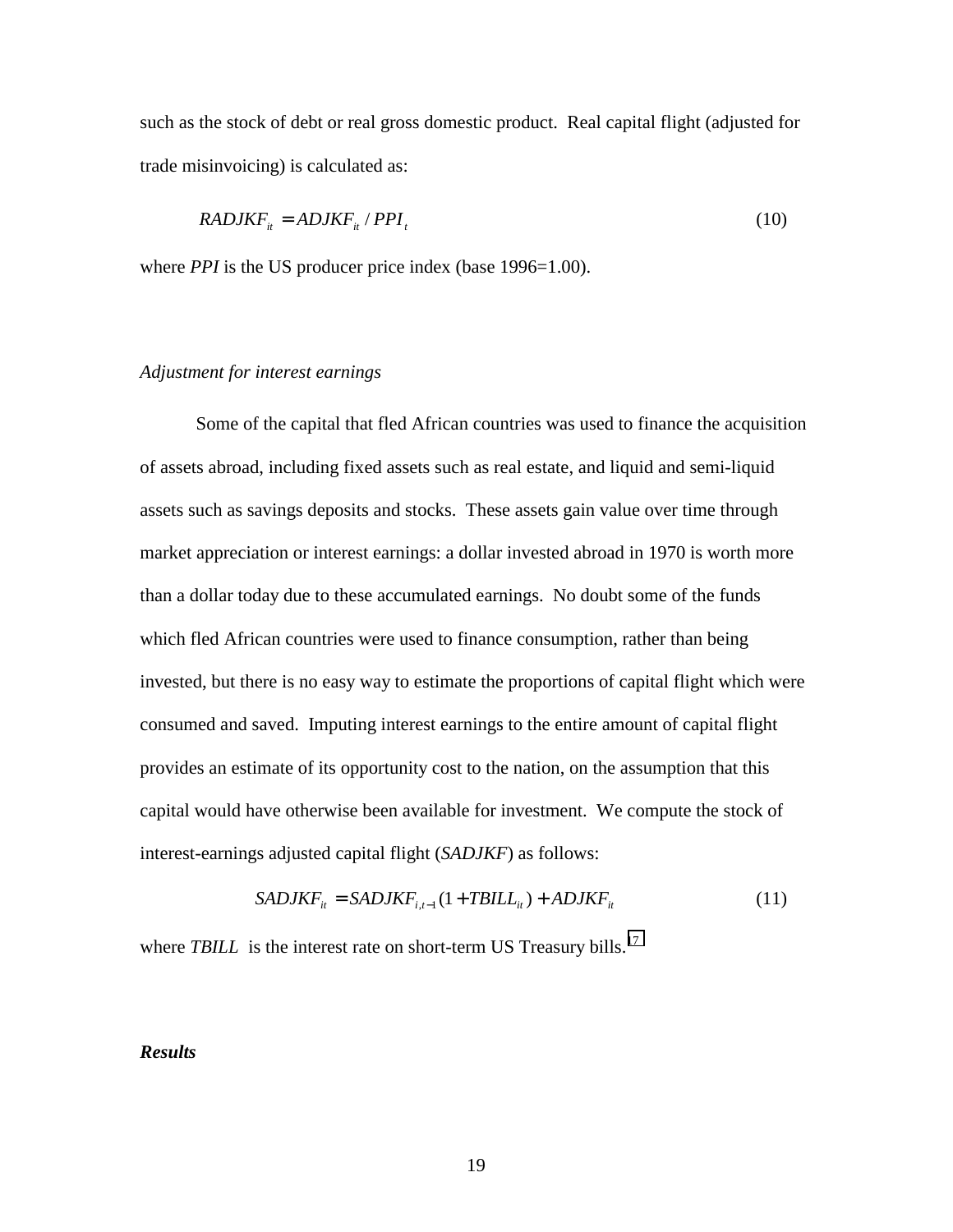Table 2 presents our initial capital flight estimates in real US dollars (1996 prices) with adjustments for exchange rate fluctuations before adjustments for trade misinvoicing. Since the number of observations is not identical for all countries, due to missing data for certain years, cross-country comparisons are best made on the basis of the average annual capital flight as opposed to cumulative totals. For the sample as a whole, total capital flight by this measure amounted to \$152 billion. The results show wide cross-country variations in the magnitude of capital flight. Nigeria leads with a remarkable \$63 billion in capital flight over the 27-year period, or roughly \$2.3 billion per annum. Angola, Côte d'Ivoire, and Sudan follow with roughly \$1.5 billion, \$616 million, and \$513 million per year, respectively. These results are broadly comparable to the findings of other authors who have investigated capital flight for specific countries and time periods using the same or similar methodology.<sup>[18](#page-36-0)</sup>

#### [INSERT TABLE 2 HERE]

 Table 3 presents summary data on trade misinvoicing, again in real (1996) dollars. For most countries in the sample, we find evidence of substantial export underinvoicing: exporters appear to understate the true value of their earnings so as to retain funds abroad, a well-known mechanism of capital flight. Nigeria, with more than \$16 billion in export underinvoicing, again leads the way, followed closely by Congo-Zaïre. On the import side, there are some cases of net overinvoicing – Nigeria again being the most striking example – but in most cases imports appear to be, on the whole, underinvoiced: in other words, smuggling outweighs import overinvoicing. Combining export and import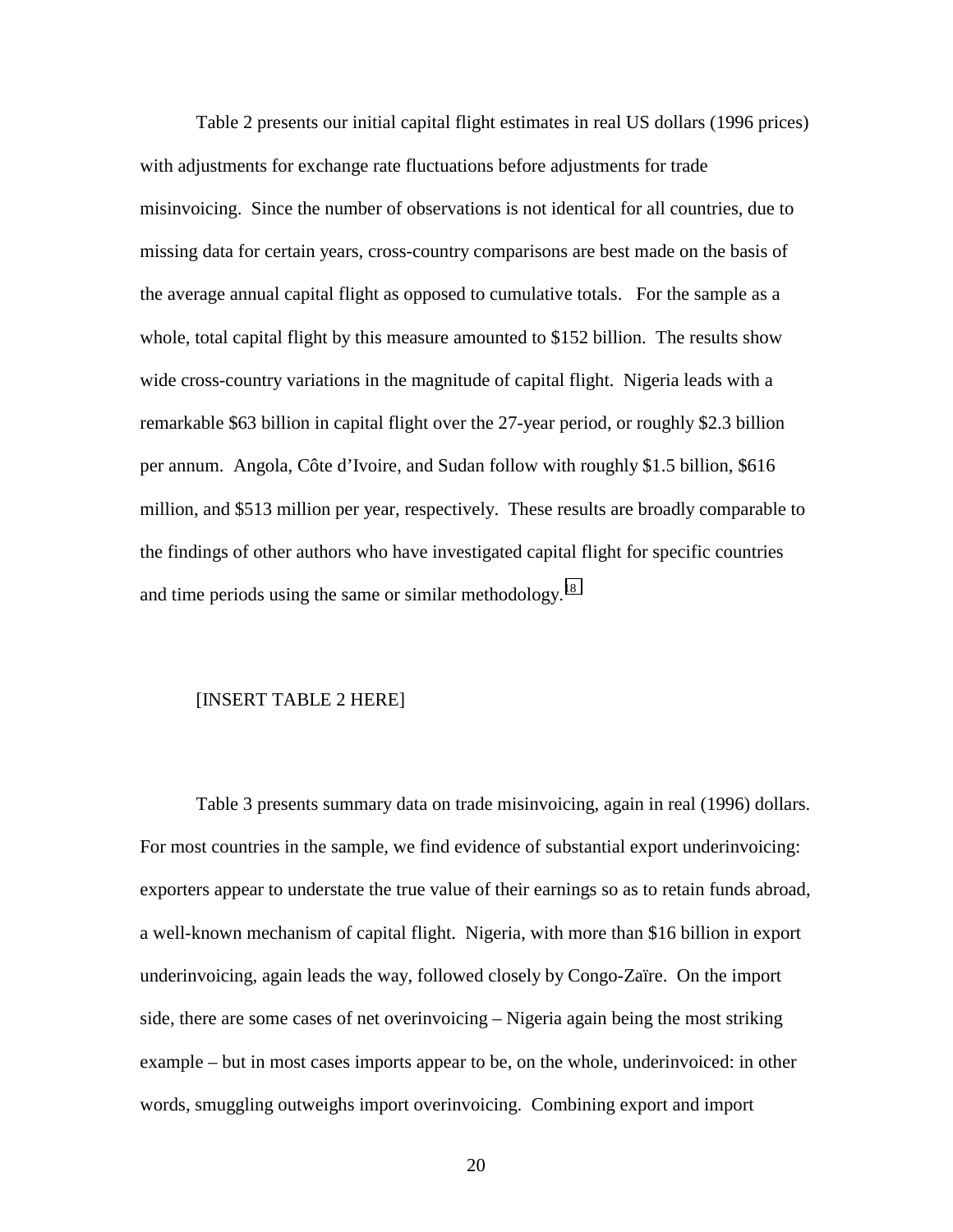misinvoicing, we get a mixed picture: for fifteen countries, the sign of the misinvoicing adjustment is positive, meaning net additions to our initial estimates of capital flight; for ten it is negative, meaning net subtractions. For the region as a whole, however, the net effect is to add \$40.6 billion to our total estimate of capital flight.

#### [INSERT TABLE 3 HERE]

 Our final estimates of capital flight, adjusted for trade misinvoicing, are presented in Table 4. The first column shows total capital flight in real 1996 US dollars; the second column shows accumulated capital flight, including imputed interest earnings. For the 25-country sample as a whole, real capital flight totaled \$193 billion, led by Nigeria with \$86.8 billion, or nearly 45% of the total. With imputed interest earnings the accumulated stock of capital fight is even larger, since real interest rates were positive in much of the period: the stock amounts to \$285 billion for the sample as a whole, including \$129.6 billion for Nigeria, \$34.7 billion for Côte d'Ivoire, and \$22.9 billion for Congo-Zaïre. These results suggest that the opportunity cost of capital flight has been high indeed for sub-Saharan African countries.

#### [INSERT TABLE 4 HERE]

 Annual data on real capital flight, adjusted for trade misinvoicing, are reported in Table A1 in the appendix. These data will be useful in future analyses of the causes and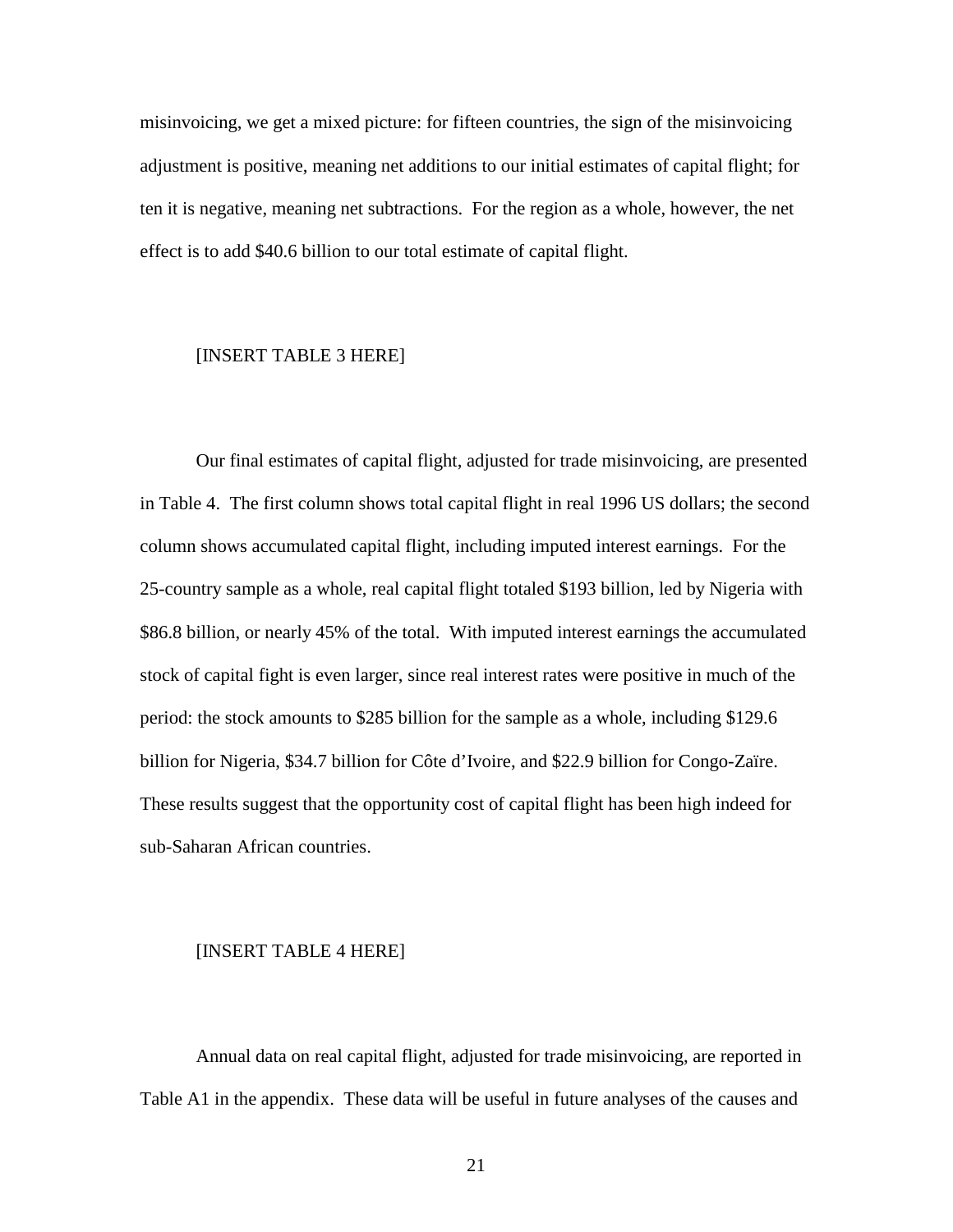consequences of capital flight from sub-Saharan Africa. The data indicate that capital flight was not solely a phenomenon of the onset of the debt crisis of the 1980s. For most countries, the amounts of capital flight in the 1970s were non-negligible; indeed, the outflows of the 1970s were often comparable to, and in some cases greater than, those of the 1980s. Over the period, a number of countries appear to have experienced episodes of capital flight reversal (that is, net outflows followed by net inflows), but outflows more than outweigh inflows for all but two countries (Mali and Niger) in the period as a whole. $19$ 

 To permit more meaningful cross-country comparisons of the magnitude of capital flight, given the variations in the sizes of their economies, Table 5 presents indicators of capital flight relative to income and population. The first column shows the average ratio of annual capital flight to GDP for each country. By this measure, Angola, Mozambique, and Zambia stand out as having experienced the most serious capital flight, equivalent to roughly 19% of GDP for Angola, and 12% of GDP for Mozambique and Zambia.<sup>20</sup> Nigeria and Côte d'Ivoire follow with average capital flight at 8.4% and 7.9% of GDP, respectively. For the sample as a whole, annual capital flight was equivalent, on average, to 3.8% of GDP. The second column reports the ratio of accumulated capital flight, with imputed interest earnings, to 1996 GDP. By this measure, Congo-Zaïre, Côte d'Ivoire, Nigeria, and Zambia experienced the greatest capital flight, the accumulated stock of which was more than four times their national incomes. In four countries, capital flight per capita is more than twice as large as per capita GDP.<sup>21</sup> The third column shows that on a per capita basis, the total stock of capital flight with imputed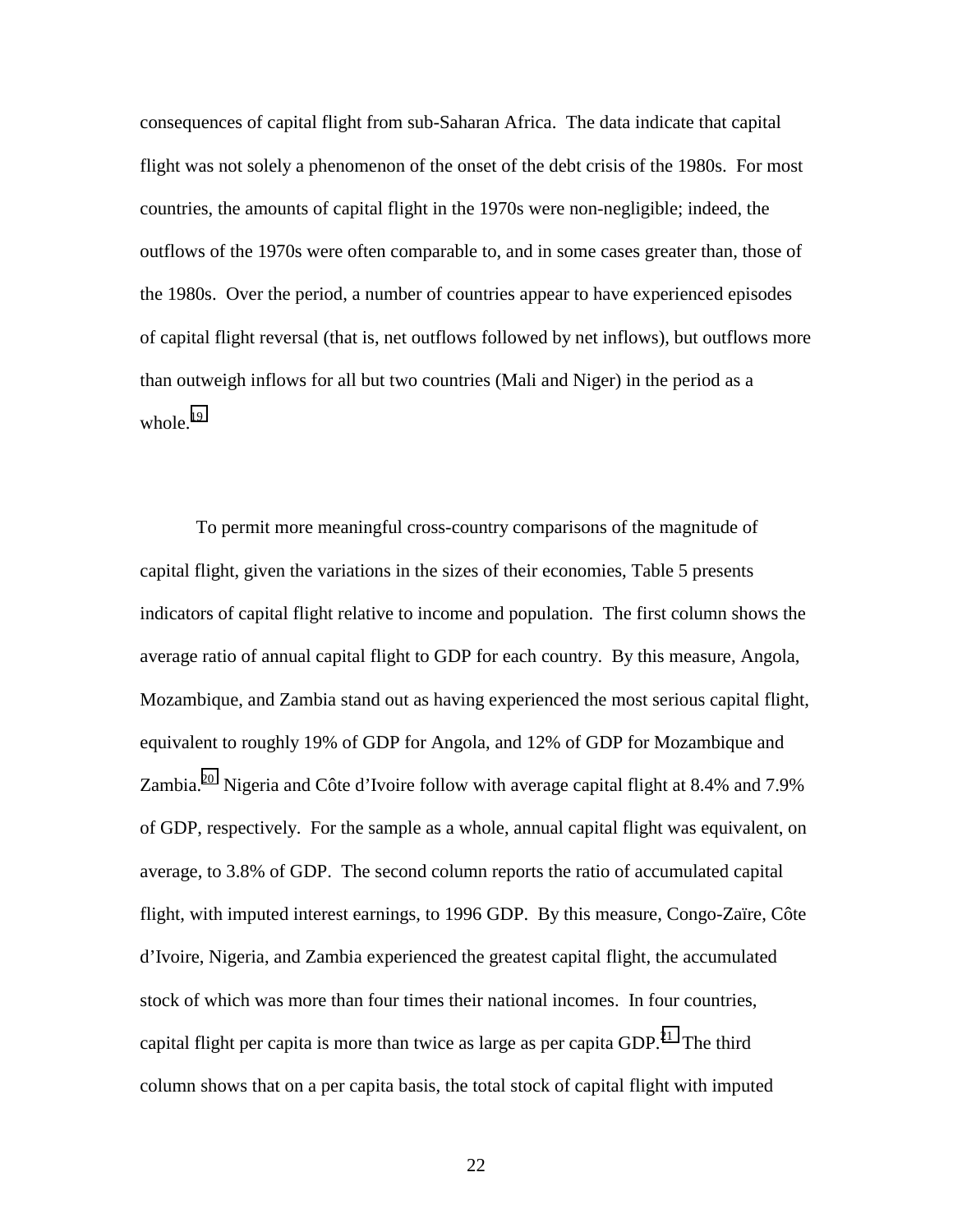interest earnings is highest for Côte d'Ivoire, at more than \$2,500, followed by Angola, Cameroon, Nigeria, and Zambia, each of which exceeds \$1,000 per capita. For the sample as a whole, the cumulative stock of capital flight per capita is roughly \$583, more than double the region's per capita income in 1996.

## [INSERT TABLE 5 HERE]

#### **4. Balancing the Books: External Assets and Liabilities**

In this section, we compare the private external assets of the 25 sub-Saharan African countries, as measured by their cumulative stock of capital flight, to their public external liabilities. Where the former exceed the latter, the countries (as opposed to their governments) can be regarded as net creditors vis-à-vis the rest of the world.

To be sure, not all of the capital which fled sub-Saharan Africa between 1970 and 1996 was saved and invested at normal rates of return. Some of the flight capital was spent on consumption, and some of the savings may have earned sub-normal rates of return.<sup>22</sup> Hence there may be a gap between our measure of private external assets – that is, cumulative capital flight – and the external assets which remain in the hands of private Africans today. Nevertheless, the stock of capital flight provides a suitable basis for comparisons with sub-Saharan Africa's external liabilities, as well as a measure of capital flight's opportunity cost to the source countries. In terms of *uses* of funds, public external debts likewise include monies channeled to consumption and invested at subnormal rates of return. In terms of *claims*, it is not evident that the fraction of their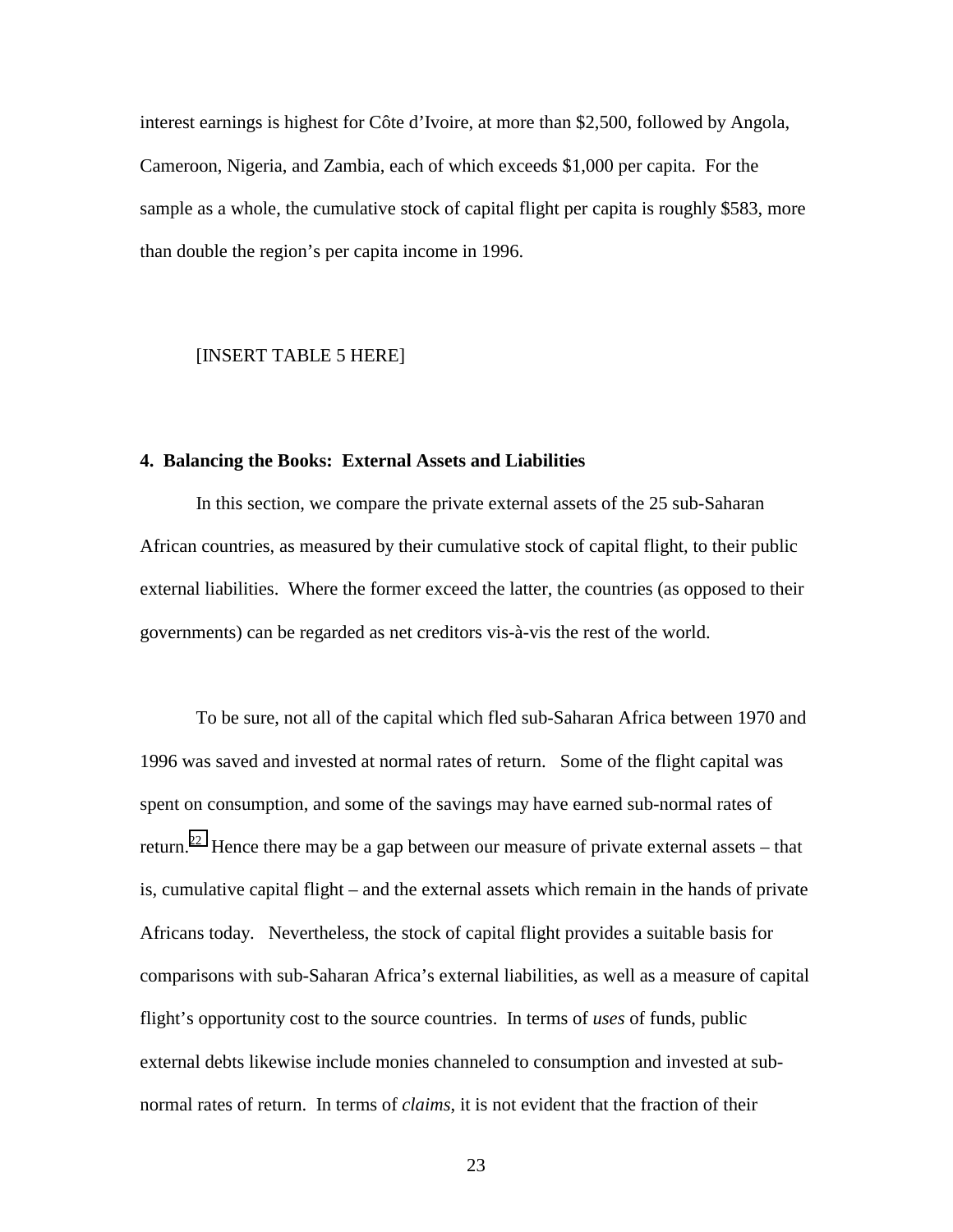'assets' which sub-Saharan Africa's external creditors can expect to recover is any higher than the fraction of capital flight which private Africans can now claim.<sup>23</sup> In this section, we take both external assets and external liabilities at their 'face value'.

Table 6 presents data on the external debts and net external assets of the 25 sub-Saharan African countries in our sample. 'Net external assets' are here defined as cumulative capital flight minus external debt. When net external assets are positive, the country is a net creditor; when negative, the country is a net debtor. We report two alternative measures of net external assets, corresponding to the two measures of cumulative capital flight derived in section 3. The first measure is more conservative, as it is based on the accumulated stock of capital flight in constant 1996 dollars, without imputed interest earnings. In effect, this measure values capital flight from earlier years with a real interest rate of zero. The second and more comprehensive measure, based on the stock of capital flight with interest, is arguably more appropriate for comparison with the stock of external debt, since the latter includes accumulated interest arrears and borrowing to finance interest on past loans. Both measures of net external assets are conservative, however, in one important respect: our estimates of capital flight cover only the years 1970 to 1996 (and in some cases, a shorter period), whereas the debt stock includes the pre-1970 balance and all subsequent additions to it.

#### [INSERT TABLE 6 HERE]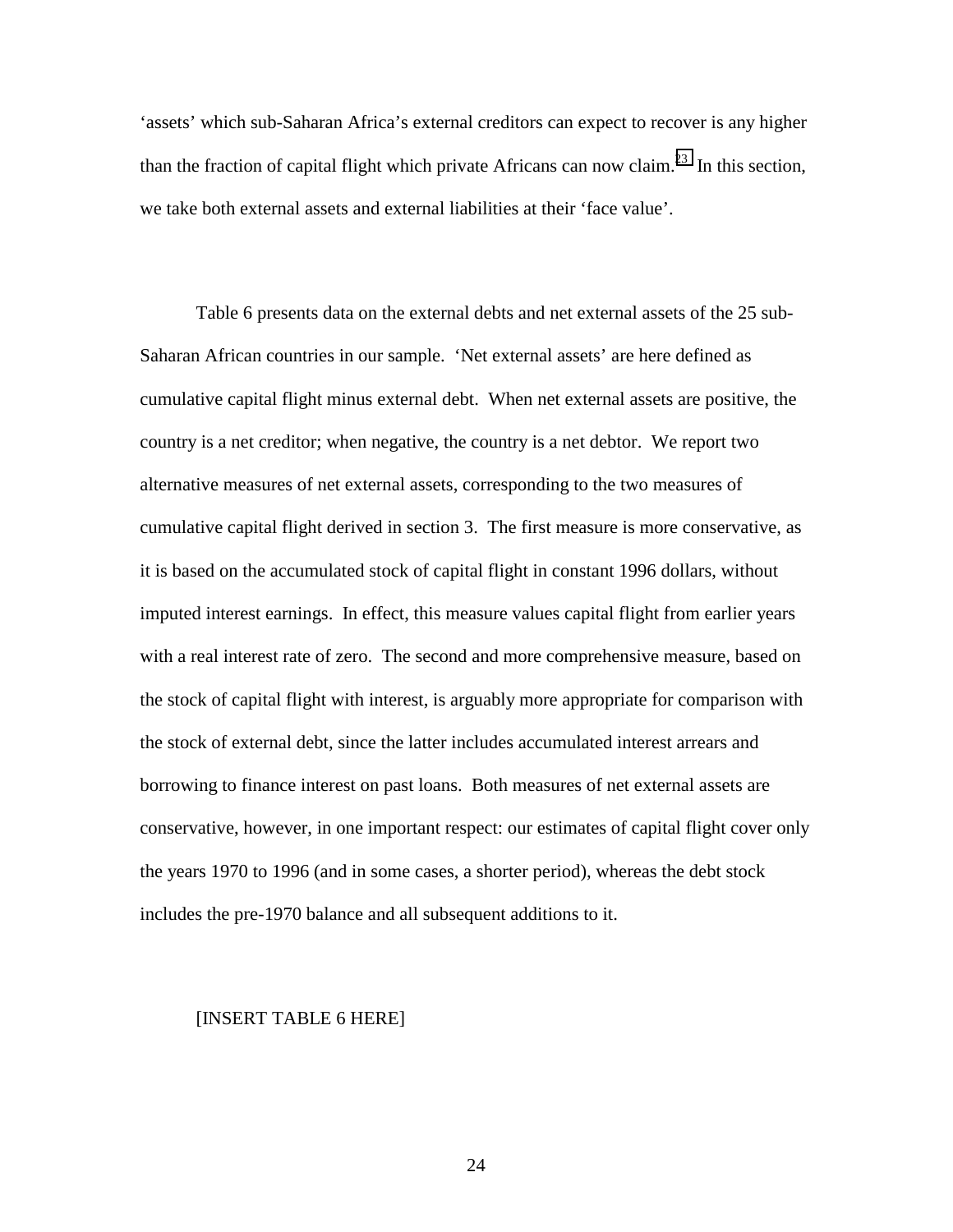By both measures, we find that the 25 'severely indebted countries' taken as a group are net creditors. Even without interest earnings, real capital flight exceeded external debt by almost \$14.5 billion. Including the imputed interest earnings on flight capital, the net external assets of the 25 countries totaled \$106.5 billion. These amounts are equivalent to 10% and 76%, respectively, of these countries' combined GDP in 1996.

Among the individual countries, nine have positive net external assets. With more than \$98 billion by the more comprehensive measure, Nigeria's net external assets amount to \$858 per capita, nearly three times the country's per capita income. Net external assets by this measure are 1.7 times national income for Congo-Zaïre and Rwanda, and 1.4 times for Côte d'Ivoire and Zambia.

A noteworthy feature of these results is that the countries with the largest external debts appear, in general, to have experienced the most capital flight, when both variables are measured relative to national income (see Figure 1). Simple regressions indicate that the debt-to-GDP ratio 'explains' 19% of the inter-country variations in the capital flightto-GDP ratio. When we examine the timing of debt inflows and capital flight outflows, the two variables again appear to be related. For the 25-country sample as a whole, the Pearson correlation coefficient between annual debt inflows and capital flight (both in 1996 dollars) is 0.54; using three-year moving averages for both variables, the correlation is 0.18 (see Figure 2).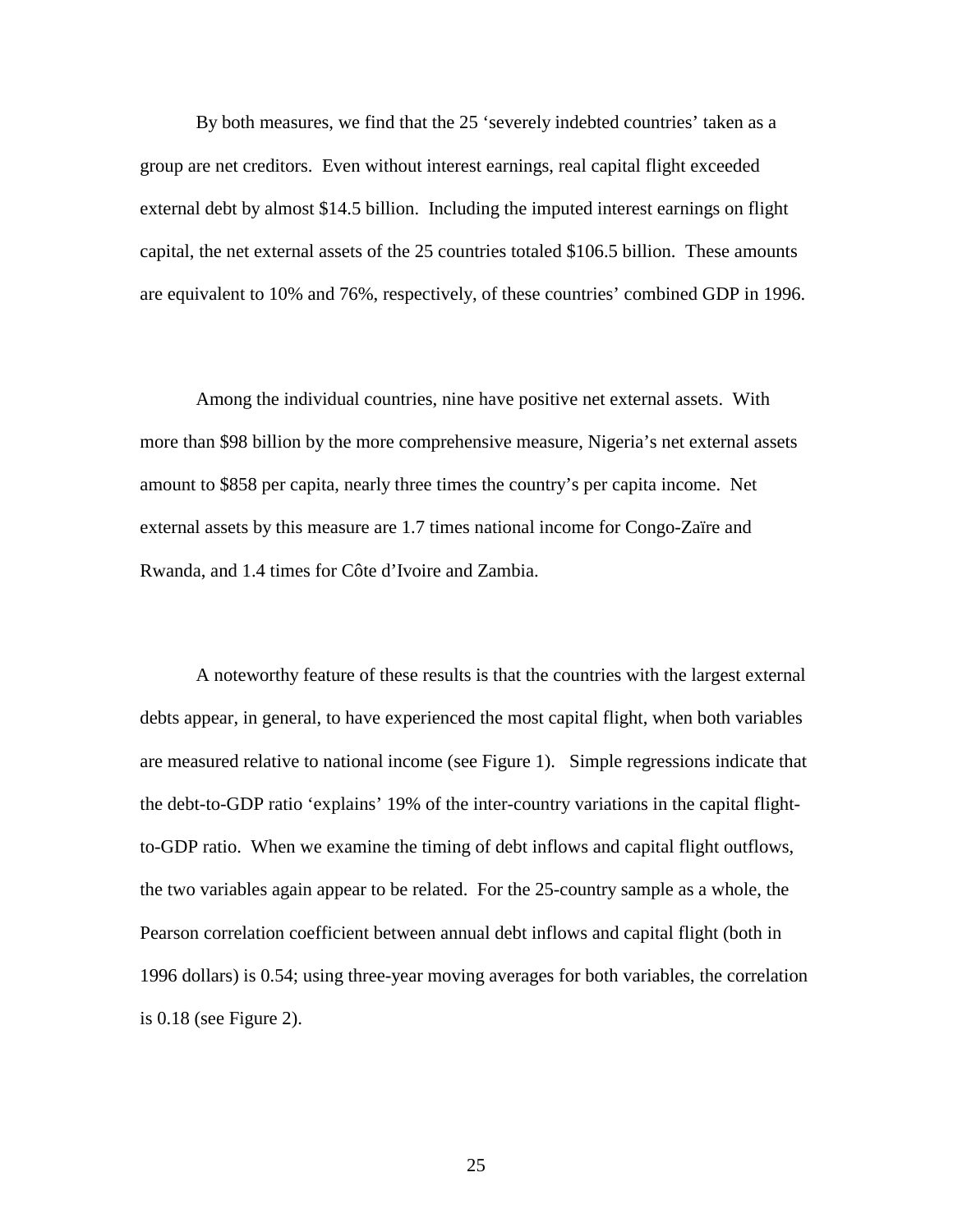#### [INSERT FIGURE 1 HERE]

#### [INSERT FIGURE 2 HERE]

These cross-sectional and time-series relationships suggest the presence of linkages between external borrowing and capital flight. These could include causal connections in either direction – from borrowing to capital flight and vice versa – and/or links attributable to exogenous variables, such as macroeconomic mismanagement, which drove both borrowing and capital flight.<sup>24</sup> Analysis of these linkages is a potentially fruitful area for further research.

#### **5. Conclusion: Who Should Forgive Whom?**

The evidence presented in this essay leads to a startling conclusion: far from being heavily indebted, many sub-Saharan African countries are net creditors vis-à-vis the rest of the world. This is because their private external assets, as measured by cumulative capital flight, are greater than their public external debts. For the 25-country sample as a whole, external assets exceed external debts by \$14.5 billion to \$106.5 billion, depending on whether we count imputed interest earnings on the asset side. The region's assets are 1.1 to 1.6 times the stock of debts. For some individual countries, the results are even more dramatic: Nigeria's external assets are 2.8 times its external debt by the conservative measure, and 4.1 times higher when we include imputed interest earnings on capital flight.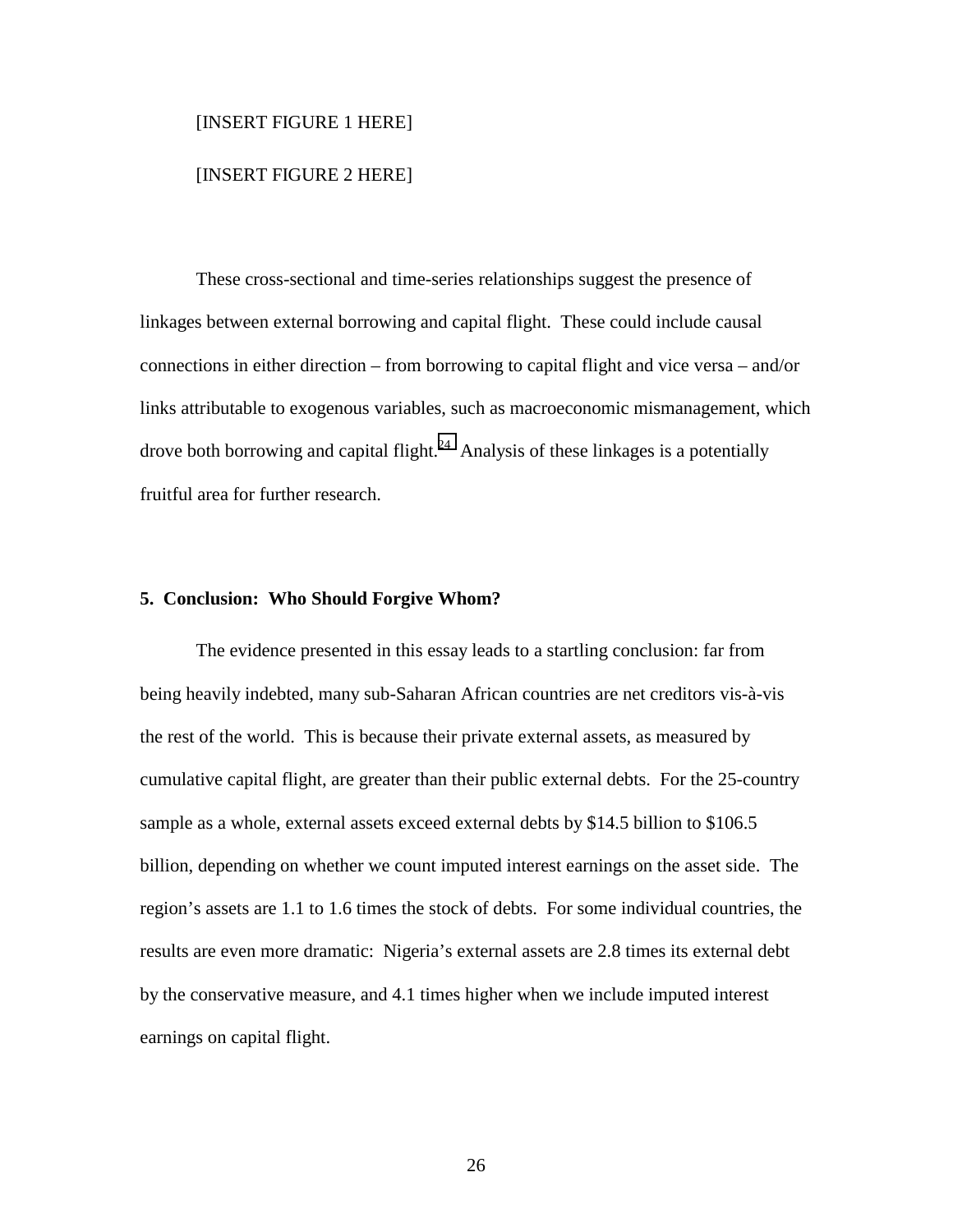At a minimum, these findings suggest a need for greater precision in discussions of sub-Saharan Africa's external debt burden: instead of 'severely indebted low-income countries,' or SILICs, we could more accurately speak of 'severely indebted low-income governments,' or SILIGs. In analyzing the economic plight of sub-Saharan African countries and their people, as distinct from that of their governments, we should not focus exclusively on public external liabilities, but also consider the private external assets built through capital flight. Both sides of the coin are deeply implicated in the region's current economic travails.

If sub-Saharan Africa is truly a net creditor, why are so many of its people so poor? The answer, of course, is that the subcontinent's private external assets belong to a narrow, relatively wealthy stratum of its population, while public external debts are borne by the populace at large through their governments. This asymmetry is not only regrettable, in that it exacerbates poverty in a region in which many are already desperately poor. It also raises profound questions as to precisely what belongs to whom, that is, how rights to external assets and responsibilities for external liabilities are to be distributed across the population.

Rights to sub-Saharan Africa's 'private' external assets are by no means clearly defined or incontestable. The fact that the Nigerian government has been able to obtain a Swiss court order freezing the bank accounts of General Sani Abacha's family is but one indication of the scope for legal, ethical, and political challenges to the ownership of these assets. Not only did capital flight itself generally violate foreign-exchange controls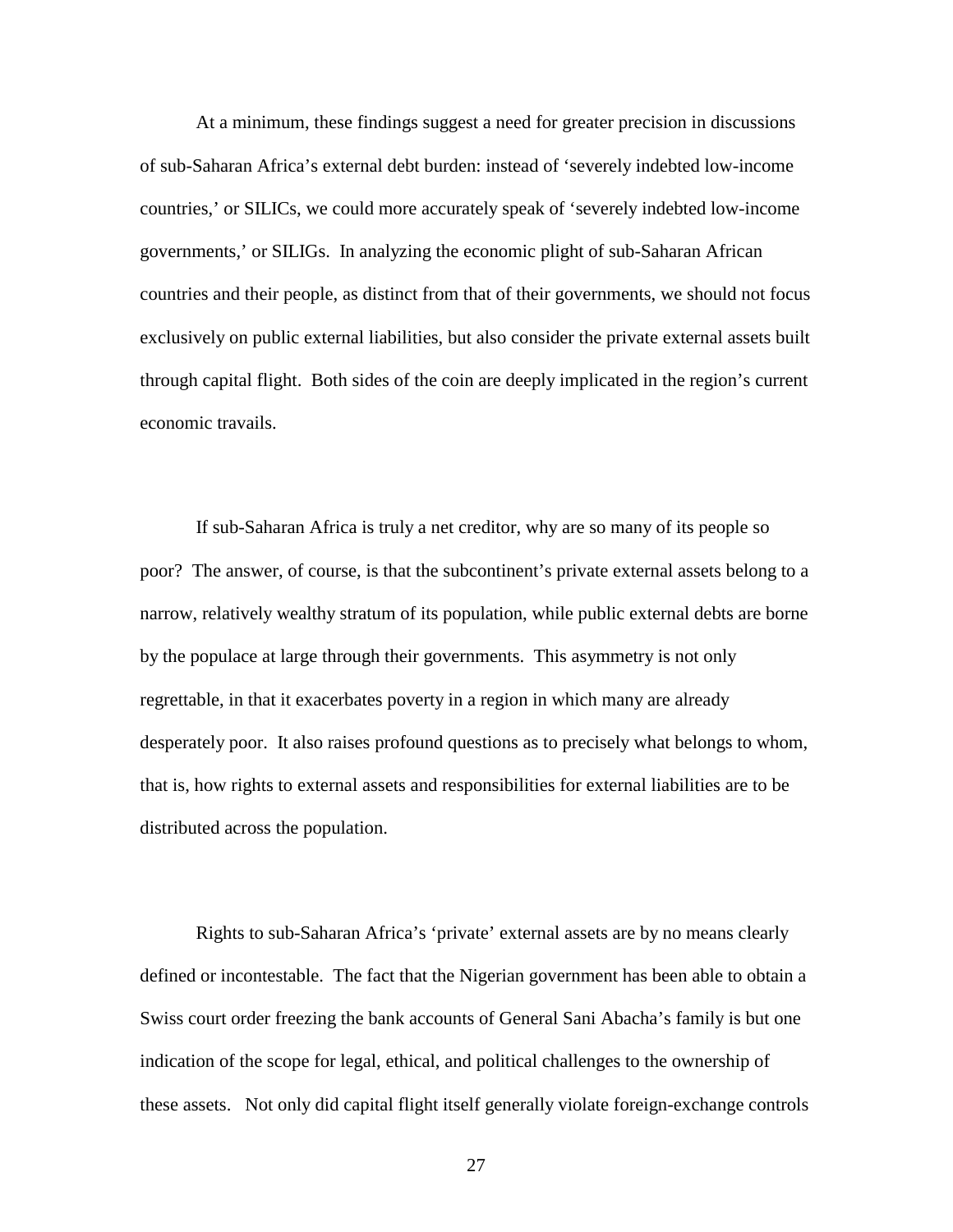(hence its omission from the official balance of payments), but in many cases the capital itself was acquired by legally dubious means.

Efforts to recover and repatriate illicit private fortunes are one way in which African peoples and their governments can attempt to repair the disjuncture between public external debts and private external assets. This is a difficult route, however, since it places the burden of proof squarely on the African governments to locate and reclaim the money (see, for example, *The Financial Times*, 1999). As a result, such efforts offer only limited possibilities for easing sub-Saharan Africa's public external debt burden.

An alternative, complementary strategy would apply the same principles to the region's external liabilities. Sub-Saharan African governments could inform their creditors that outstanding debts will be treated as legitimate if, and only if, the real counterparts of the borrowing can be identified. If the creditors can document where the money went, and show when and how it benefited citizens of the borrowing country via investment or consumption, then the debt will be regarded as a *bona fide* external obligation of the government (and hence an external asset of the creditor bank or government). But if the fate of the borrowed money cannot be traced, then the present African governments must infer that it was diverted into private pockets, and possibly into capital flight. In such cases, it can be argued, the liability for the debt lies not with the government, but with the private individuals whose personal fortunes are the real counterpart of the debts.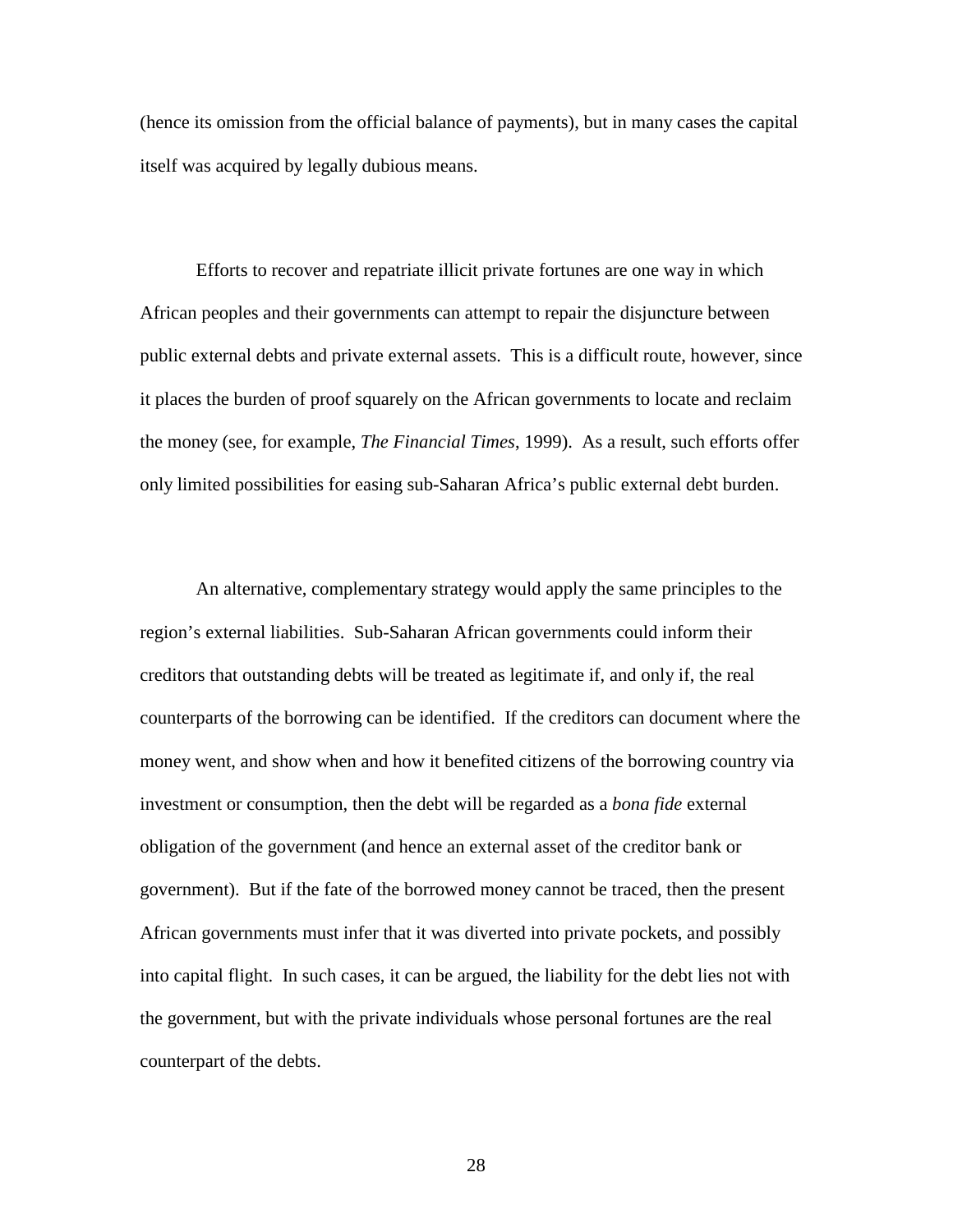In adopting such a strategy, Africans could invoke as a precedent the US government's stance toward the creditors of the erstwhile Spanish colonial regime in Cuba after the Spanish-American war, a century ago: the creditors knew, or should have known, the risks they faced when they made the loans to the predecessor regime, and they 'took the chances of the investment.<sup>25</sup>

In effect, this strategy would accord equal treatment to Africa's external assets and liabilities. On both sides of the balance sheet, the burden of proof in realizing the face value of external claims would lie with the creditors: African governments seeking to reclaim flight capital, and banks and creditor governments seeking to collect debtservice payments. The case for symmetry is reinforced by the past complicity of sub-Saharan Africa's external creditors in sustaining the power of corrupt rulers and in helping them to spirit their ill-gotten gains abroad. As *The Financial Times* (2000) remarks, in an editorial comment on the freezing of General Abacha's Swiss bank accounts, 'Financial institutions that knowingly channeled the funds have much to answer for, acting not so much as bankers but as bagmen, complicit in the corruption that has crippled Nigeria.' The evidence presented here indicates that capital flight from Nigeria was simply an egregious example of a more widespread phenomenon in the subcontinent.

In recent years there has been much debate about 'debt forgiveness.' Proponents argue that, in view of the dire economic circumstances in the low-income countries of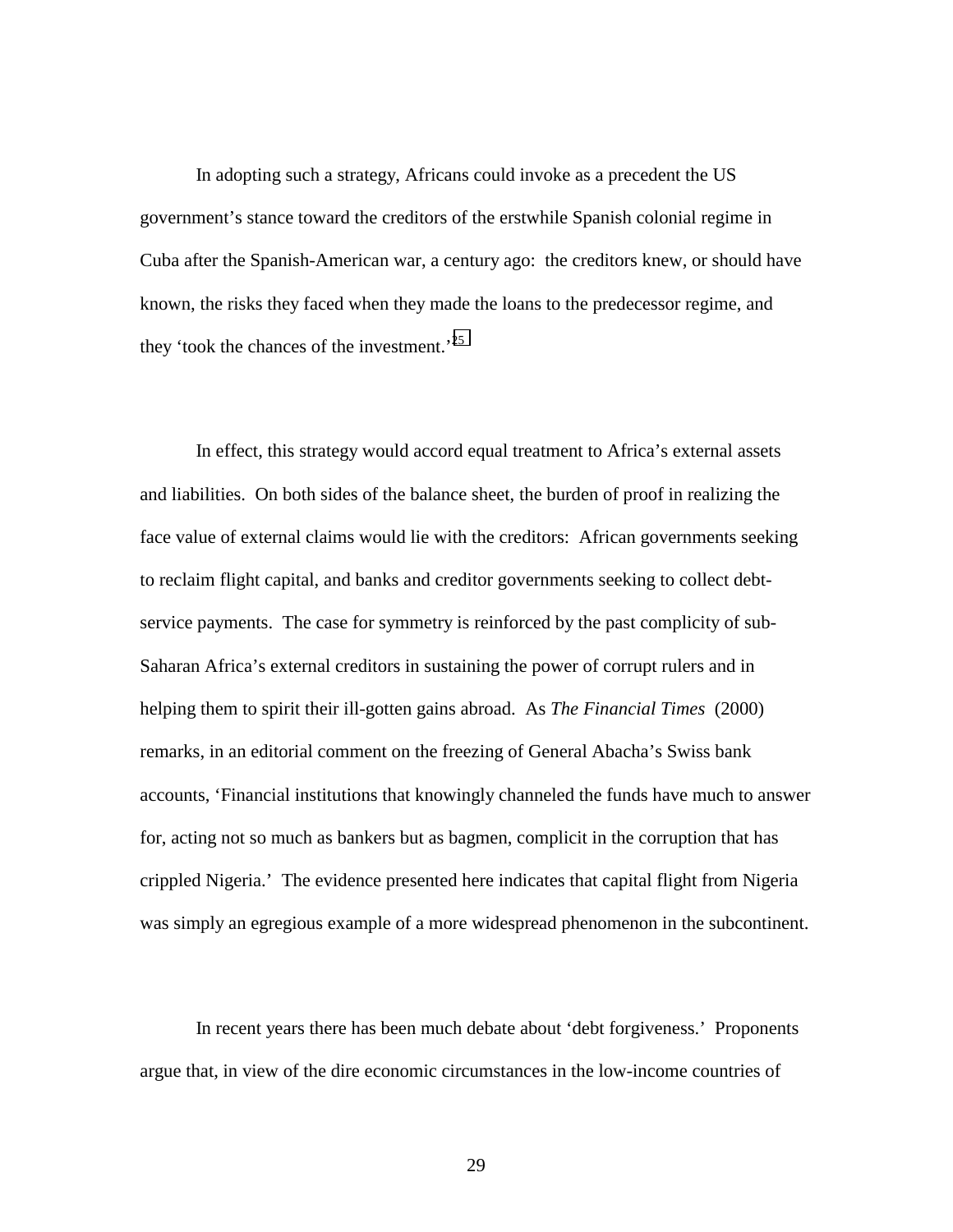sub-Saharan Africa, their external debts should be written off. Opponents counter that debt relief would create a moral hazard, by encouraging undisciplined borrowing in the expectation that defaults will not be penalized, and that this in turn would make creditors reluctant to lend in the future. 'If you have a society based on debt forgiveness,' World Bank president James Wolfensohn told reporters at a February 2000 news conference, 'who's going to invest in debt anymore? So you really screw up the market' (United Press International, 2000).

Yet moral hazard – the principle that when insured against a risk, people have less incentive to take precautions against it – cuts both ways in international financial markets. If external creditors are not held accountable for the economic results when their money props up venal rulers, then they too will feel little pressure to lend more responsibly in the future. If creditors enjoy impunity when they look the other way as these rulers transform public resources into private external assets, and in some cases even abet them in doing so, there is little reason to expect them to act differently in the years ahead. When the stock of capital flight from sub-Saharan Africa exceeds the subcontinent's external debt, and when the asymmetrical treatment of external liabilities and assets shelters the gains of a wealthy élite, while burdening millions of the world's poorest people with responsibility for repaying debts from which they derived little if any benefit, the market is already, in Mr Wolfensohn's blunt phrase, 'screwed up.' As the people of sub-Saharan Africa confront the twin financial legacies of debt and capital flight, they may well ask: Who should forgive whom?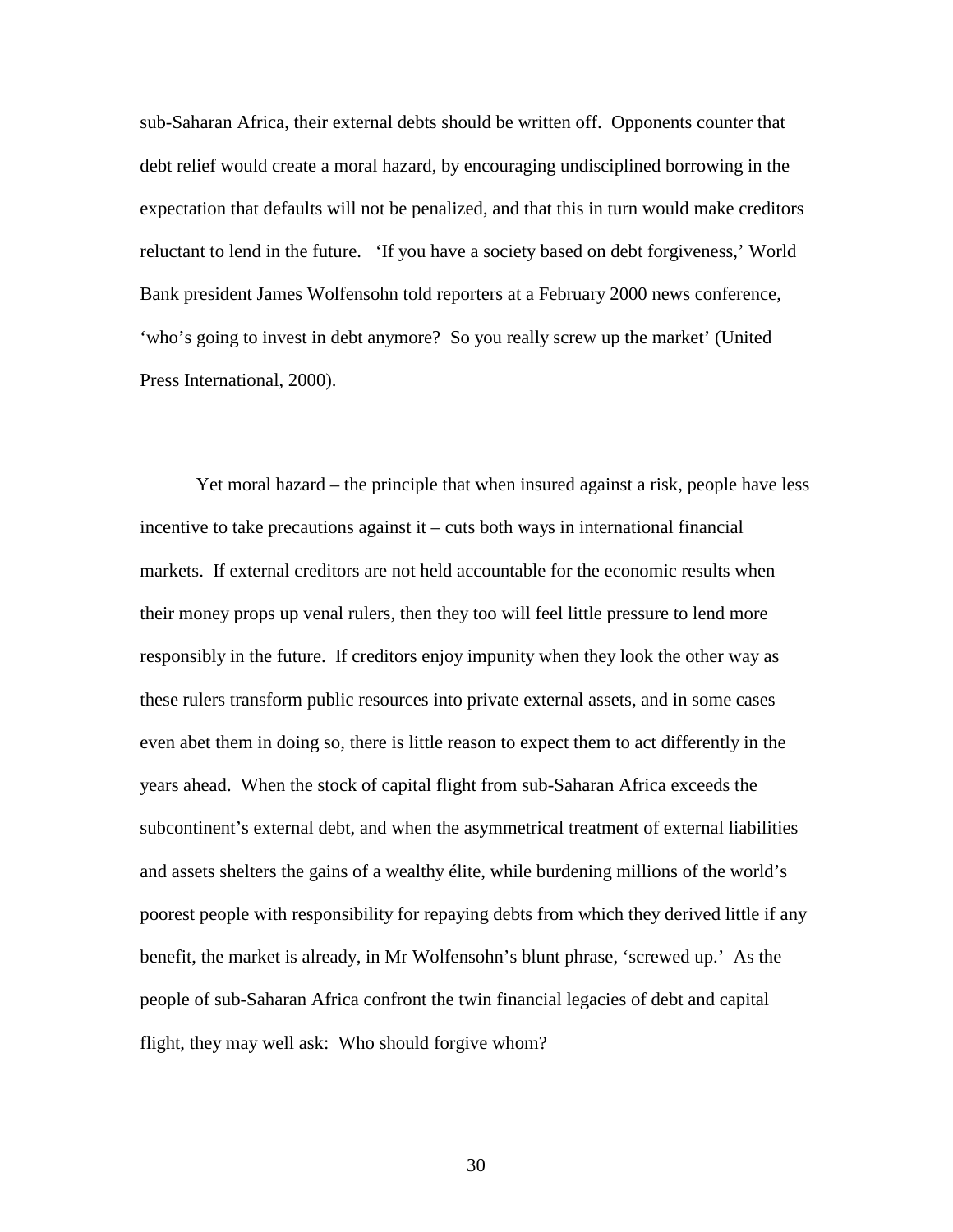## **Acknowledgements**

We are grateful to an anonymous referee for very helpful comments on an earlier version

of this paper.

## $\overline{a}$ **NOTES**

<sup>1</sup> World Bank, *World Development Indicators 1998*, CD-ROM version. 'Low-income countries' were defined as countries with 1996 per capita incomes of \$785 or less; countries were defined as 'severely indebted' when their ratios of debt service to GNP, debt service to exports, debt to GNP, debt to exports, and/or interest to exports exceeded critical levels. Similarly, sub-Saharan Africa accounts for 33 of the 41 countries classified as 'heavily indebted poor countries' (HIPCs) under the joint World Bank-IMF initiative of that name (Boote and Thugge, 1999).

 $2$  We thus exclude middle-income countries such as South Africa, and less indebted lowincome countries such as Lesotho and Eritrea.

<sup>3</sup> In 1996, total debt service from the 25 countries in our sample amounted to \$9.6 billion; their combined GDP was \$140 billion (authors' computations using data from *World Development Indicators 2000* and *Global Development Finance 2000*).

 $4$  For discussions of alternative methods used to compute capital flight, see Lessard and Williamson (1987), Boyce (1992), and Ajayi (1997)

 $<sup>5</sup>$  Hence the amount of capital flight is computed as:</sup>

 $KF_{it} = \Delta DEBT_{it} + DFI_{it} - (CA_{it} + \Delta RES_{it}) - \Delta B_{it}$  where  $\Delta B$  is the change in the claims of domestic banks on foreign banks.

 $6$  Ajayi (1995) compared estimates of Nigerian capital flight using various methodologies for the same time period (1972-1989), and found that total capital flight is high regardless of the method used.

 $^7$  For early discussions of trade misinvoicing, see Bhagwati (1964) and Gulati (1987).

 $8\,$  Even if the net effect of trade misinvoicing on capital flight estimates were zero, this would not necessarily imply that misinvoicing was unimportant as a *mechanism* of capital flight. It simply would mean that capital flight via export underinvoicing and import overinvoicing was offset by capital outflows to finance the undeclared portion of imports. Foreign exchange to finance the latter could have been moved abroad by other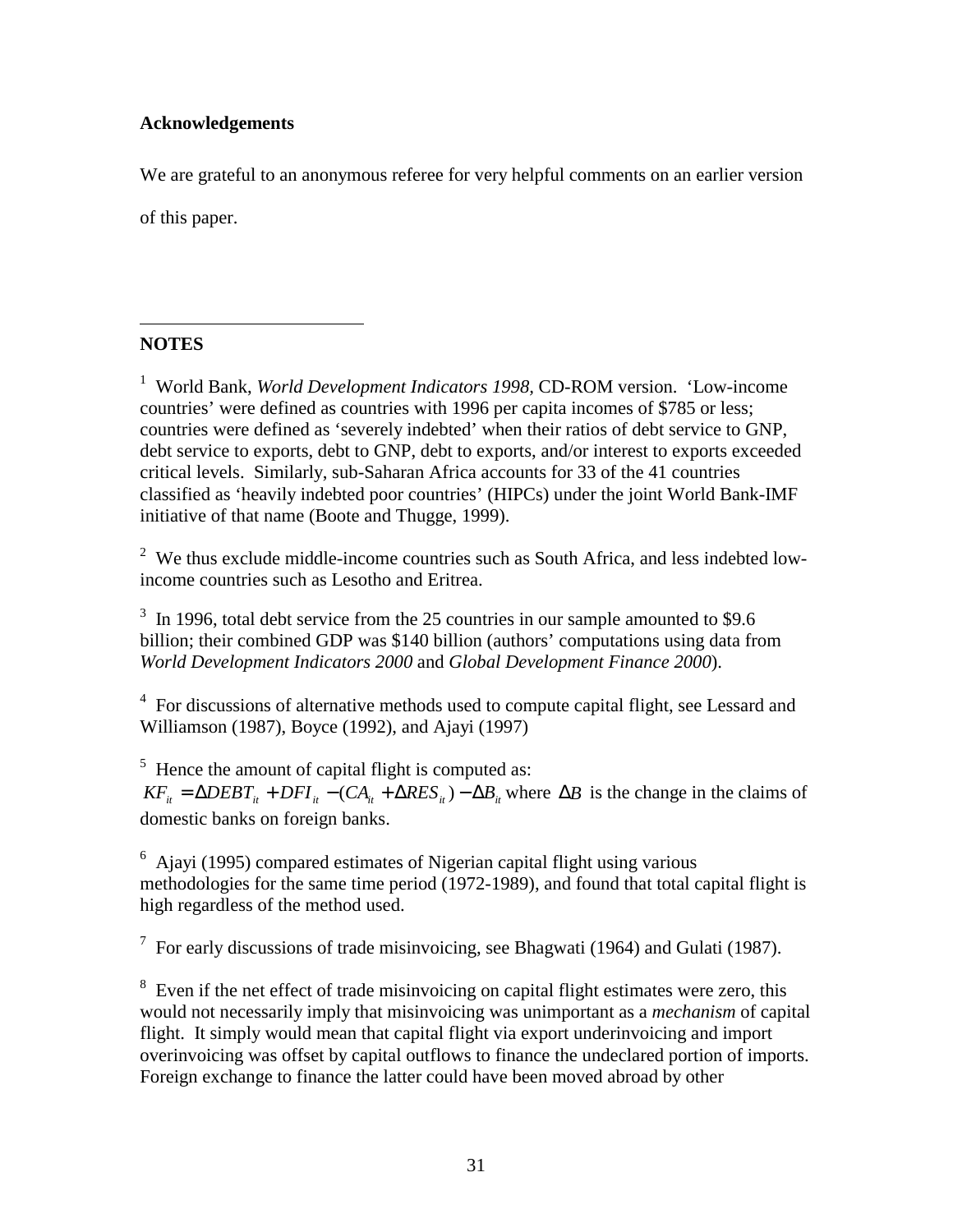mechanisms, such as cash transfers and wire transfers (see Boyce, 1993, pp. 282-285, 294).

 $\overline{a}$ 

 $9$  Pastor (1990) produced estimates of capital flight including interest earnings for a sample of Latin American countries.

10 Kenya is classified as a 'moderately indebted' low-income country in the World Bank's 1998 and 1999 World Development Indicators, but as severely indebted in previous editions. The country was also included in Ajayi's (1997) earlier study of the sub-Saharan SILICs. We therefore retained it in our sample as well.

11 These are 1996 figures, computed from data in *World Development Indicators 2000.*

12 Data on the change in external debt outstanding (∆*DEBT* ) were taken from the World Bank's *Global Development Finance 2000*; data on all other variables in the equation are from the IMF's *Balance-of-Payments Statistics.*

<sup>13</sup> On average, short-term debt accounts for roughly 14% of total debts for the 25 countries in our sample in the 1970-96 period. Data on its currency composition are not available.

14 The series for the c.i.f./f.o.b. factor reported in the IMF's *Direction of Trade Statistics Yearbooks* are in some cases anomalous both in terms of absolute values and year-to-year variations. For example, the reported c.i.f./f.o.b. factor for Congo-Zaïre is higher than that of land-locked Burundi. Hence we use the average factor for each year for Africa as a whole in our computations.

<sup>15</sup> In general, we would not expect to find a negative sign on *DXIC* in the absence of incentives for overinvoicing of exports (such as export incentive programs). For discussion, see Gulati (1987).

16 In some cases, the data reported in the IMF *Direction of Trade Statistics Yearbooks* show occasional wide, unexplained fluctuations in the shares of industrialized countries in some African countries' exports and imports. In our calculations, we use the average shares for each country over the 1970-1996 period.

<sup>17</sup> More precisely, *TBILL* is the annual average of the discount on new issues of threemonth Treasury bills, reported in the IMF's *International Financial Statistics Yearbook*.

<sup>18</sup> Some discrepancies with past estimates are to be expected, due to our adjustment for the effects of exchange rate fluctuations on debt stocks and to other methodological variations (e.g., some authors exclude banking-sector external assets, as noted above). In addition, we use more recent editions of the *Balance of Payments of Payments Statistics Yearbook* and the *Global Development Finance 2000,* which incorporate corrections to earlier data.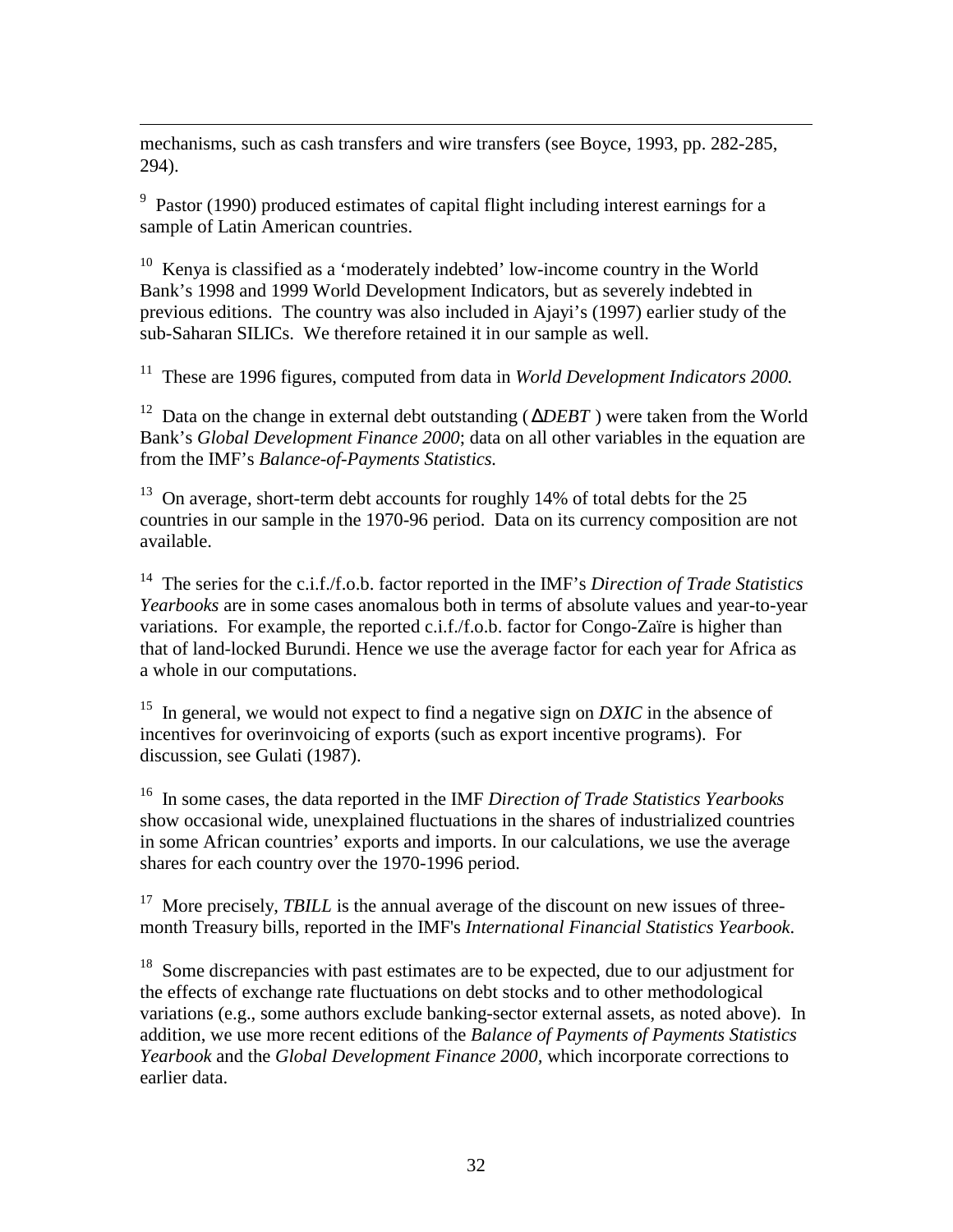<sup>19</sup> The negative capital flight reported here for Mali and Niger in the period as a whole is anomalous, suggesting the need for further investigation.

 $20$  Here, as throughout this study, the years covered correspond to those reported in Table 2. Hence our data for Angola, Mozambique, and Zambia refer to the periods 1985-1996, 1982-1996, and 1970-1991, respectively.

<sup>21</sup> The average annual ratio of capital flight to GDP, shown in column 1, provides a better indicator of relative burdens for those countries for which we do not have a complete 27-year time series.

<sup>22</sup> According to Lessard and Williamson (1987, p. 83), foreign depositors at Swiss banks at times have accepted 'negative interest returns, implying that they were willing to pay a substantial premium for confidentiality.' See also Walter (1987).

 $23$  Official creditors have already written off substantial amounts of African debt. In June 1999, for example, President Jacques Chirac announced that France would cancel \$6 billion worth of debt owed by Africa's poorest nations (Deutsche Presse-Agentur, 1999). Commercial banks have sold African debt on the secondary market at a fraction of its face value; in 1994, for example, Sudan's debt traded for as little as six cents on the dollar (Corrigan, 1994). In 1999, the debts of 20 African countries reportedly traded at less than 20% of face value (Garrett and Travis 1999, p. 33).

<sup>24</sup> For a taxonomy of linkages between debt and capital flight, see Boyce (1992, 1993).

<sup>25</sup> For discussion, see Hoeflich (1982) and Ndikumana and Boyce (1998).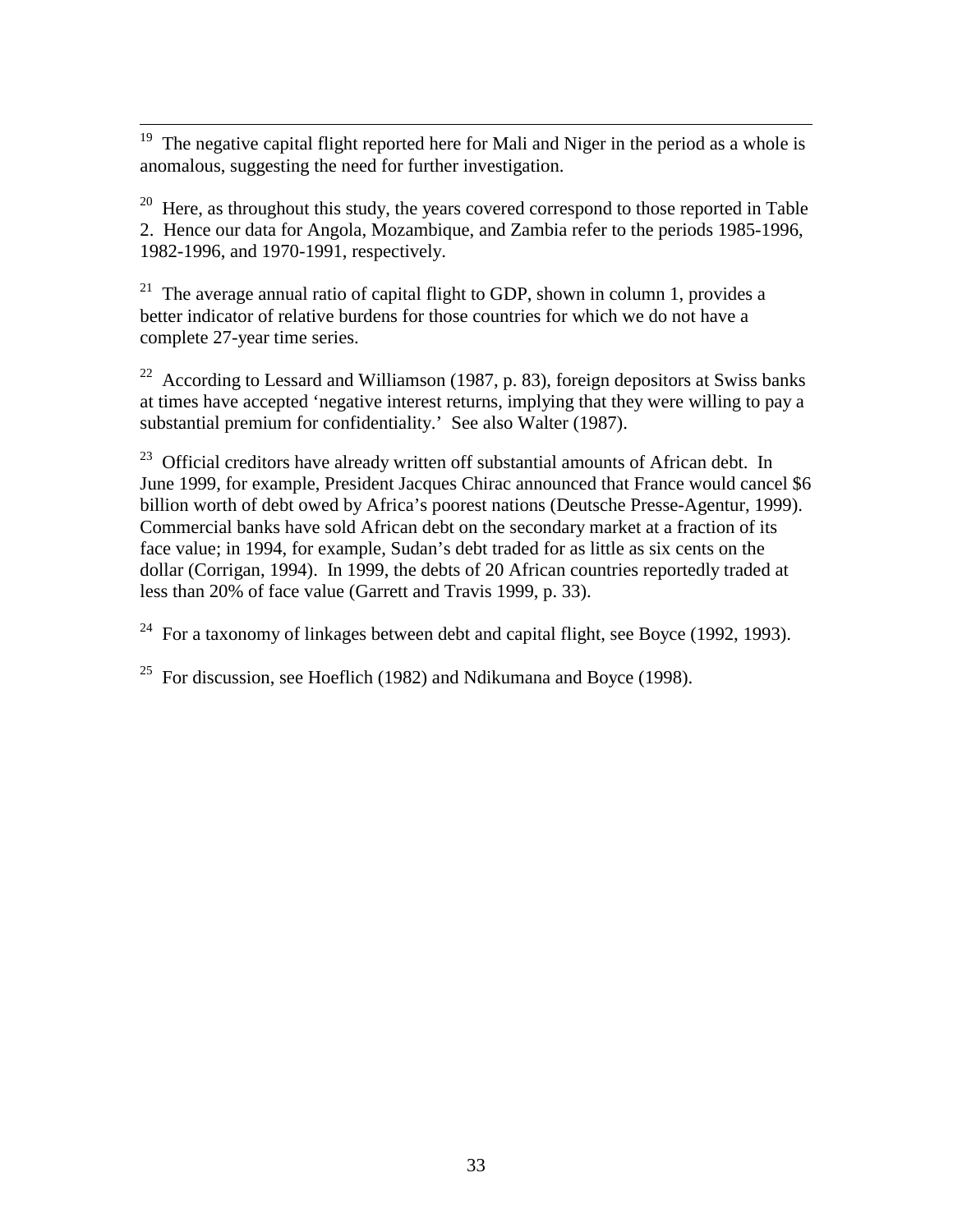#### <span id="page-36-0"></span>**References**

- Ajayi, Ibi S. (1992) 'An Economic Analysis of Capital Flight from Nigeria,' World Bank, Working Paper 993.
- Ajayi, Ibi S. (1995) 'Capital Flight and External Debt in Nigeria,' African Economic Research Consortium, Research Paper 35.
- Ajayi, Ibi S. (1997) 'An Analysis of External Debt and Capital Flight in the Severely Indebted Low Income Countries in Sub-Saharan Africa,' IMF, Working Paper WP/97/68.
- Bhagwati, Jagdish N. (1964) 'On the Underinvoicing of Imports,' *Bulletin of the Oxford University Institute of Statistics*, November.
- Boote, Anthony R. and Kamau Thugge (1999) *Debt Relief for Low-Income Countries: The HIPC Initiative*. Washington, D.C.: International Monetary Fund.
- Boyce, James K. (1992) 'The Revolving Door? External Debt and Capital Flight: A Philippine Case Study,' *World Development, 20(3)*: 335-349.
- Boyce, James K. (1993) *The Philippines. The Political Economy of Growth and Impoverishment in the Marcos Era.* London: MacMillan.
- Burns, Jimmy, Michael Holman, and Mark Huband (1997) 'How Mobutu Build Up His \$4 bn Fortune: Zaire's Dictator Plundered IMF Loans,' *Financial Times*, 12 May, p. 1.
- Chang, Kevin P.H. and Robert E. Cumby (1991) 'Capital Flight in Sub-Saharan African Countries,' in Ishrat Husain and John Underwood, eds., *African External Finance in the 1990s*. Washington, DC.: World Bank, 162-187.
- Claessens, Stijn and David Naudé (1993) 'Recent Estimates of Capital Flight,' World Bank, Working Paper 1186.
- Corrigan, Tracy (1994) 'Picking Up the Pieces of an Emerging market,' *Financial Times,*  5 April, p. 17.
- Deutsche Presse-Agentur (1999) 'France Canceling Poorest Africans' Debt,' wire service report, dateline Cologne, 18 June (available on Lexis-Nexis).
- Erbe, Suzanne (1985) 'The Flight of Capital From Developing Countries,' *Intereconomics*, (November/December), 268-275.
- *Financial Times* (1999) 'Nigeria Seeks Help in Tracing Billions 'Taken' by Former Military Leaders', 23 July, p. 5.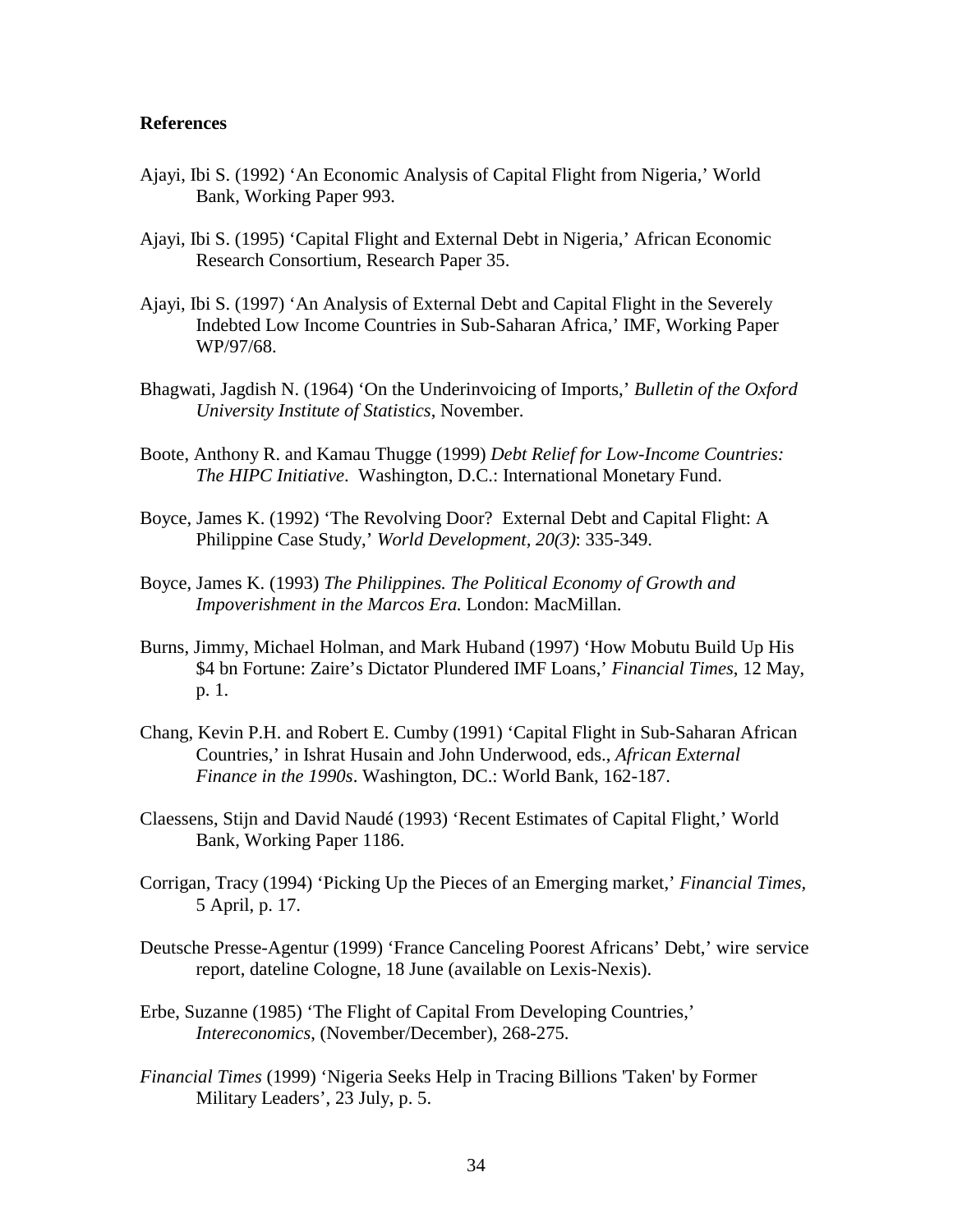*Financial Times* (2000) 'Abacha's Loot,' lead editorial, 28 January.

- Garrett, John and Angela Travis (1999) *Unfinished Business: The World's Leaders and the Millennium Debt Challenge*. London: Jubilee 2000 Coalition.
- Gerth, Jeff (1999) 'Hearings Offer View Into Private Banking,' *New York Times*, 8 November, p. A6.
- Gulati, Sunil K. (1987) 'A Note on Trade Misinvoicing,' in Lessard, Donald R. and John Williamson, eds., *Capital Flight and Third World Debt.* Washington, D.C.: Institute for International Economics, 68-78.
- Hermes, Niels and Robert Lensink (1992) 'The Magnitude and Determinants of Capital Flight: The Case for Six Sub-Saharan African Countries,' *De Economist 140(4)*, 515-530.
- Hoeflich, M.E. (1982) 'Through a Glass Darkly: Reflections Upon the History of the International Law of Public Debt in Connection with State Succession,' *University of Illinois Law Review* 1: 39-70.
- IMF, *Balance of Payments Statistics Yearbook* (various issues)
- IMF, *Direction of Trade Statistics Yearbook* (various issues)
- IMF, *International Financial Statistics Yearbook (*various issues).
- International Finance Corporation (1998) 'Trends in Private Investment in Developing Countries, Statistics for 1970-96,' Discussion paper 34.
- Lensink, Robert, Niels Hermes and Victor Murinde (1998) 'The Effect of Financial Liberalization on Capital Flight in African Economies,' *World Development 26(7)*: 1349-1368.
- Lessard, Donald R. and John Williamson eds. (1987) *Capital Flight and Third World Debt.* Washington, D.C.: Institute for International Economics.
- Morgan Guaranty Trust Company (1986) 'LDC Capital Flight,' *World Financial Markets* (March), 13-15.
- Murinde, Victor, Niels Hermes, and Robert Lensink (1996) 'Comparative Aspects of the Magnitude and Determinants of Capital Flight in Six Sub-Saharan African Countries,' *Saving and Development XX(1)*, 61-78.
- Ndikumana, Léonce (2000) 'Financial Determinants of Domestic Investment in Sub- Saharan Africa: Evidence from Panel Data,' *World Development 28(2)*, 381-400.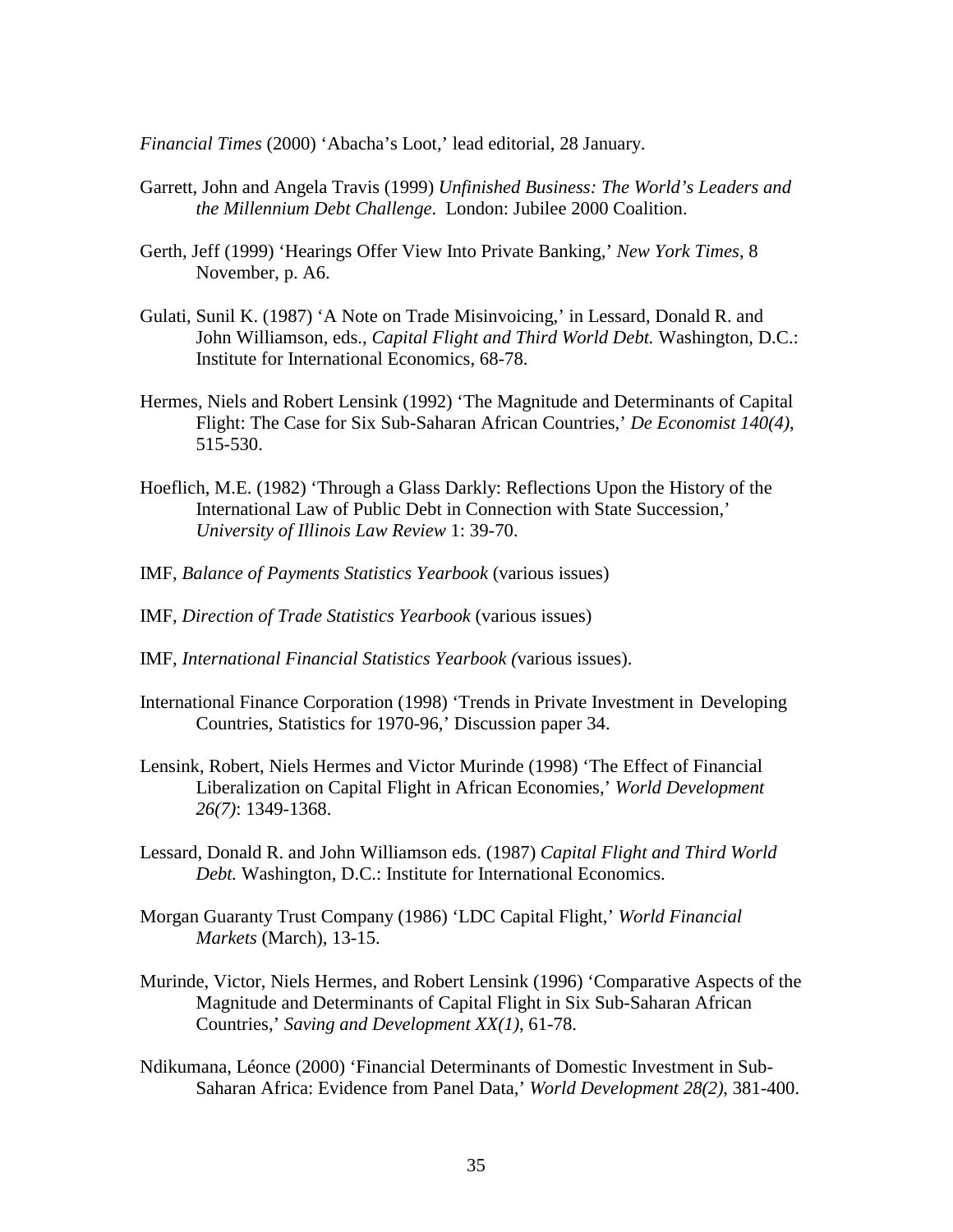- Ndikumana, Léonce and James K. Boyce (1998) 'Congo's Odious Debt: External Borrowing and Capital Flight in Zaire,' *Development and Change, 29*, 195-217.
- Nyatepe-Coo, Akorlie A. (1994) 'Capital Flight in Low-Income Sub-Saharan Africa: The Effects of Political Climate and Macroeconomic Policies,' *Scandinavian Journal of Development Alternatives*, (December), 59-68.
- O'Brien, Timothy L. (1999) 'Panel to Focus on U.S. Bank and Deposits by Africans,' *New York Times*, 5 November, p. A11.
- Ojo, Oladeji O. (1992) 'An Empirical Investigation of Capital Flight in Selected African Countries,' Abidjan: African Development Bank, Economic Research Papers No. 17.
- Onishi, Norimitsu (1999) 'Going After 'Big Fish,' New Nigerian President Trawls for Corruption,' *International Herald Tribune*, 25 November 1999, p. 2.
- Pastor, Manuel (1990) 'Capital Flight From Latin America,' *World Development, 18(1)*: 1-18.
- Smit, B. W. and B. A. Mocke (1991) 'Capital Flight From South Africa: Magnitudes and Causes,' *South African Journal of Economics, 59(2),* 101-117.
- United Press International (2000) 'Wolfensohn: Wider debt relief to poor nations impractical,' wire service report, dateline Manila, 26 February (available on Lexis-Nexis).
- Walter, Ingo (1987) 'The Mechanisms of Capital Flight,' in Donald R. Lessard and John Williamson, eds., *Capital Flight and Third World Debt*. Washington, D.C.: Institute for International Economics, pp. 103-128.
- World Bank (1985) *World Development Report 1985*. Washington, D.C.: World Bank.
- World Bank (1998) *World Development Indicators 1998* (CD-ROM edition).
- World Bank (2000) *World Development Indicators 2000* (CD-ROM edition).
- World Bank (2000) *Global Development Finance 2000* (CD-ROM edition).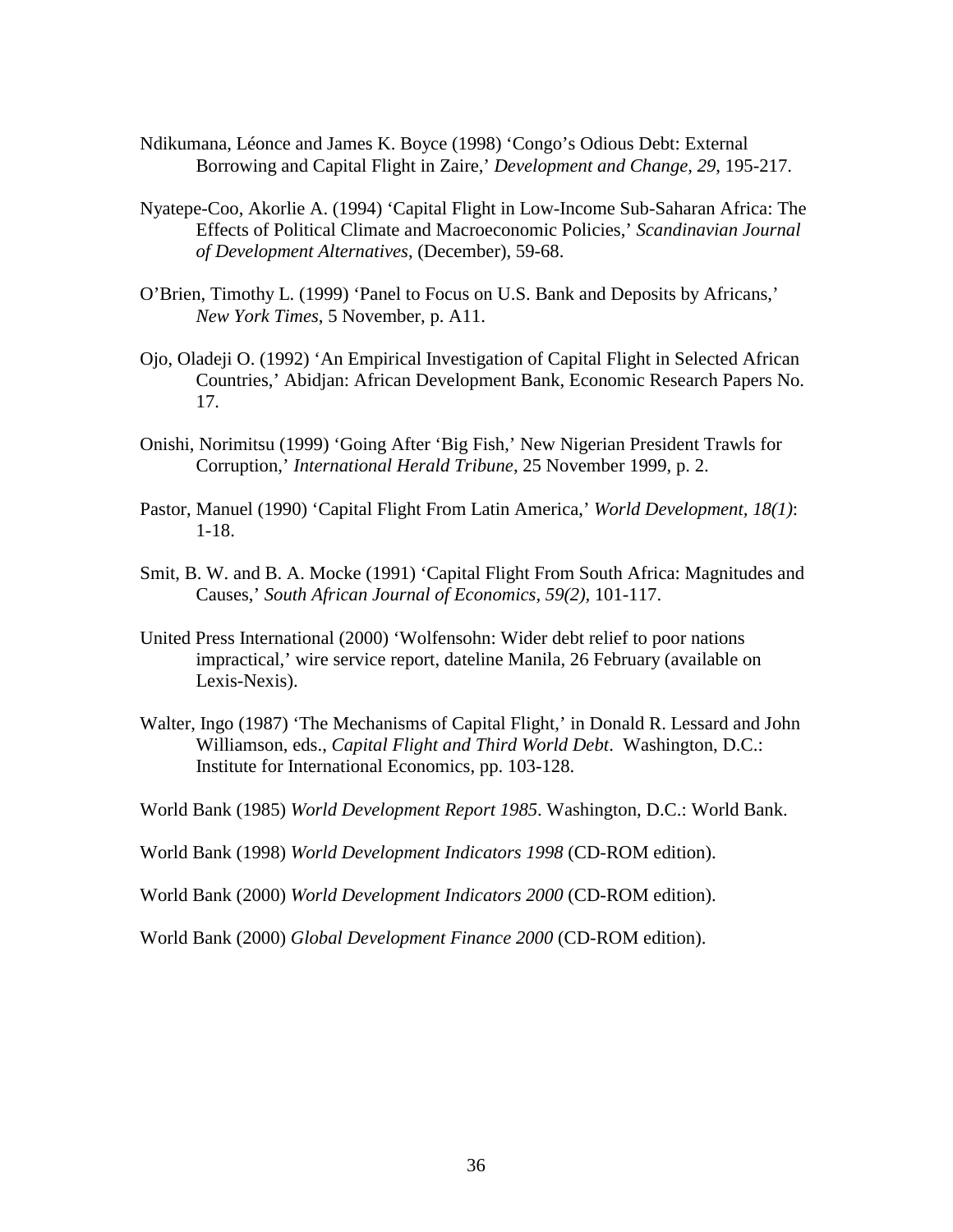| Country                  | <b>UK</b> Pound | French | Deutsche | Japanese | Swiss   | US dollar | <b>SDR</b> | Multiple   | Other      |
|--------------------------|-----------------|--------|----------|----------|---------|-----------|------------|------------|------------|
|                          |                 | franc  | mark     | yen      | franc   |           |            | currencies | currencies |
| Angola                   | 1.0             | 3.7    | 0.2      | 0.3      | 0.3     | 81.7      | 0.2        | 0.8        | 11.8       |
| <b>Burkina Faso</b>      | 0.6             | 20.2   | 1.5      | 0.0      | $0.0\,$ | 41.3      | 1.6        | 14.4       | 20.3       |
| Burundi                  | 0.0             | 8.6    | 0.5      | 1.8      | 0.2     | 47.6      | 2.1        | 21.3       | 17.9       |
| Cameroon                 | 1.8             | 31.5   | 14.0     | 0.2      | 0.8     | 14.3      | 0.1        | 15.2       | 22.1       |
| Central African Republic | 0.2             | 18.0   | 1.5      | 0.4      | 2.9     | 42.5      | 5.6        | 16.2       | 12.7       |
| Congo, DRC               | 1.8             | 14.8   | 6.9      | 3.0      | 0.2     | 43.6      | 0.2        | 2.8        | 26.7       |
| Congo, Rep.              | 4.8             | 43.6   | 2.4      | 0.2      | 0.6     | 21.6      | 0.6        | 3.5        | 22.9       |
| Côte d'Ivoire            | 1.0             | 35.5   | 4.1      | 0.8      | 2.6     | 23.6      | 0.5        | 19.5       | 12.5       |
| Ethiopia                 | 0.4             | 0.1    | 2.2      | 0.6      | 0.1     | 27.0      | 0.2        | 5.9        | 63.5       |
| Ghana                    | 6.7             | 2.4    | 7.7      | 6.8      | 0.2     | 50.9      | 0.5        | 7.9        | 16.9       |
| Guinea                   | 2.0             | 10.9   | 2.3      | 1.7      | 0.5     | 35.3      | 0.5        | 7.1        | 39.6       |
| Kenya                    | 9.9             | 5.9    | 5.3      | 9.6      | 3.6     | 31.6      | 0.2        | 20.7       | 13.2       |
| Madagascar               | 0.1             | 22.2   | 4.0      | 6.7      | 1.1     | 42.2      | 2.4        | 6.9        | 14.4       |
| Malawi                   | 16.5            | 1.8    | 1.5      | 8.0      | 0.1     | 44.6      | 2.3        | 19.0       | 6.3        |
| Mali                     | 5.0             | 28.4   | 1.2      | 0.9      | 2.9     | 16.9      | 0.0        | 12.5       | 32.1       |
| Mauritania               | 0.5             | 7.7    | 1.7      | 1.6      | 0.0     | 36.5      | 1.8        | 4.0        | 46.2       |
| Mozambique               | 2.1             | 10.1   | 4.6      | 1.9      | 0.0     | 60.0      | 1.2        | 5.9        | 14.3       |
| Niger                    | $1.0\,$         | 48.2   | 0.9      | 1.6      | 0.2     | 26.5      | 1.7        | 0.7        | 19.3       |
| Nigeria                  | 10.1            | 8.1    | 13.8     | 8.8      | 0.9     | 38.6      | 0.0        | 12.6       | 7.0        |
| Rwanda                   | 0.0             | 7.0    | 0.7      | 1.8      | 0.0     | 42.8      | 4.4        | 12.2       | 31.0       |
| Sierra Leone             | 4.2             | 4.5    | 6.7      | 6.3      | 6.8     | 33.4      | 7.7        | 6.7        | 23.8       |
| Sudan                    | 4.6             | 2.9    | 1.1      | 2.3      | 13.4    | 51.0      | 0.4        | 1.9        | 22.3       |
| Tanzania                 | 8.8             | 2.6    | 2.8      | 25.6     | 0.3     | 27.3      | 1.9        | 5.9        | 24.8       |
| Uganda                   | 8.3             | 2.5    | 1.3      | 0.9      | 1.3     | 54.6      | 3.2        | 17.2       | 10.8       |
| Zambia                   | 7.8             | 2.7    | 9.8      | 8.3      | 0.3     | 33.1      | 0.3        | 14.3       | 23.4       |
| Total                    | 5.0             | 13.1   | 6.2      | 5.3      | 2.0     | 37.7      | 0.6        | 10.0       | 20.1       |

Table 1: Currency composition of long-term debt: weighted averages<sup>a</sup> 1970-1996  $($ %)<sup> $)$ </sup>

Source: Authors' computations from *Global Development Finance 2000* (CDROM edition).

<sup>a</sup> Averages for the 27-year period weighted by total long-term debt.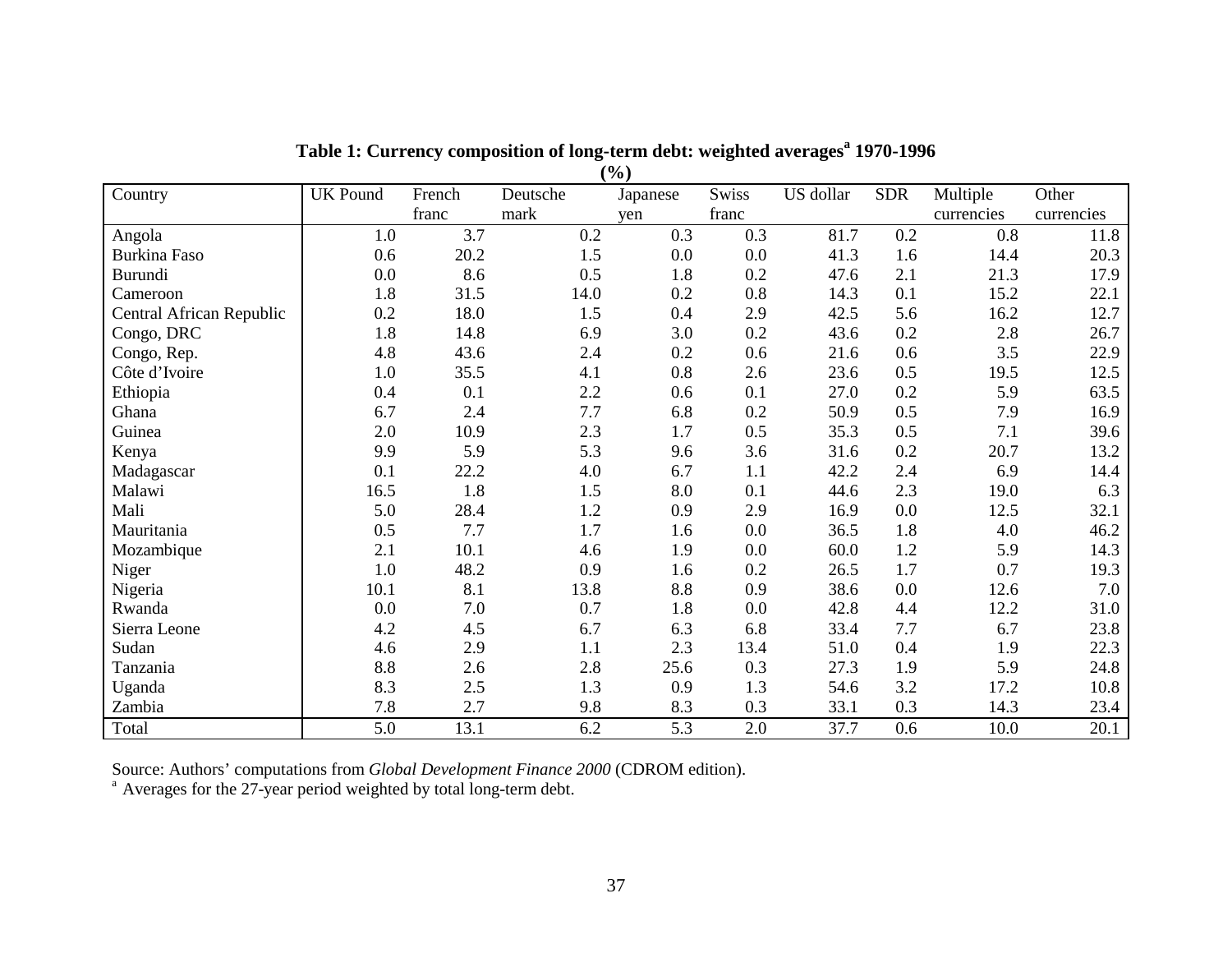| Country                  | Total capital flight | Annual average | Period    |
|--------------------------|----------------------|----------------|-----------|
| Angola                   | 18237.0              | 1519.7         | 1985-1996 |
| <b>Burkina Faso</b>      | 35.1                 | 1.4            | 1970-1994 |
| <b>Burundi</b>           | 43.0                 | 3.6            | 1985-1996 |
| Cameroon                 | 5335.4               | 197.6          | 1970-1996 |
| Central African Republic | 86.1                 | 3.4            | 1970-1994 |
| Congo (DRC – Zaïre)      | 5990.5               | 221.9          | 1970-1996 |
| Congo (Rep.)             | $-466.1$             | $-17.9$        | 1971-1996 |
| Côte d'Ivoire            | 16639.2              | 616.3          | 1970-1996 |
| Ethiopia                 | 10143.4              | 375.7          | 1970-1996 |
| Ghana                    | 3433.5               | 127.2          | 1970-1996 |
| Guinea                   | 602.3                | 54.8           | 1986-1996 |
| Kenya                    | 400.4                | 14.8           | 1970-1996 |
| Madagascar               | 1670.9               | 61.9           | 1970-1996 |
| Malawi                   | $-1170.5$            | $-46.8$        | 1970-1994 |
| Mali                     | $-772.3$             | $-28.6$        | 1970-1996 |
| Mauritania               | 631.9                | 27.5           | 1973-1995 |
| Mozambique               | 5526.7               | 368.4          | 1982-1996 |
| Niger                    | $-978.6$             | $-37.6$        | 1970-1995 |
| Nigeria                  | 63181.5              | 2340.1         | 1970-1996 |
| Rwanda                   | $-12.1$              | $-0.4$         | 1970-1996 |
| Sierra Leone             | $-248.9$             | $-9.6$         | 1970-1995 |
| Sudan                    | 13854.4              | 513.1          | 1970-1996 |
| Tanzania                 | 1693.0               | 62.7           | 1970-1996 |
| Uganda                   | 2889.5               | 107.0          | 1970-1996 |
| Zambia                   | 5807.1               | 264.0          | 1970-1991 |
|                          |                      |                |           |
| Total                    | 152552.4             | 269.6          |           |

**Table 2: Estimates of total real capital flight without adjustment for trade misinvoicing (million 1996 US \$)** 

Sources: Authors' computations using data from:

- World Bank, *Global Development Finance 2000* (CD-ROM edition);

- World Bank, *World Development Indicators 2000* (CD-ROM edition);

- IMF, *Balance of Payments Statistics Yearbook* (various issues);

- IMF, *International Financial Statistics Yearbook (*various issues).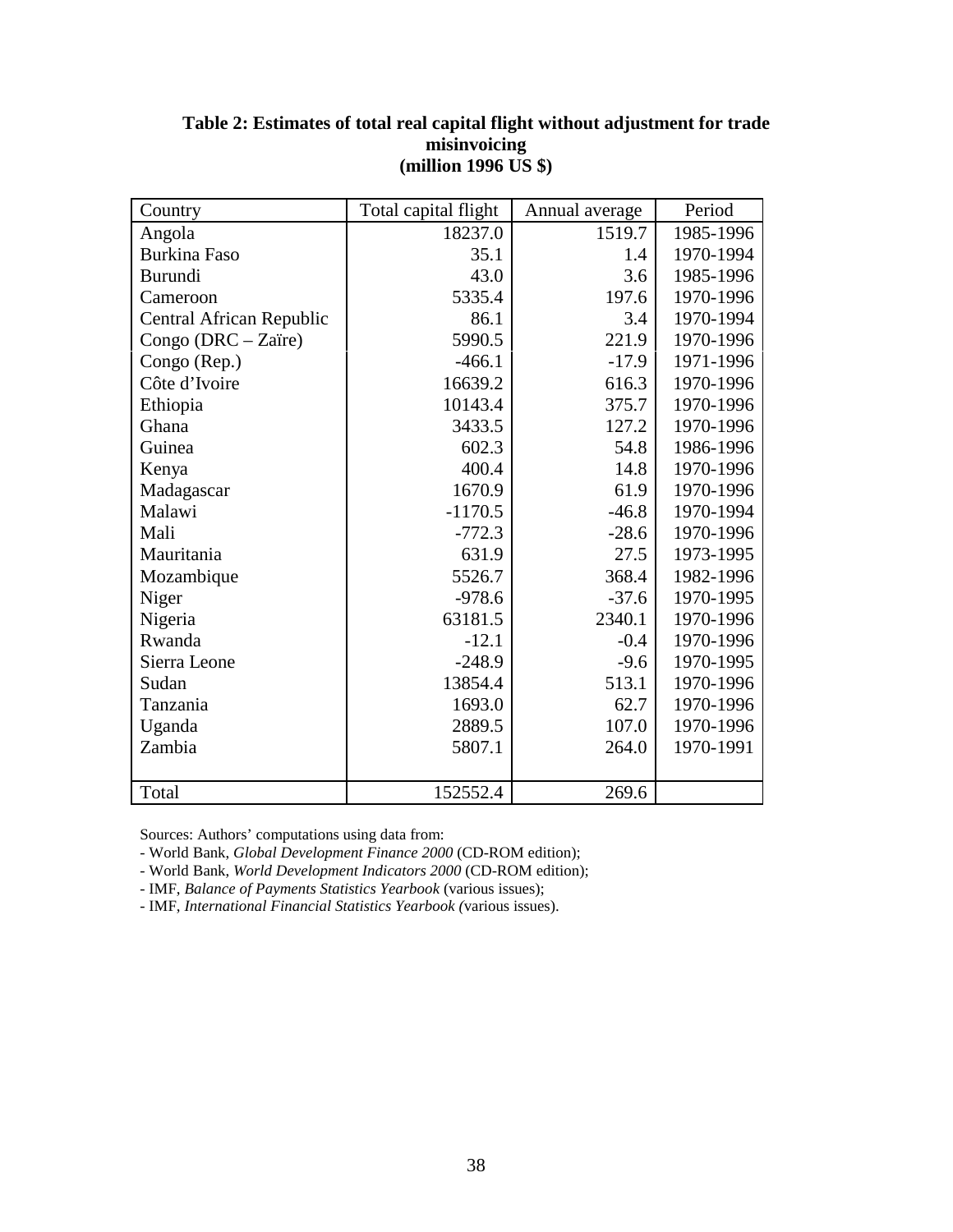| Country                  | Export       | Import       | <b>Net</b>   | Annual   |
|--------------------------|--------------|--------------|--------------|----------|
|                          | misinvoicing | misinvoicing | misinvoicing | average  |
| Angola                   | $-743.7$     | $-460.7$     | $-1204.5$    | $-100.4$ |
| <b>Burkina Faso</b>      | 869.0        | 361.4        | 1230.4       | 49.2     |
| <b>Burundi</b>           | 797.0        | $-21.1$      | 775.9        | 64.7     |
| Cameroon                 | 10778.3      | $-3014.3$    | 7764.0       | 287.6    |
| Central African Republic | 353.6        | $-189.5$     | 164.1        | 6.6      |
| Congo (DRC – Zaïre)      | 14478.1      | $-7080.7$    | 7397.4       | 274.0    |
| Congo (Rep.)             | 3669.6       | $-2744.3$    | 925.3        | 35.6     |
| Côte d'Ivoire            | 8884.3       | $-2152.5$    | 6731.8       | 249.3    |
| Ethiopia                 | 757.8        | $-5378.4$    | $-4620.6$    | $-171.1$ |
| Ghana                    | $-218.3$     | $-2807.8$    | $-3026.1$    | $-112.1$ |
| Guinea                   | $-127.5$     | $-132.1$     | $-259.5$     | $-23.6$  |
| Kenya                    | 6207.2       | $-5792.5$    | 414.7        | 15.4     |
| Madagascar               | 1522.9       | $-1544.9$    | $-22.0$      | $-0.8$   |
| Malawi                   | $-259.2$     | 2134.7       | 1875.6       | 75.0     |
| Mali                     | $-96.2$      | $-335.1$     | $-431.3$     | $-16.0$  |
| Mauritania               | 1265.6       | $-766.7$     | 498.9        | 21.7     |
| Mozambique               | 1.2          | $-216.6$     | $-215.4$     | $-14.4$  |
| Niger                    | $-632.3$     | $-1542.1$    | $-2174.5$    | $-83.6$  |
| Nigeria                  | 16255.8      | 7324.6       | 23580.4      | 873.3    |
| Rwanda                   | 657.1        | 1470.9       | 2128.0       | 78.8     |
| Sierra Leone             | 2725.2       | $-1003.6$    | 1721.6       | 66.2     |
| Sudan                    | 2323.8       | $-9195.5$    | $-6871.7$    | $-254.5$ |
| Tanzania                 | 1810.0       | $-1803.9$    | 6.1          | 0.2      |
| Uganda                   | $-976.5$     | 241.9        | $-734.6$     | $-27.2$  |
| Zambia                   | 1123.9       | 3692.4       | 4816.3       | 218.9    |
|                          |              |              |              |          |
| Total                    | 71426.7      | $-30956.4$   | 40470.3      | 60.5     |

## **Table 3: Total trade misinvoicing, 1970-1996a,b (million 1996 US \$)**

Sources: Authors' computations using data from:

- IMF, *Direction of Trade Statistics Yearbook* (various issues);

- IMF, *International Financial Statistics Yearbook (*various issues).

Notes:

<sup>a</sup> Data refer to the same time periods indicated in Table 2.<br><sup>b</sup> A positive sign for misinvoicing represents a net addition to capital flight (see text).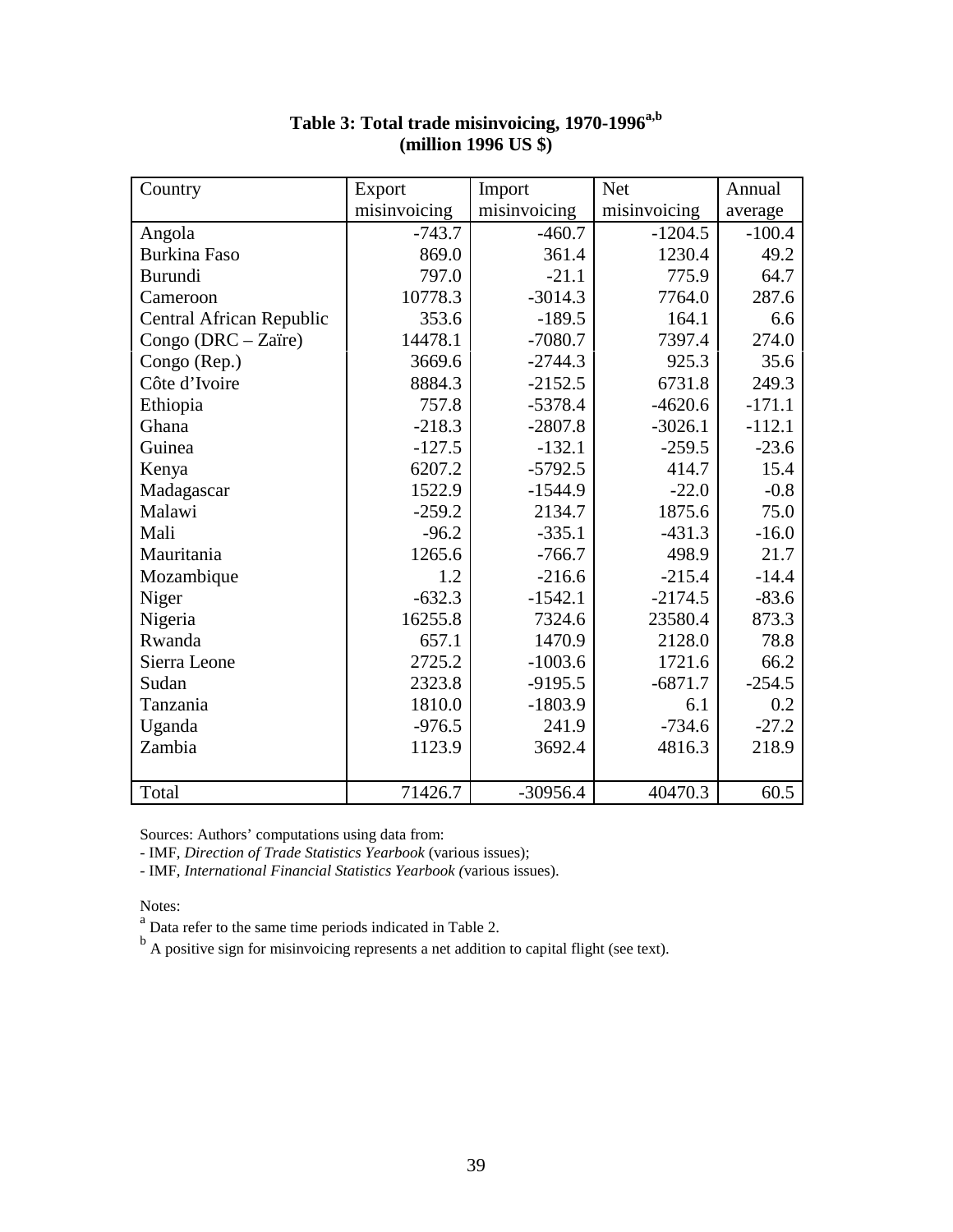## **Table 4: Total real capital flight adjusted for trade misinvoicing**<sup>a</sup> **(million 1996 US \$)**

| Country                  | Real capital flight <sup>b</sup> | With imputed                   |
|--------------------------|----------------------------------|--------------------------------|
|                          |                                  | interest earnings <sup>c</sup> |
| Angola                   | 17032.5                          | 20405.0                        |
| <b>Burkina Faso</b>      | 1265.5                           | 1896.6                         |
| Burundi                  | 818.9                            | 980.9                          |
| Cameroon                 | 13099.4                          | 16906.0                        |
| Central African Republic | 250.2                            | 459.0                          |
| Congo (DRC – Zaïre)      | 13387.8                          | 22990.5                        |
| Congo (Rep.)             | 459.2                            | 1254.0                         |
| Côte d'Ivoire            | 23371.0                          | 34745.5                        |
| Ethiopia                 | 5522.8                           | 8017.9                         |
| Ghana                    | 407.3                            | 289.3                          |
| Guinea                   | 342.8                            | 434.2                          |
| Kenya                    | 815.1                            | 2472.6                         |
| Madagascar               | 1649.0                           | 1577.5                         |
| Malawi                   | 705.1                            | 1174.8                         |
| Mali                     | $-1203.6$                        | $-1527.2$                      |
| Mauritania               | 1130.8                           | 1830.0                         |
| Mozambique               | 5311.3                           | 6206.9                         |
| Niger                    | $-3153.1$                        | $-4768.9$                      |
| Nigeria                  | 86761.9                          | 129661.0                       |
| Rwanda                   | 2115.9                           | 3513.9                         |
| Sierra Leone             | 1472.8                           | 2277.8                         |
| Sudan                    | 6982.7                           | 11613.7                        |
| Tanzania                 | 1699.1                           | 6203.4                         |
| Uganda                   | 2154.9                           | 3316.1                         |
| Zambia                   | 10623.5                          | 13131.2                        |
|                          |                                  |                                |
| Total                    | 193022.8                         | 285061.7                       |

Sources: Authors' computations using data from:

- IMF, *Direction of Trade Statistics Yearbook* (various issues);

- IMF, *International Financial Statistics Yearbook (*various issues);

- World Bank, *World Development Indicators 2000*, (CD-ROM edition);

- World Bank, *Global Development Finance 2000* (CD-ROM edition).

Notes:

<sup>a</sup> Data refer to the same time periods indicated in Table 2.<br><sup>b</sup> Converted to 1996 US dollars using the United States producer price index (PPI).

<sup>c</sup> Includes imputed interest earnings at the United States Treasury Bill rate.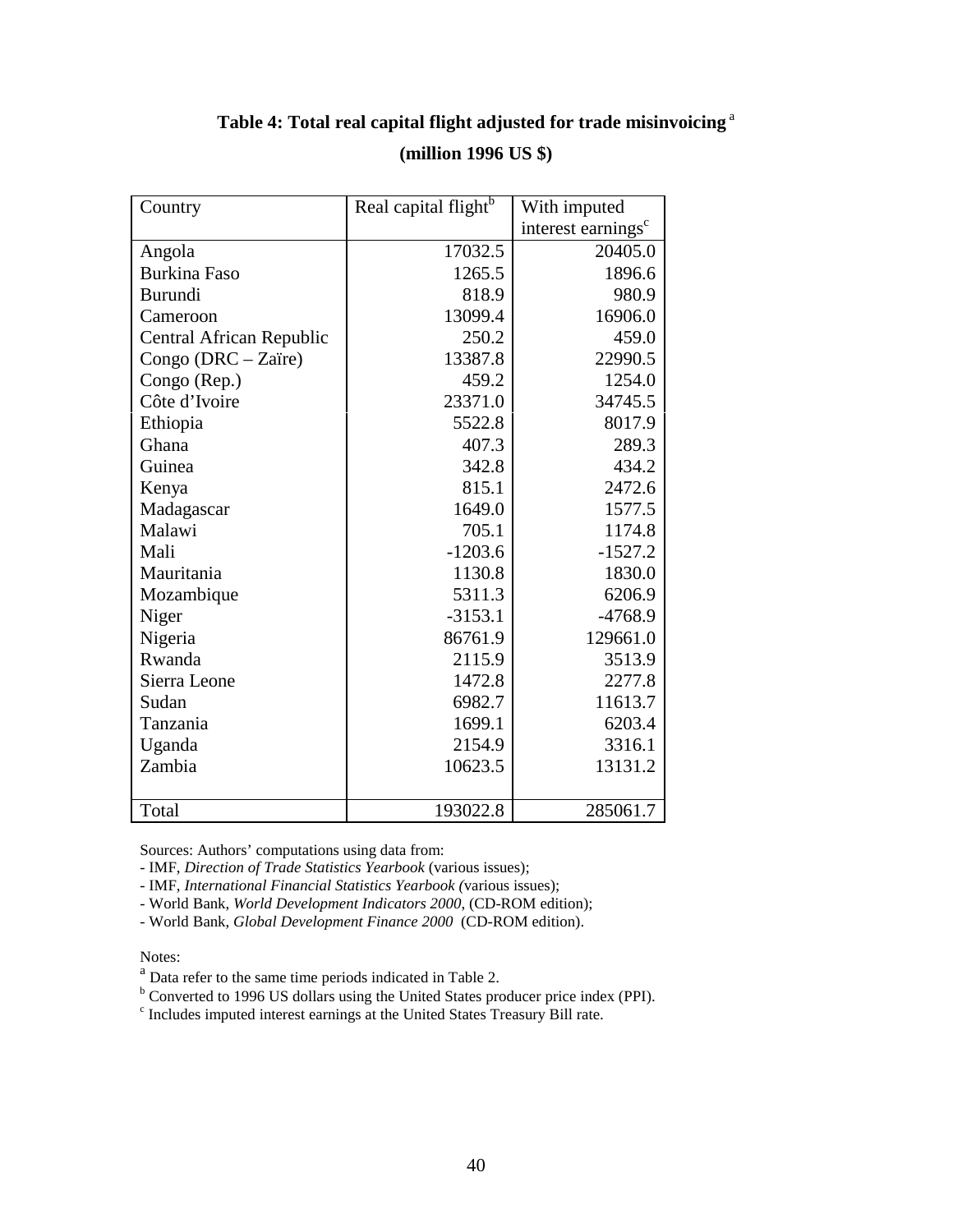| Country                | Average                                  | Accumulated capital flight <sup>a,b</sup> |                   | GDP per    |
|------------------------|------------------------------------------|-------------------------------------------|-------------------|------------|
|                        | annual capital                           | (with interest earnings)                  |                   | capita     |
|                        | flight                                   |                                           |                   | $1996^{b}$ |
|                        | $(% \mathcal{L}_{0}^{\infty}$ (% of GDP) |                                           |                   |            |
|                        |                                          | % of 1996 GDP                             | Per capita $(\$)$ |            |
|                        |                                          |                                           |                   |            |
| Angola                 | 19.2                                     | 267.8                                     | 1803              | 673        |
| <b>Burkina Faso</b>    | 2.5                                      | 96.5                                      | 194               | 201        |
| Burundi                | 5.6                                      | 108.9                                     | 156               | 143        |
| Cameroon               | 3.9                                      | 185.6                                     | 1248              | 672        |
| <b>Central African</b> | 1.4                                      | 50.8                                      | 143               | 281        |
| Republic               |                                          |                                           |                   |            |
| Congo (DRC - Zaïre)    | 3.2                                      | 391.7                                     | 508               | 130        |
| Congo (Rep.)           | $-1.0$                                   | 49.6                                      | 476               | 959        |
| Côte d'Ivoire          | 7.9                                      | 324.7                                     | 2502              | 770        |
| Ethiopia               | 5.9                                      | 133.4                                     | 138               | 103        |
| Ghana                  | 0.4                                      | 4.2                                       | 17                | 395        |
| Guinea                 | 1.1                                      | 11.0                                      | 64                | 586        |
| Kenya                  | 0.5                                      | 26.8                                      | 89                | 330        |
| Madagascar             | 2.0                                      | 39.5                                      | 115               | 291        |
| Malawi                 | 2.4                                      | 93.8                                      | 124               | 132        |
| Mali                   | $-2.0$                                   | $-57.5$                                   | $-153$            | 266        |
| Mauritania             | 4.7                                      | 167.4                                     | 786               | 469        |
| Mozambique             | 12.2                                     | 218.4                                     | 382               | 175        |
| Niger                  | $-4.9$                                   | $-247.7$                                  | $-521$            | 210        |
| Nigeria                | 8.4                                      | 367.3                                     | 1132              | 308        |
| Rwanda                 | 4.3                                      | 249.9                                     | 522               | 209        |
| Sierra Leone           | 4.7                                      | 257.1                                     | 505               | 196        |
| Sudan                  | 1.6                                      | 161.1                                     | 428               | 265        |
| Tanzania               | $-2.5$                                   | 106.3                                     | 203               | 191        |
| Uganda                 | 3.1                                      | 54.8                                      | 168               | 306        |
| Zambia                 | 12.0                                     | 354.9                                     | 1637              | 461        |
|                        |                                          |                                           |                   |            |
| Total                  | 3.8                                      | 203.8                                     | 583               | 286        |

## **Table 5: Per capita capital flight relative to GDP**

Sources: Authors' computations using data from:

- IMF, *Direction of Trade Statistics Yearbook* (various issues);

- World Bank, *World Development Indicators 2000* (CD-ROM edition);

- World Bank, *Global Development Finance 2000* (CD-ROM edition).

Notes:  $\frac{a}{b}$  Cumulative capital flight includes imputed interest earning at the United States Treasury Bill rate.

 $<sup>b</sup>$  The values for cumulative capital flight and real GDP are for 1996 except for some countries whose</sup> capital flight series end before 1996. The relevant years for these countries are: 1994 for Burkina Faso, Central African Republic, and Malawi; 1995 for Mauritania, Niger, and Sierra Leone; and 1991 for Zambia.

<sup>-</sup> IMF, *International Financial Statistics Yearbook (*various issues);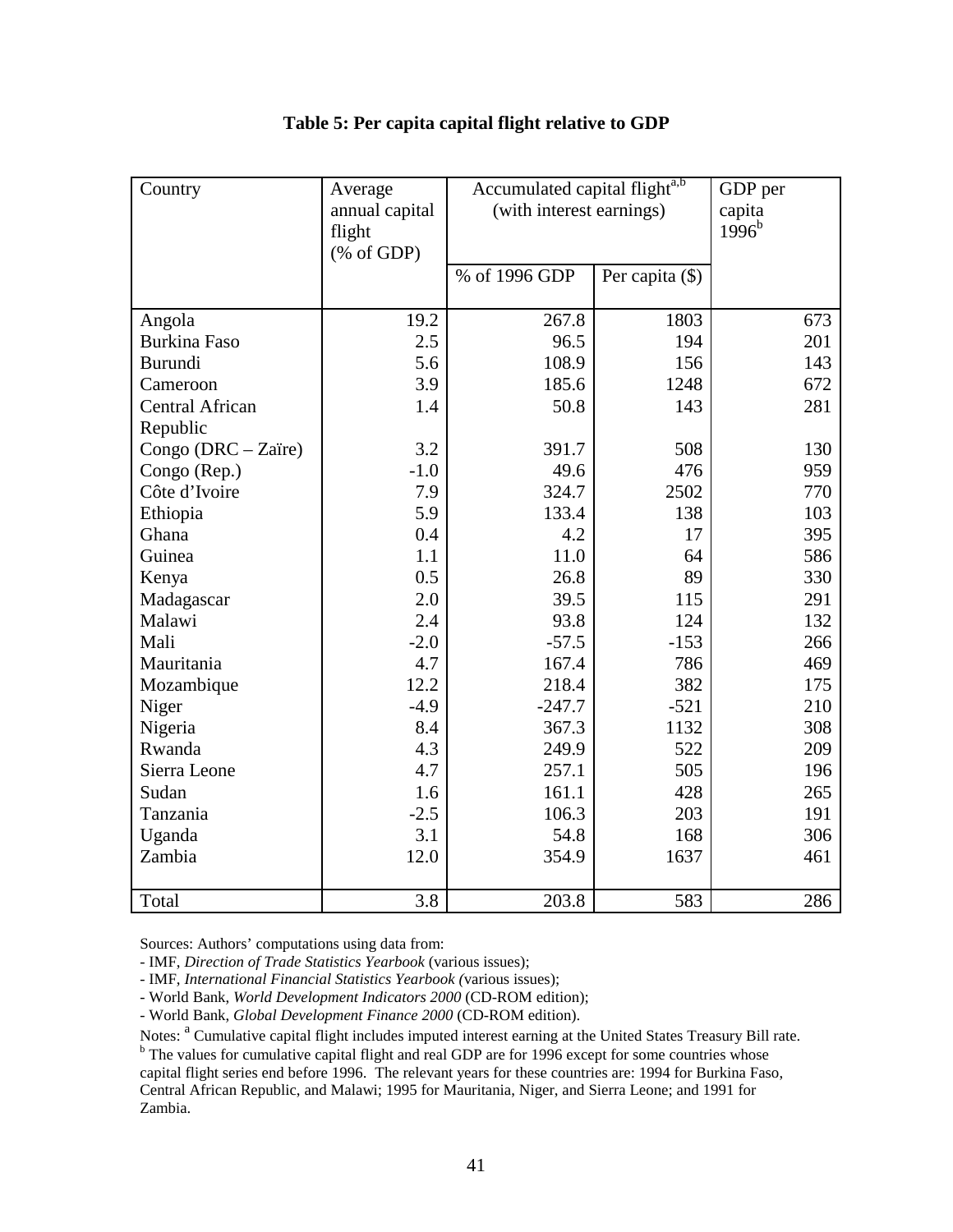| Country                | Debt stock<br>(1996) | Net external assets |                        |  |  |  |
|------------------------|----------------------|---------------------|------------------------|--|--|--|
|                        |                      | Real capital flight | Cumulative capital     |  |  |  |
|                        |                      | minus debt stock    | flight (with interest) |  |  |  |
|                        |                      |                     | minus debt stock       |  |  |  |
|                        |                      |                     |                        |  |  |  |
| Angola                 | 11225.1              | 5807.4              | 9179.9                 |  |  |  |
| <b>Burkina Faso</b>    | 1196.1               | 69.4                | 700.4                  |  |  |  |
| Burundi                | 1126.9               | $-308.0$            | $-146.0$               |  |  |  |
| Cameroon               | 9541.6               | 3557.8              | 7364.4                 |  |  |  |
| <b>Central African</b> | 941.1                | $-691.0$            | $-482.1$               |  |  |  |
| Republic               |                      |                     |                        |  |  |  |
| Congo (DRC- Zaïre)     | 12826.4              | 561.4               | 10164.1                |  |  |  |
| Congo (Rep.)           | 5240.6               | $-4781.4$           | $-3986.6$              |  |  |  |
| Côte d'Ivoire          | 19523.6              | 3847.4              | 15221.9                |  |  |  |
| Ethiopia               | 10078.6              | $-4555.8$           | $-2060.7$              |  |  |  |
| Ghana                  | 6442.2               | $-6034.9$           | $-6152.9$              |  |  |  |
| Guinea                 | 3240.3               | $-2897.5$           | $-2806.1$              |  |  |  |
| Kenya                  | 6931.0               | $-6115.9$           | $-4458.4$              |  |  |  |
| Madagascar             | 4145.8               | $-2496.8$           | $-2568.3$              |  |  |  |
| Malawi                 | 2146.1               | $-1441.0$           | $-971.3$               |  |  |  |
| Mali                   | 3006.0               | $-4209.6$           | $-4533.2$              |  |  |  |
| Mauritania             | 2404.2               | $-1273.4$           | $-572.2$               |  |  |  |
| Mozambique             | 7566.3               | $-2255.0$           | $-1359.4$              |  |  |  |
| Niger                  | 1623.3               | $-4776.3$           | $-6392.1$              |  |  |  |
| Nigeria                | 31406.6              | 55355.3             | 98254.4                |  |  |  |
| Rwanda                 | 1043.1               | 1072.8              | 2470.8                 |  |  |  |
| Sierra Leone           | 1205.1               | 267.6               | 1072.7                 |  |  |  |
| Sudan                  | 16972.0              | -9989.3             | $-5358.3$              |  |  |  |
| Tanzania               | 7361.8               | $-5662.7$           | $-1158.4$              |  |  |  |
| Uganda                 | 3674.4               | $-1519.5$           | $-358.3$               |  |  |  |
| Zambia                 | 7639.4               | 2984.1              | 5491.8                 |  |  |  |
|                        |                      |                     |                        |  |  |  |
| Total                  | 178507.6             | 14515.1             | 106556.1               |  |  |  |

## **Table 6: External debt and net external assets (million 1996 US \$)**

Sources: Authors' computations using data from:

- IMF, *Direction of Trade Statistics Yearbook* (various issues);

- IMF, *International Financial Statistics Yearbook (*various issues);

- World Bank, *World Development Indicators 2000*, (CD-ROM edition);

- World Bank, *Global Development Finance 2000,* (CD-ROM edition).

Notes:

The values for cumulative capital flight and debt stock are for 1996 except for some countries whose capital flight series end before 1996. The relevant years for these countries are: 1994 for Burkina Faso, Central African Republic, and Malawi; 1995 for Mauritania, Niger, and Sierra Leone; and 1991 for Zambia.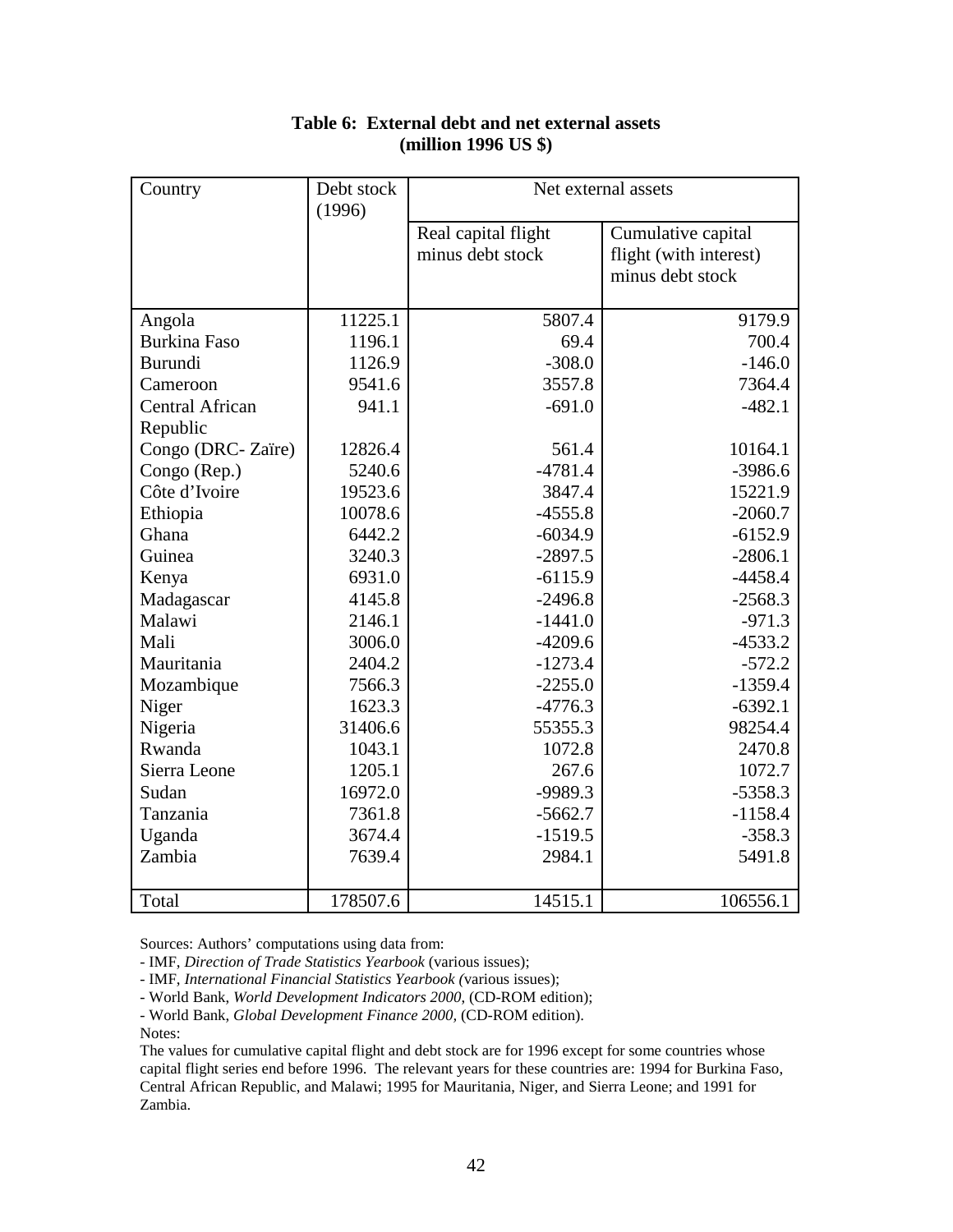| Year                   | 1970     | 1971      | 1972     | 1973      | 1974      | 1975     | 1976      | 1977      | 1978         | 1979      | 1980      |
|------------------------|----------|-----------|----------|-----------|-----------|----------|-----------|-----------|--------------|-----------|-----------|
| Angola                 | NA       | <b>NA</b> | NA       | <b>NA</b> | <b>NA</b> | NA       | <b>NA</b> | <b>NA</b> | <b>NA</b>    | <b>NA</b> | <b>NA</b> |
| <b>Burkina Faso</b>    | 50.4     | 49.3      | 15.1     | 19.6      | 122.1     | $-46.4$  | $-14.1$   | 105.6     | 167.6        | 36.2      | 139.5     |
| Burundi                | NA       | <b>NA</b> | NA       | NA        | NA        | NA       | NA        | <b>NA</b> | <b>NA</b>    | <b>NA</b> | NA        |
| Cameroon               | $-84.7$  | $-31.6$   | $-267.7$ | $-474.6$  | $-21.7$   | 144.4    | $-110$    | 462.7     | 128.1        | $-392.8$  | 232.1     |
| <b>Central African</b> | $-15.3$  | 17.4      | 21.4     | 76.2      | $-4.5$    | $-7.2$   | 31.5      | $-25.7$   | $-25$        | $-11.1$   | $-10.1$   |
| Republic               |          |           |          |           |           |          |           |           |              |           |           |
| Congo DRC              | 801.6    | 263.8     | 849.9    | 1907.2    | 1534.9    | 99.8     | 465.3     | $-1567.2$ | 2002.9       | 771.9     | 916.1     |
| Congo Rep.             | NA       | $-51.4$   | $-11.5$  | 116.9     | $-231.5$  | $-494.3$ | $-853.3$  | $-60.5$   | 253          | 234.4     | 439.6     |
| Côte d'Ivoire          | 267      | 306.2     | 388.2    | 481       | 244.4     | 853.5    | 576.5     | 1969.2    | 1404.6       | 260.5     | 1323.6    |
| Ethiopia               | 31.9     | $-10.2$   | $-530.7$ | 78.8      | $-97.5$   | $-76.7$  | $-217.5$  | $-113.2$  | 17.6         | $-106.9$  | $-168.1$  |
| Ghana                  | $-53.3$  | $-294.1$  | 317.8    | 370.4     | $-610.4$  | 133.3    | $-370.2$  | 114.4     | $-37.3$      | 110.4     | 304.3     |
| Guinea                 | NA       | <b>NA</b> | NA       | NA        | NA        | NA       | NA        | <b>NA</b> | <b>NA</b>    | NA        | NA        |
| Kenya                  | 36.4     | 90.4      | 84.1     | 412.1     | 526.6     | 449.4    | 345.8     | 84.6      | 190.8        | $-38.4$   | 77.9      |
| Madagascar             | 22.6     | 1381.2    | 270.4    | $-82.7$   | 655.4     | 180.7    | $-1327.7$ | 1424.4    | $-1170$      | $-85.1$   | $-300.1$  |
| Malawi                 | 11.1     | 88.5      | $-35.4$  | 161.9     | 143.2     | 192.9    | 161.1     | 156.7     | 52.7         | $-352.1$  | $-63$     |
| Mali                   | 58.2     | $-88.9$   | 51.2     | 80        | 50.4      | $-62.2$  | $-131.6$  | $-35.2$   | $-2.2$       | $-230.8$  | 58.5      |
| Mauritania             | NA       | <b>NA</b> | NA       | 304.1     | 408.6     | $-214.8$ | 230.6     | 57.4      | 75.5         | $-106.7$  | 4.1       |
| Mozambique             | NA       | <b>NA</b> | NA       | NA        | NA        | NA       | NA        | NA        | NA           | <b>NA</b> | <b>NA</b> |
| Niger                  | 55.2     | 62.4      | 83.1     | 104.2     | $-180.8$  | $-193.8$ | $-320.4$  | $-321.6$  | $\mathbf{1}$ | $-478.5$  | 88.1      |
| Nigeria                | $-485.1$ | $-564.2$  | 626.1    | 3634.8    | 1448.2    | 1857.7   | 4162.4    | 9022.8    | 4060.4       | $-612.9$  | 2093.1    |
| Rwanda                 | $-106.1$ | 30.7      | 24.7     | 34.4      | 34.9      | 67.7     | 77        | 119       | 288.7        | 320.9     | 223.8     |
| Sierra Leone           | 42.9     | 236       | 32.6     | 299       | 185.3     | $-26.8$  | 92.8      | 92.2      | 3.7          | 29.3      | 57.1      |
| Sudan                  | 45.3     | 107.2     | $-226.8$ | 115.8     | 673.8     | 270.5    | 307.4     | 206.3     | $-215.7$     | 545.2     | 1004.1    |
| Tanzania               | 300.9    | 2985.2    | $-104.8$ | 790.6     | 822.7     | 582.9    | 450.2     | 402.6     | 387          | $-367.3$  | 402.4     |
| Uganda                 | 213.2    | 67.9      | 6.2      | 136.7     | 64.1      | $-23.3$  | 51.8      | $-306.3$  | $-90.7$      | 325.2     | 70.4      |
| Zambia                 | 1386.4   | 1328.7    | 104.4    | 260.7     | $-393.4$  | 104.3    | 84.3      | 605.2     | 455.5        | 944.3     | $-274.6$  |

## **Table A1: Real capital flight, 1970-1996 (adjusted for trade misinvoicing; million 1996 US \$)**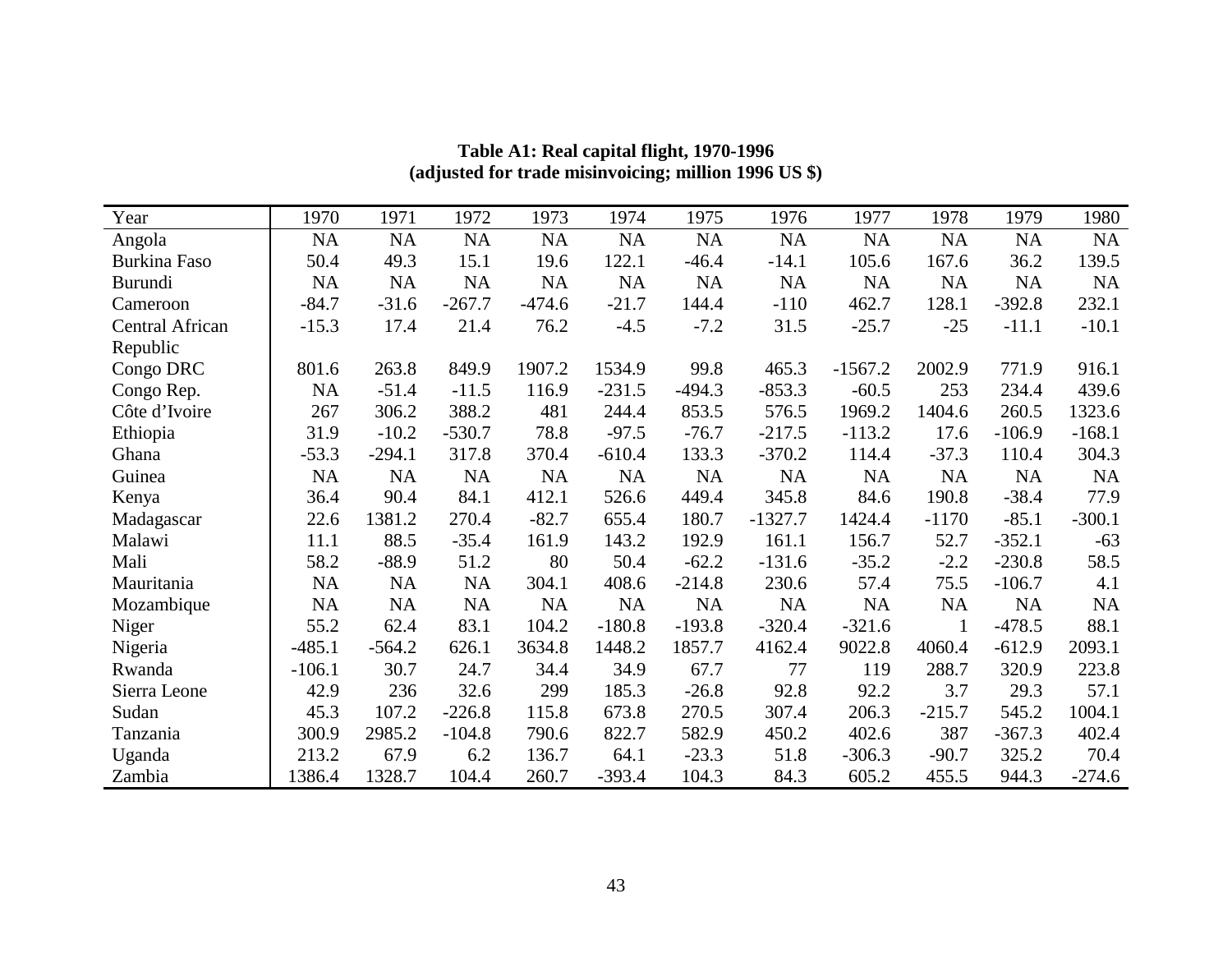| Year                     | 1981      | 1982      | 1983      | 1984      | 1985     | 1986      | 1987     | 1988     | 1989     | 1990     |
|--------------------------|-----------|-----------|-----------|-----------|----------|-----------|----------|----------|----------|----------|
| Angola                   | <b>NA</b> | <b>NA</b> | <b>NA</b> | <b>NA</b> | 2452     | 724.2     | 2803.8   | 533.4    | 1144.7   | 731.9    |
| Burkina Faso             | 86.9      | 79.8      | 55.9      | 48.5      | $-47$    | 52.7      | 36.5     | $-7.3$   | 23.1     | 77.8     |
| Burundi                  | <b>NA</b> | <b>NA</b> | NA        | NA        | 82.7     | 103.5     | 181.2    | 20.6     | 34.4     | $-5.1$   |
| Cameroon                 | 222.6     | 329.6     | 629.2     | 1900      | $-244$   | 2166.4    | 1271.3   | 427.8    | 1371     | 1083.3   |
| Central African Republic | 132.3     | 62.6      | 42.4      | 51.3      | 28.4     | 1.5       | 44.2     | 28.7     | $-36$    | $-104.1$ |
| Congo DRC                | 1715.9    | 530       | 289.2     | $-79.8$   | 778.2    | 366.4     | 514.7    | $-585.6$ | $-292.2$ | 1107.9   |
| Congo Rep.               | $-240.5$  | 623.2     | 392.2     | 690.4     | 688.5    | $-326.8$  | 886.8    | $-390.2$ | 215.6    | $-177.8$ |
| Côte d'Ivoire            | 289.6     | 969.5     | 183.3     | 212.7     | 701      | 1015.2    | 1718.5   | 1033.7   | 1375.9   | 2703.4   |
| Ethiopia                 | 772.2     | 1649.2    | 618.8     | 185.6     | 707.6    | 421.3     | 1340     | $-471.1$ | $-270.9$ | 425.1    |
| Ghana                    | $-638.9$  | 100.9     | 422.4     | 464       | $-77$    | $-489.6$  | 387.2    | $-333.5$ | 301.5    | 59.4     |
| Guinea                   | NA        | NA        | <b>NA</b> | <b>NA</b> | NA       | 120.1     | 217.9    | 48.4     | $-328$   | 171.9    |
| Kenya                    | $-331.4$  | $-123.7$  | 241.3     | $-431.3$  | 625      | $-259.4$  | 567.4    | $-310.3$ | $-333.8$ | 316.7    |
| Madagascar               | $-408.2$  | $-72$     | $-156.9$  | 190.7     | $-14.4$  | 92.1      | 314.2    | $-110$   | $-479.2$ | $-69.2$  |
| Malawi                   | $-30.5$   | $-4.8$    | 88.5      | $-89.4$   | 141.1    | 149.4     | 177      | 142.4    | 326      | 55.2     |
| Mali                     | 70.4      | 30        | 83.7      | 201.3     | $-145.6$ | $-282.6$  | $-121.5$ | $-310.3$ | $-169.7$ | 65.9     |
| Mauritania               | $-28.8$   | 80.9      | 101.7     | 127.8     | 82.6     | $-61.5$   | 2.7      | $-21.9$  | $-150.1$ | 115.9    |
| Mozambique               | NA        | $-398.3$  | $-110.9$  | 830.1     | 1373.8   | 121.8     | 84.3     | $-299$   | $-223.5$ | 175.7    |
| Niger                    | $-185$    | $-364.7$  | 29.4      | 49        | 15       | $-92.3$   | $-209.9$ | $-131.5$ | $-533.5$ | 44.2     |
| Nigeria                  | 9293.6    | $-509.4$  | 2836.1    | 341.2     | 2443.8   | 5835.9    | 5762.2   | 2164.5   | 2314.7   | 5105.5   |
| Rwanda                   | $-24.4$   | 42.4      | 32.4      | 77        | 89.5     | 131.5     | 153.9    | 153.9    | 15.3     | 133.5    |
| Sierra Leone             | 72.3      | $-158.8$  | 78.6      | 31.6      | $-34$    | 56.2      | 91.7     | 21.8     | 20.2     | 13.6     |
| Sudan                    | 303.7     | $-182.8$  | $-97$     | 1405.1    | 398.2    | $-161.8$  | 599.1    | 61.5     | 2192.5   | 845.8    |
| Tanzania                 | 689.9     | 166       | 490.1     | 176       | 1416.6   | $-6458.6$ | $-305.1$ | 217.5    | $-365.1$ | $-65.6$  |
| Uganda                   | 219       | 197.8     | 178.5     | 260.8     | 35       | 76.4      | 329.8    | $-207.2$ | $-10.5$  | 142.4    |
| Zambia                   | 914.2     | $-493.1$  | 41.1      | 284.8     | 274.6    | 1099.4    | 830.1    | 825.9    | 1488.2   | 743.9    |

#### **Table A1 (continued): Real capital flight, 1970-1996 (adjusted for trade misinvoicing; million 1996 US \$)**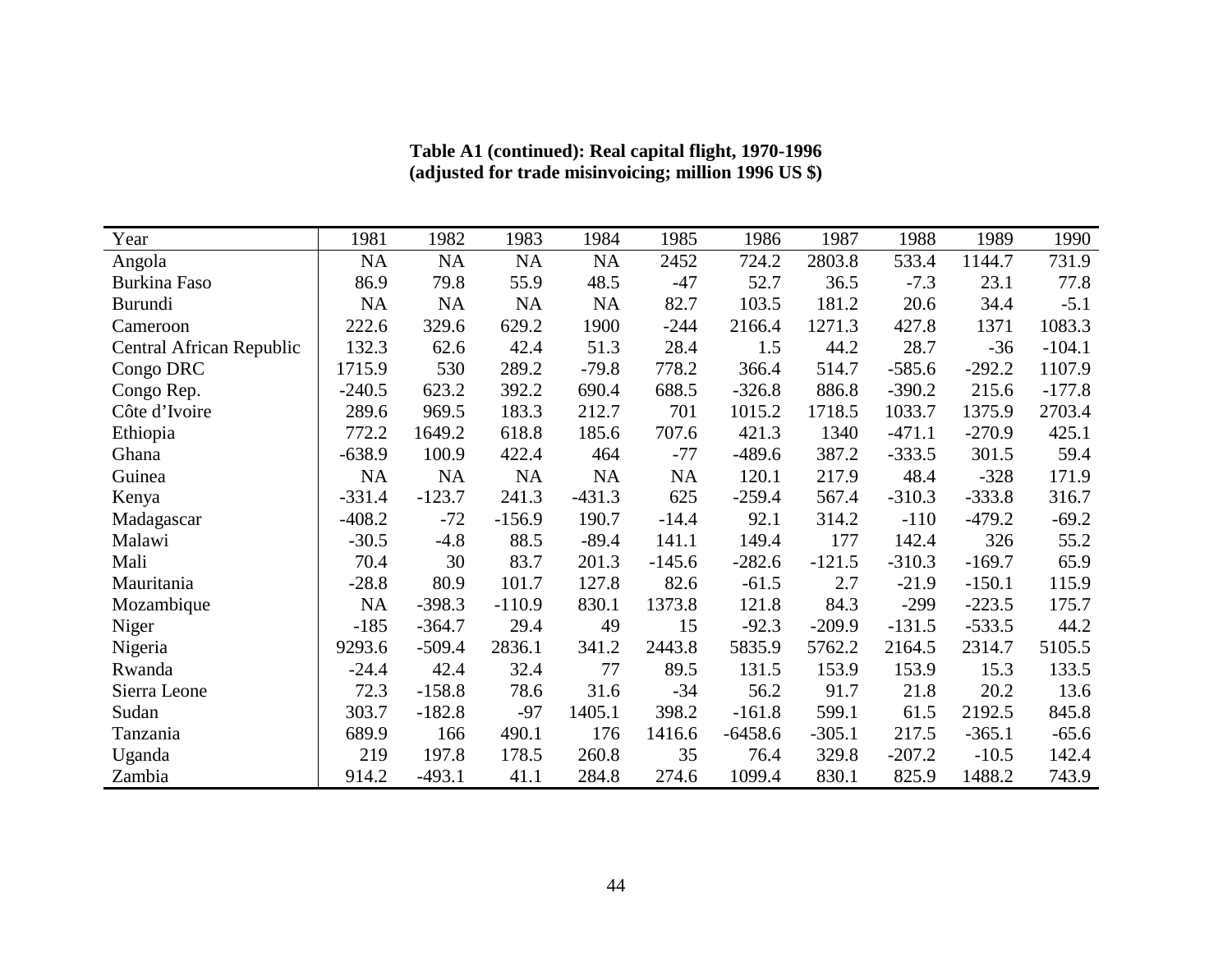| Year                     | 1991     | 1992      | 1993      | 1994      | 1995      | 1996      |
|--------------------------|----------|-----------|-----------|-----------|-----------|-----------|
| Angola                   | 2002.7   | 1820.7    | 1438      | 1526.2    | 1566.9    | 288       |
| <b>Burkina Faso</b>      | $-40.6$  | 139.7     | 87.6      | 26.9      | <b>NA</b> | <b>NA</b> |
| <b>Burundi</b>           | 23.8     | 63.9      | 86.9      | 49.7      | 203.5     | $-26.4$   |
| Cameroon                 | 815.1    | 1545.1    | 426.8     | 820.6     | 421.4     | 329.2     |
| Central African Republic | 70.5     | $-89$     | $-24.9$   | $-5.2$    | NA        | <b>NA</b> |
| Congo DRC                | 571.6    | 421.8     | 242.6     | 109.5     | 664.6     | $-1013.3$ |
| Congo Rep.               | $-82.3$  | 353.2     | 38.9      | $-372.7$  | 255.4     | $-1435.9$ |
| Côte d'Ivoire            | 1758.9   | 1314.3    | 1570.5    | $-1574.5$ | 1429.4    | 594.8     |
| Ethiopia                 | 380.8    | 395.8     | 263.4     | 452.5     | 71.5      | $-226.3$  |
| Ghana                    | $-358.3$ | 144.9     | $-224.2$  | 196.3     | 84.5      | 382.5     |
| Guinea                   | 21       | $-55.7$   | 243.9     | 64.3      | $-73.6$   | $-87.4$   |
| Kenya                    | $-6.8$   | $-263.7$  | $-194.1$  | $-205.3$  | $-15.9$   | $-719.3$  |
| Madagascar               | 416.8    | 298.3     | 103.6     | 286.1     | 451       | $-163.1$  |
| Malawi                   | $-181.8$ | $-180.6$  | $-109.5$  | $-295.6$  | <b>NA</b> | NA        |
| Mali                     | $-83.4$  | 255.6     | $-51.3$   | $-429.3$  | 68.6      | $-132.8$  |
| Mauritania               | 14.4     | $-249.5$  | 169.5     | 61.6      | 126.4     | <b>NA</b> |
| Mozambique               | 191.5    | 709.9     | 336.2     | 2201.4    | 63        | 255.4     |
| Niger                    | $-370.3$ | 57.2      | $-70$     | $-170.6$  | $-118.9$  | <b>NA</b> |
| Nigeria                  | 8387.7   | 5688.6    | 4066.9    | 2851.8    | 1475.5    | 3459.9    |
| Rwanda                   | 103.6    | 2.7       | $-29.9$   | $-37.6$   | 81.6      | 74.6      |
| Sierra Leone             | 215.6    | 310       | 102.6     | 31.8      | $-424.5$  | <b>NA</b> |
| Sudan                    | $-199.8$ | 122.6     | 154.6     | 82.6      | $-198.6$  | $-1176.1$ |
| Tanzania                 | $-437.4$ | $-256.6$  | $-282.7$  | 66.6      | 12        | $-17.1$   |
| Uganda                   | 41       | 70.5      | 54        | 250.8     | 24.9      | $-23.3$   |
| Zambia                   | 8.6      | <b>NA</b> | <b>NA</b> | <b>NA</b> | <b>NA</b> | <b>NA</b> |

## **Table A1 (end): Real capital flight, 1970-1996 (adjusted for trade misinvoicing; million 1996 US \$)**

Sources: Authors' computations using data from: IMF, *Direction of Trade Statistics Yearbook* (various issues); IMF, *International Financial Statistics Yearbook (*various issues); World Bank, *World Development Indicators 2000* (CD-ROM edition); World Bank, *Global Development Finance 2000* (CD-ROM edition).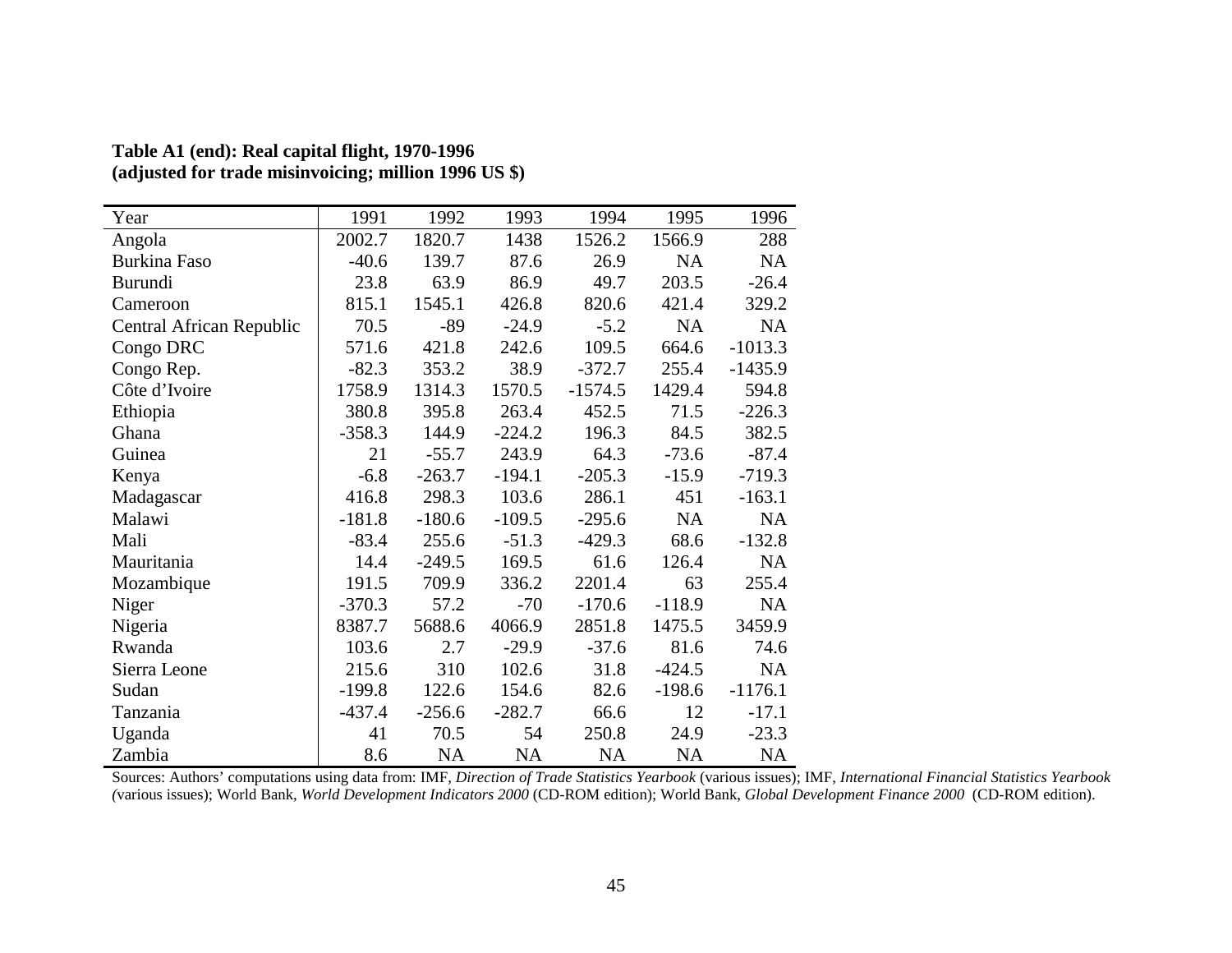

## **Figure 1: Accumulated capital flight (with interest earnings) and debt stock, 1996 (% of GDP)**

**Debt / GDP**